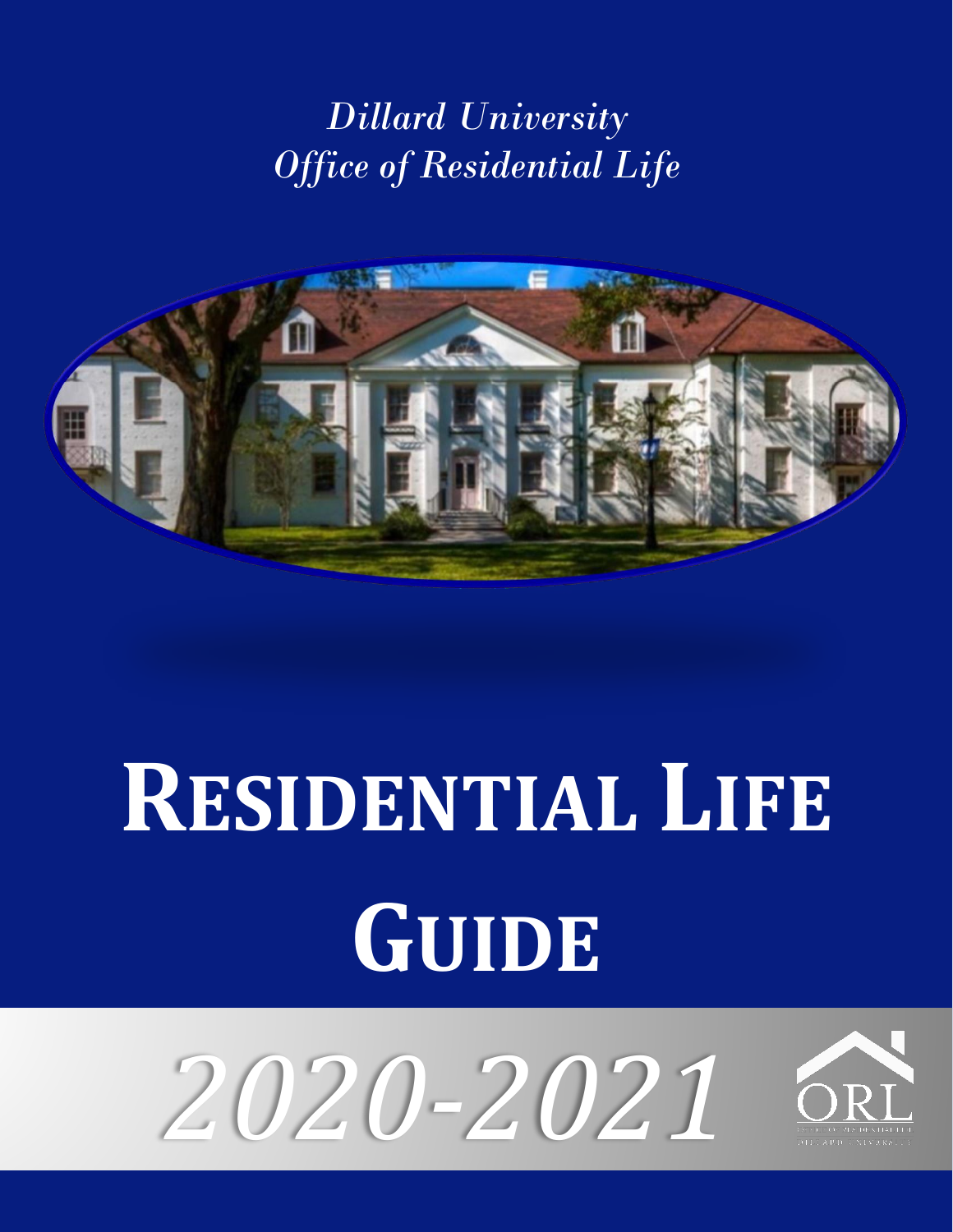| <b>TABLE OF CONTENTS</b>                                      |                |  |  |
|---------------------------------------------------------------|----------------|--|--|
| Welcome to Residential Life                                   | 6              |  |  |
| <b>Mission Statement</b>                                      | 6              |  |  |
| <b>About Residential Life</b>                                 | 6              |  |  |
| <b>Residential Life Staff</b>                                 |                |  |  |
| <b>Residential Life Coordinators</b>                          | 6              |  |  |
| <b>Graduate Assistant Residence Coordinators</b>              | 6              |  |  |
| <b>Resident Assistants</b>                                    | 7              |  |  |
| <b>Community Assistants</b>                                   | 7              |  |  |
| Desk Staff                                                    | 7              |  |  |
| <b>Residential Life Support Staff</b>                         |                |  |  |
| <b>Custodial Staff</b>                                        | 7              |  |  |
| <b>Maintenance Staff</b>                                      | $\overline{7}$ |  |  |
| <b>Getting Involved</b>                                       |                |  |  |
| Residence Hall Association (RHA)                              | 7              |  |  |
| <b>Residence Hall Government</b>                              | 7              |  |  |
| Residential Life Royal Court                                  | 8              |  |  |
| Program, Activities, & Hall Meetings                          | 8              |  |  |
| Resident Assistant/Community Assistant Program                | 8              |  |  |
| <b>Housing Facilities and Learning Communities</b>            |                |  |  |
| <b>Camphor Hall</b>                                           | 8              |  |  |
| Hartzell Hall                                                 | 8              |  |  |
| <b>Straight Hall</b>                                          | 8              |  |  |
| Williams Hall                                                 | 8              |  |  |
| <b>Gentilly Gardens Apartments</b>                            | 9              |  |  |
| Apartments at Southern University of New Orleans (SUNO)       | 9              |  |  |
| Living Learning Communities                                   | 9              |  |  |
| <b>Residential Life Application and Assignment Guidelines</b> |                |  |  |
| Housing Application                                           | 9              |  |  |
| <b>Housing Application Process</b>                            | 9              |  |  |
| First Time Freshmen Requirement                               | 9              |  |  |
| Freshman Residency Requirement Exemption                      | 10             |  |  |
| <b>Returning/Transfer Students</b>                            | 10             |  |  |
| <b>Safety and Security</b>                                    |                |  |  |
| <b>General Campus Safety</b>                                  | 10             |  |  |
| <b>Residence Hall Doors</b>                                   | 11             |  |  |
| <b>Residence Hall Entry</b>                                   | 11             |  |  |
| Residence Hall Safety (Health & Hygiene)                      | 11             |  |  |
| <b>Residence Hall Security</b>                                | 11             |  |  |
| <b>Smoke Detectors</b>                                        | 12             |  |  |
| Sprinkler Heads                                               | 12             |  |  |
| <b>Electrical Safety Reminders</b>                            | 12             |  |  |
| <b>Mold Prevention</b>                                        | 12             |  |  |
| Outside disturbance                                           | 14             |  |  |
| <b>Dillard University Police Department</b>                   | 14             |  |  |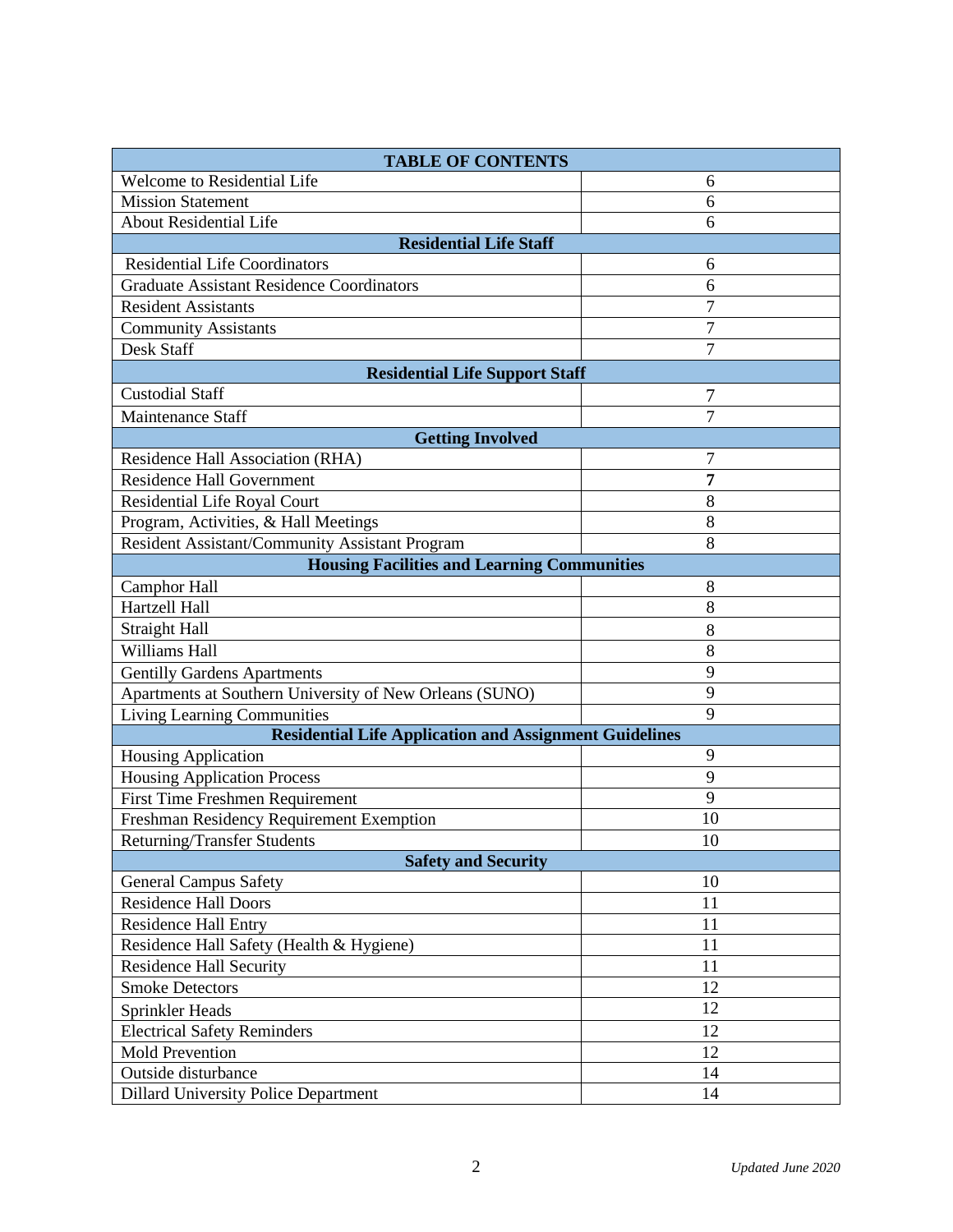| <b>Crisis Response</b>                            |    |  |
|---------------------------------------------------|----|--|
| Accident/Illness                                  | 14 |  |
| <b>Emergency Alert System</b>                     | 14 |  |
| <b>Fire Procedures</b>                            | 14 |  |
| <b>Fire Alarm Procedures</b>                      | 15 |  |
| <b>Fire Drills</b>                                | 15 |  |
| False Alarm of Fire                               | 15 |  |
| Flood & Flood Procedures                          | 16 |  |
| <b>Public Health Crisis</b>                       | 16 |  |
| <b>Weather Related</b>                            | 16 |  |
| <b>Emergency Evacuation Preparation Checklist</b> | 16 |  |
| <b>Boil Water Advisory</b>                        | 17 |  |
| Power Outage                                      | 17 |  |
| <b>Resident Support Services</b>                  |    |  |
| Overview                                          | 19 |  |
| <b>Bulletin Boards</b>                            | 19 |  |
| TV and Study Lounges                              | 19 |  |
| <b>Laundry Facilities</b>                         | 19 |  |
| <b>Vending Machines</b>                           | 19 |  |
| <b>Maintenance Services</b>                       | 19 |  |
| Pest Control                                      | 19 |  |
| <b>Renters Insurance</b>                          | 20 |  |
| Post Office Box                                   | 20 |  |
| <b>Identification Cards</b>                       | 20 |  |
| <b>Automobile Registration</b>                    | 20 |  |
| <b>Disability Services</b>                        | 20 |  |
| <b>Health Insurance</b>                           | 21 |  |
| <b>Health Services</b>                            | 21 |  |
| <b>Counseling Services</b>                        | 21 |  |
| <b>Residence Hall Policies and Procedures</b>     |    |  |
| <b>Abandoned Property</b>                         | 21 |  |
| <b>Acrylic Nails</b>                              | 21 |  |
| Animals                                           | 22 |  |
| <b>Cable and Satellite Dishes</b>                 | 22 |  |
| <b>Cancellation of Contract</b>                   | 22 |  |
| Check-In                                          | 22 |  |
| Check-Out                                         | 23 |  |
| Children, Infants, Babysitting                    | 23 |  |
| Cleaning                                          | 23 |  |
| Cohabitation                                      | 23 |  |
| Common Areas/Classrooms/Lobby                     | 24 |  |
| <b>Community Fines</b>                            | 24 |  |
| Community and Personal Property                   | 24 |  |
| <b>Community Living Standards</b>                 | 24 |  |
| <b>Computer Use/Wireless Access</b>               | 24 |  |
| Cooking (Tradition Halls)                         | 25 |  |
| Curfew                                            | 25 |  |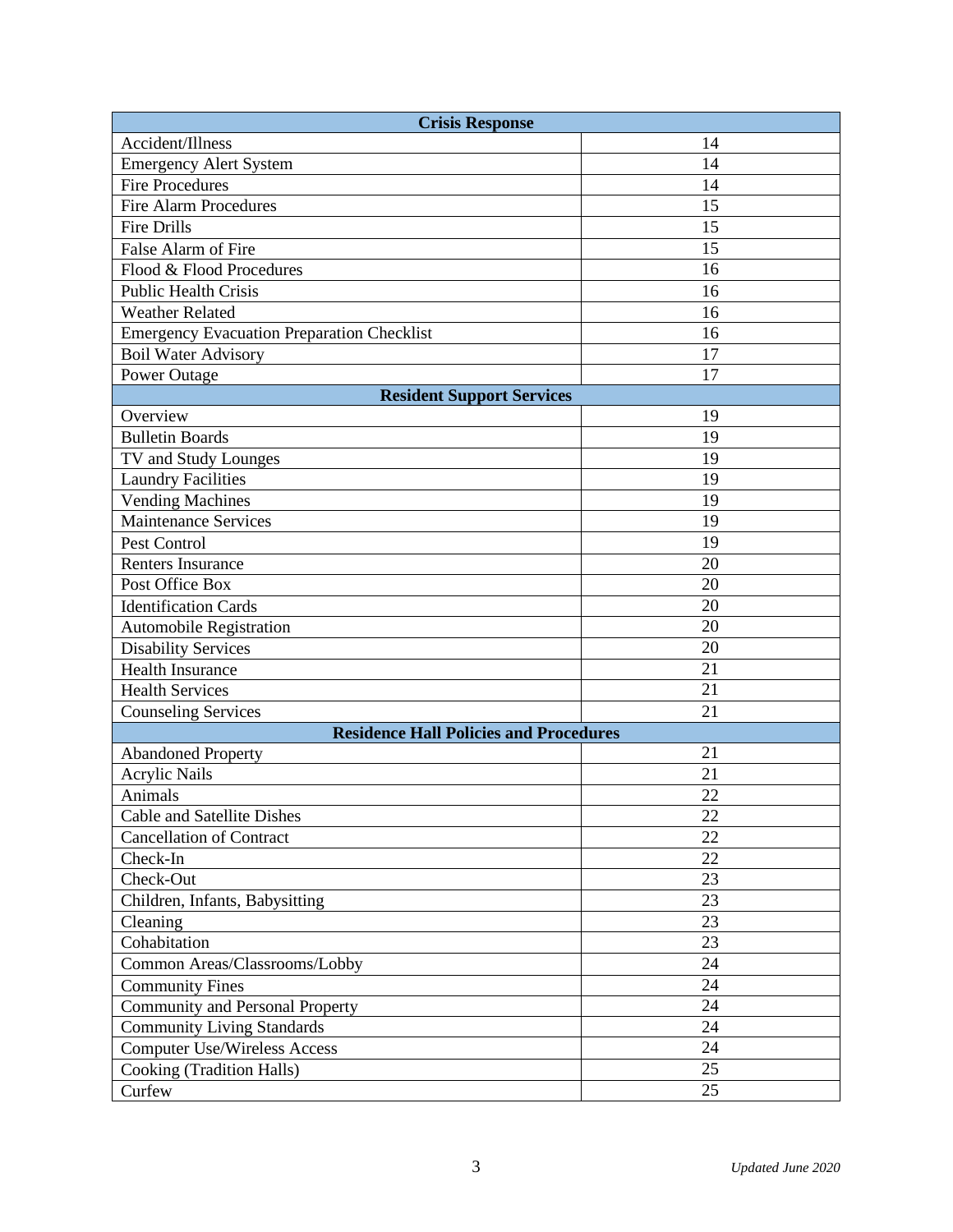| Damage Assessment                                | 25 |
|--------------------------------------------------|----|
| Decorations                                      | 25 |
| Door/Gate Propping                               | 26 |
| <b>Electrical Surge Protectors/ Power Strips</b> | 26 |
| Elevator                                         | 26 |
| <b>Emergency Exits</b>                           | 26 |
| Evacuations                                      | 26 |
| <b>Facilities Regulations</b>                    | 27 |
| <b>Family Housing</b>                            | 27 |
| Furniture                                        | 27 |
| Games in Hallway                                 | 27 |
| Graffiti                                         | 27 |
| Grilling/Open Flames                             | 27 |
| Guests/Visitation                                | 27 |
| Halogen Lamps, Torch, Torchier Lamps             | 28 |
| Horseplay                                        | 28 |
| Housing Contract Subject to Termination          | 28 |
| Hoover boards                                    | 28 |
| <b>Incident Report</b>                           | 29 |
| Keys/Access                                      | 29 |
| Littering                                        | 29 |
| Lockouts                                         | 29 |
| Loitering                                        | 29 |
| Lost and Found                                   | 29 |
| Maintenance Requests                             | 30 |
| <b>Mandatory Meetings</b>                        | 30 |
| Meal Plan                                        | 30 |
| Misuse/Destruction University Electronic Devices | 30 |
| Motorized/Non-Motorized Vehicles                 | 30 |
| Music                                            | 30 |
| <b>Operating Businesses</b>                      | 30 |
| Parking                                          | 31 |
| Parties                                          | 31 |
| Pesticides                                       | 31 |
| Posting                                          | 31 |
| Pranks                                           | 31 |
| Prohibited Items                                 | 31 |
| Projectiles                                      | 32 |
| <b>Quiet Hours</b>                               | 32 |
| Refrigerators/Micro-Fridge                       | 32 |
| Repairs/Maintenance                              | 32 |
| <b>Restricted Areas</b>                          | 32 |
| <b>Right of Entry</b>                            | 32 |
| Riotous Behavior                                 | 33 |
| Roofs, Balconies, Trellises, Ledges              | 33 |
| Room Assignments                                 | 33 |
| Room Changes & Consolidation                     | 33 |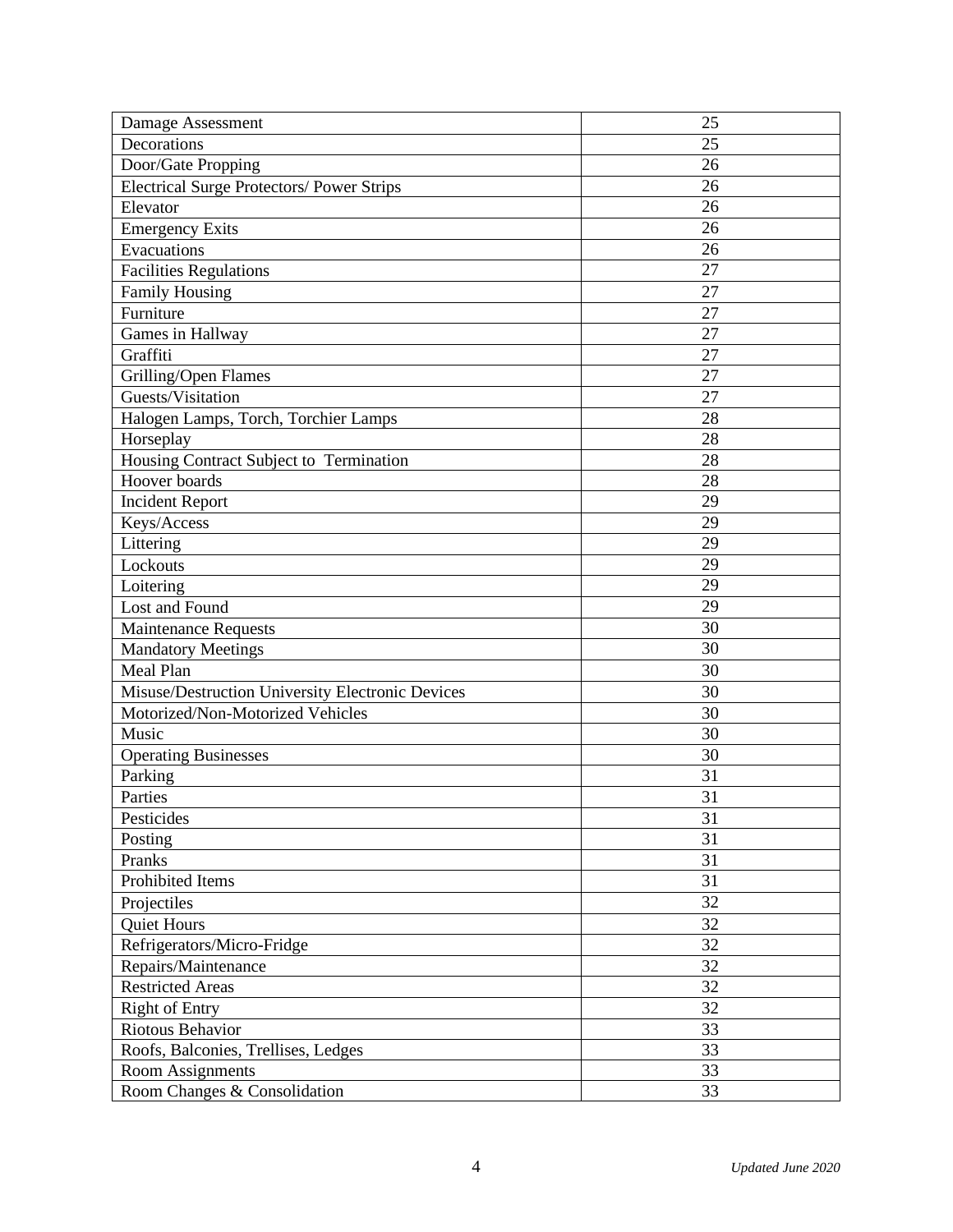| Room Inspection                                | 33 |  |
|------------------------------------------------|----|--|
| Room Inventory/Damages                         | 34 |  |
| <b>Room Modifications</b>                      | 34 |  |
| <b>Roommate Conflicts</b>                      | 34 |  |
| Service & Emotional Support Animals            | 34 |  |
| Smoking/Tobacco Use                            | 37 |  |
| Solicitation                                   | 37 |  |
| Subletting                                     | 37 |  |
| Storage                                        | 37 |  |
| Theft                                          | 37 |  |
| <b>Trash Removal</b>                           | 37 |  |
| Trespassing                                    | 38 |  |
| <b>Unauthorized Room Change</b>                | 38 |  |
| Vacation/Closure Period                        | 38 |  |
| Vandalism                                      | 38 |  |
| Windows/Window Screens                         | 38 |  |
| <b>Residence Halls Disciplinary System</b>     |    |  |
| Overview                                       | 38 |  |
| Jurisdiction                                   | 38 |  |
| Procedures                                     | 39 |  |
| <b>Residential Life Disciplinary Sanctions</b> | 40 |  |
| <b>Residential Life Fines/Charges</b>          | 41 |  |
| <b>Important Information</b>                   |    |  |
| Residential Hall Breaks & Closure              | 43 |  |
| Residential Life Contact Information           | 44 |  |
|                                                |    |  |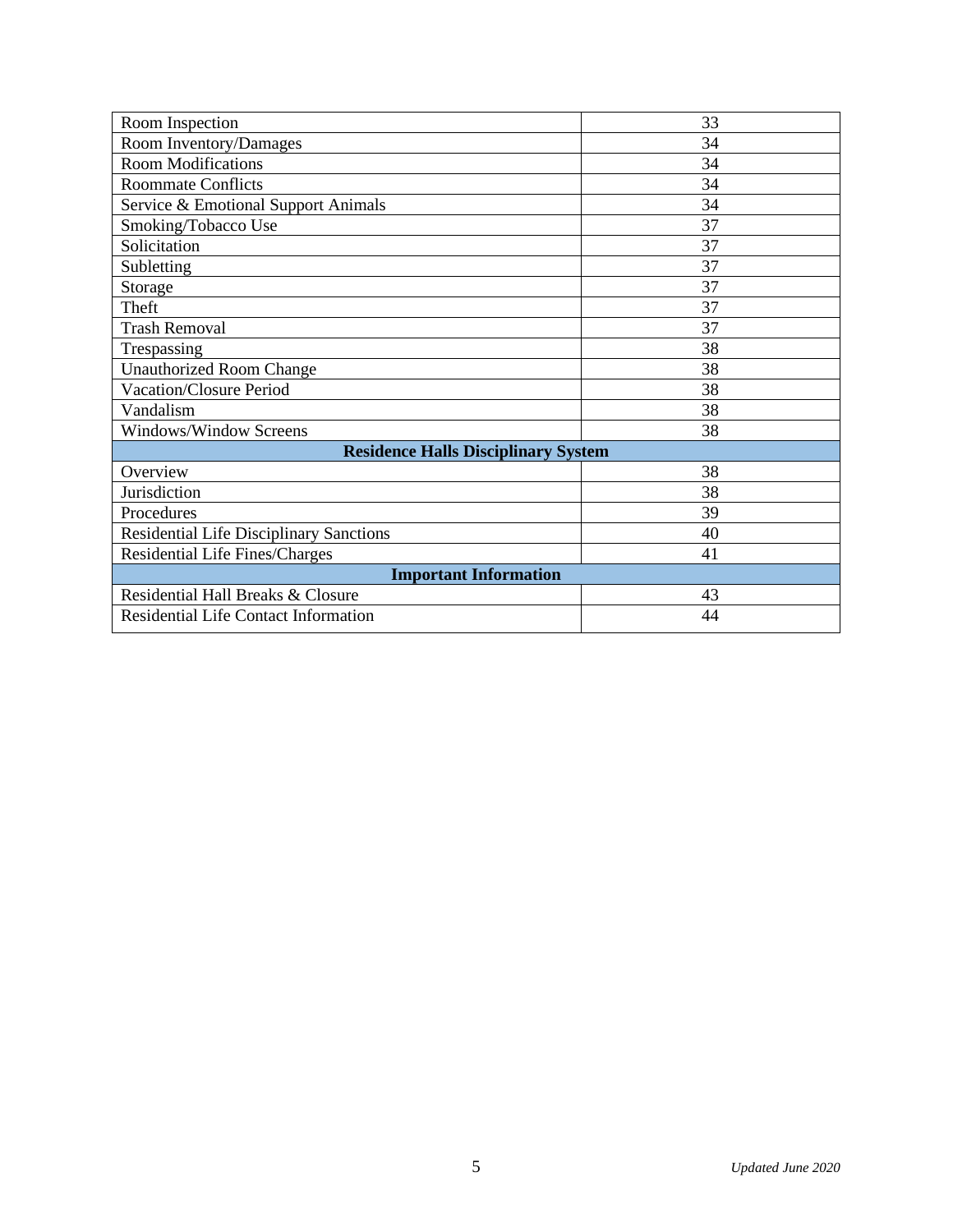#### **WELCOME TO RESIDENTIAL LIFE**

Congratulations! You have made a great decision by choosing to live on campus at Dillard University (DU). For over a century, many successful military leaders, business executives, educators, religious leaders, athletes, musicians, politicians, and leaders from many other professions resided in our residential facilities. We welcome you to this illustrious line of Dillard University residents. We, the Office of Residential Life, are delighted you have chosen to live with us, and it is our goal to make your on-campus living experience enjoyable. Welcome Home Bleu Devils!

#### **MISSION STATEMENT**

The Mission of the Office of Residential Life is to provide a safe, secure and healthy living for students that enhance learning and development through community service, quality programming, and academic support.

#### **ABOUT RESIDENTIAL LIFE**

The University's residential facilities are designed to complement the philosophy and purposes of the University, and provide an interesting and challenging atmosphere in which to live. The primary purpose of the residential facilities staff is to provide educational programs and well-maintained facilities to assist in achieving educational goals.

The emphasis in the residential facilities is on education. We support education as it refers to the academic purpose of the University. Additionally, we promote the personal educational process that takes place during each student's development.

To assist in developing an atmosphere that is conducive to studying, residents are to observe all the guidelines for all residential facilities for the protection of their health, welfare, and property. These guidelines are enforced to maintain an atmosphere that will enhance the growth and development of each student in the residential environment.

#### **RESIDENTIAL LIFE STAFF**

The Office of Residential Life consists of full-time professionals and student staff, responsible for the residential facilities functions including students well-being, facility maintenance, programs, policy formation, policy enforcement, and advising of the Residence Hall Association.

#### **Residential Life Coordinators**

The Residential Life Coordinators (RLCs) are full-time professional staff members who are responsible for the daily operation of their respective residential facility. RLCs supervise the Resident Assistant/Community Assistant staff, enforce student conduct issues, and address maintenance and housekeeping concerns. They also ensure that adequate educational and social programs are provided. RLCs assist students with their success at the University through community building and academic and personal counseling.

#### **Graduate Assistant Residence Coordinators**

The Graduate Assistant Residence Coordinators (GARCs) work under the direction of the Dean of Students. The persons in these positions have specialized roles to include personal/academic counseling, program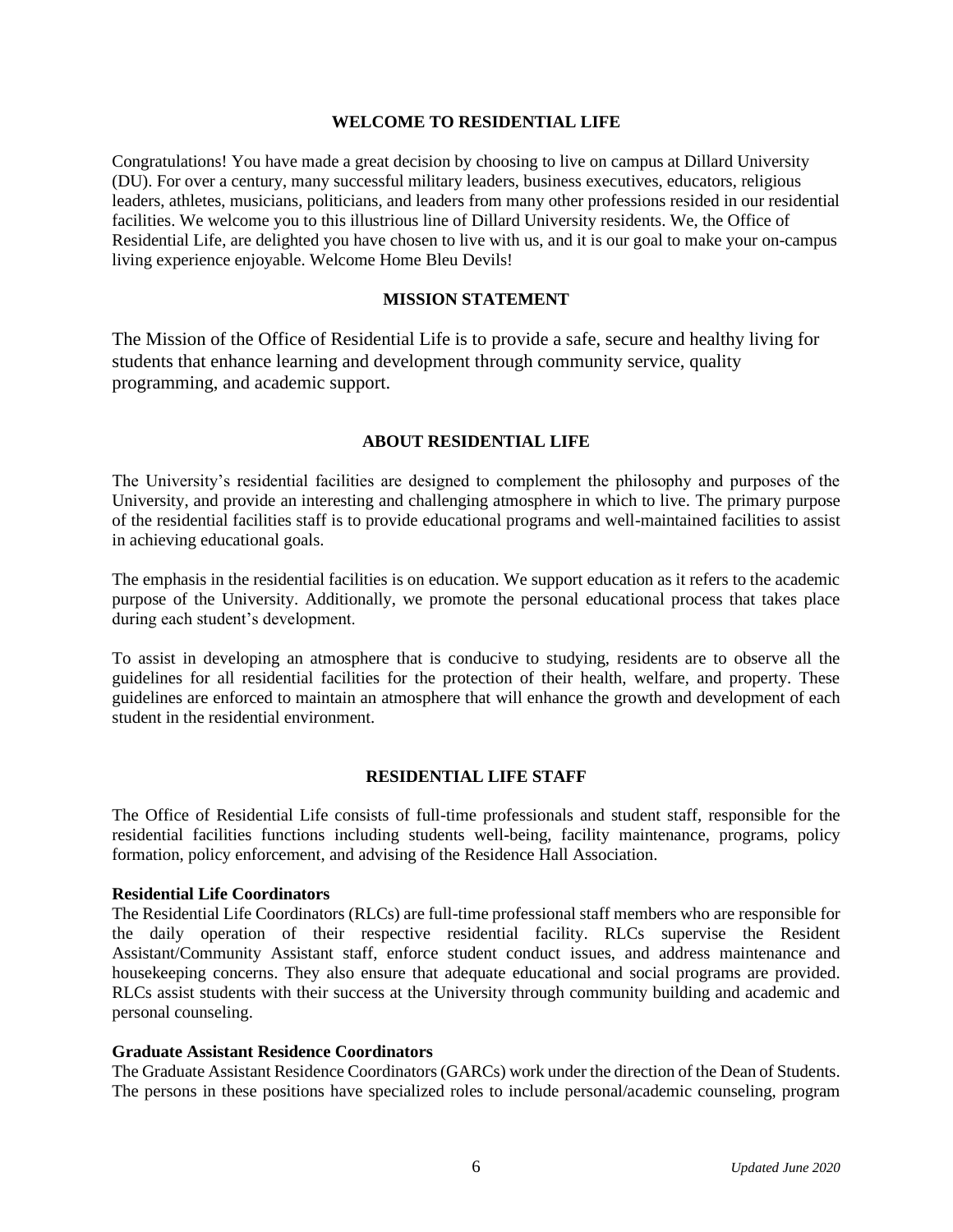development, and student assessment. The GARCs are live-in staff and may also provide some supervision to RA/CA staff, enforce student conduct issues, and address maintenance and housekeeping concerns.

#### **Resident Assistants**

Resident Assistants (RAs) are selected and trained to be a vital resource to students in all of the residential facilities. They are responsible for the designated floors or areas of their facility and are supervised by the RLCs. Also, RAs are responsible for facilitating programs, performing administrative tasks, upholding policies, and assisting residents in making the most of their Residential Life experience.

#### **Community Assistants**

Community Assistants (CAs) are selected and trained to be a vital resources to students in the residential facilities. CAs provide support to the RA staff. They are responsible for specific tasks for their residence hall and are supervised by the RAs and RLCs. Community Assistants are also responsible for performing administrative tasks while working in the office, upholding policies, and assisting all residents in making the most of their Residential Life experience.

#### **Desk Staff**

Desk staff are typically Federal Work-Study students that are on duty anytime between 8:00 AM to 11:45 PM. Their responsibilities include performing administrative functions, answering telephones, and assisting residents and visitors, and reporting emergency situations.

#### **RESIDENTIAL LIFE SUPPORT STAFF**

#### **Custodial Staff**

The custodial staff is responsible for normal cleaning duties in public areas (hallways, lounges, stairwells, etc.), in the residential facilities. Each resident is responsible for cleaning his/her own room or apartment. This includes routinely cleaning and sanitizing the bathroom, and taking trash to the dumpsters on a daily basis. Residents who fail to take their trash to the dumpsters will be assessed a fine. Custodial staff report to the Director of Facilities and are not Office of Residential Life staff.

#### **Maintenance Staff**

The maintenance staff is responsible for repairs in the residential facilities. Maintenance issues should be reported to an RA, RLC, or to Facilities via a work order in School Dude, immediately. Residents should never attempt to make room repairs themselves. Maintenance staff report to the Director of Facilities and are not Office of Residential Life staff.

#### **GETTING INVOLVED**

#### **Residence Hall Association (RHA)**

The RHA is a campus-wide organization that works to become the voice for all students living on campus. All students residing on campus are automatically members of the RHA and are encouraged to get involved. The purpose of the RHA is to promote unity and community among residents, and to provide quality education and social programming. RHA meetings will occur as indicated in the by-laws and are led by an elected executive board.

#### **Residence Hall Government**

Each residence hall and apartment area will have a Residence Hall Government (President, Vice-President, Secretary, Treasurer, and other appointed officers as needed). Each hall government will serve as the governing board of their respective facility and will contribute in the decision-making process on matters related to the halls. They will also conduct fundraisers, host programs and activities, and serve as representatives at RHA meetings.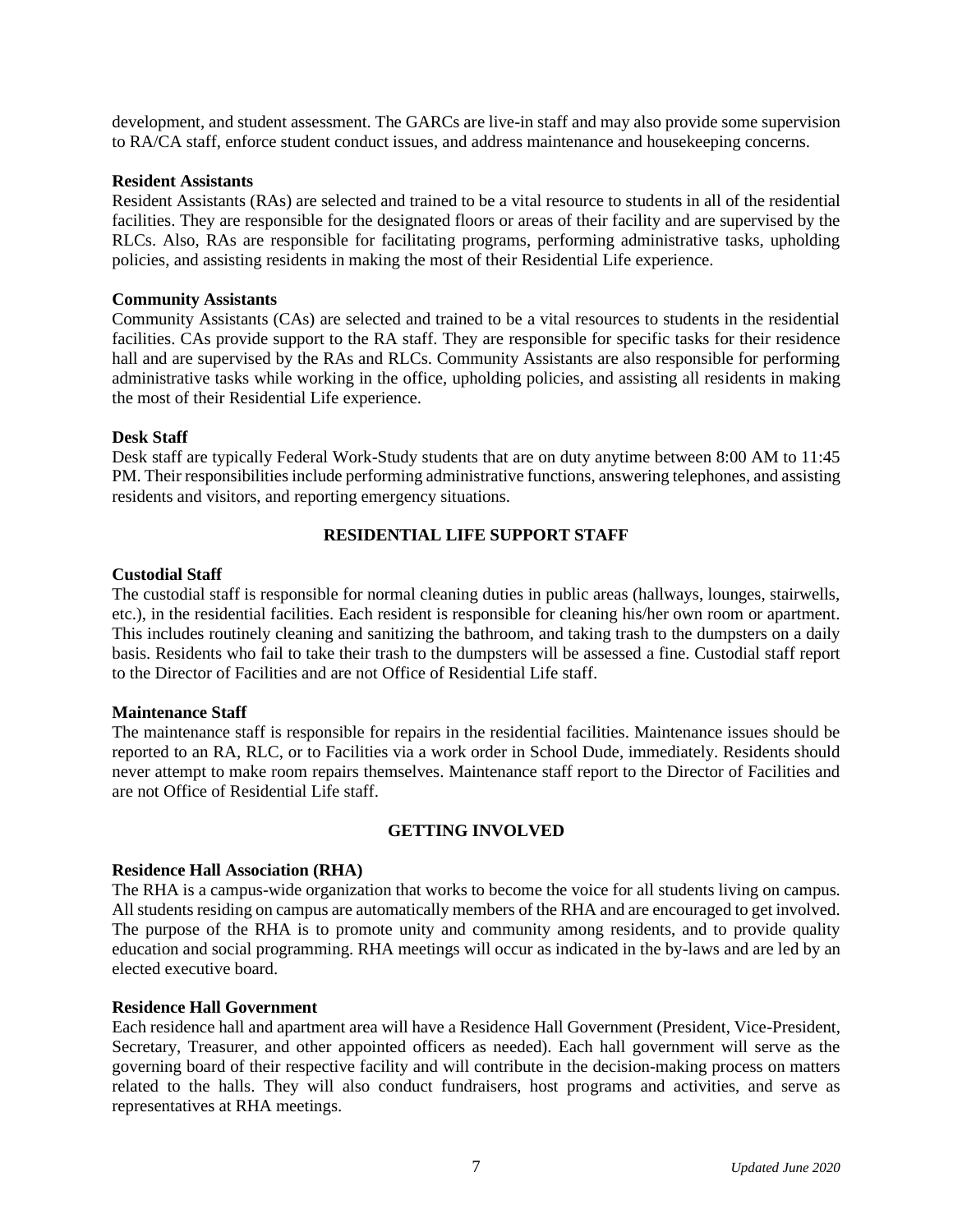#### **Residential Life Royal Court**

Residents are encouraged to run for the Residential Life Royal Court. In each facility, there are ways that residents are selected as king and/or queen. The king and/or queen of each facility compete in a Residential Life Pageant. The winners serve as Mister and Miss Residential Life. All of the representatives of each facility are members of the Residential Life Royal Court. The King, Queen, and Royal Court serve throughout the year in a variety of ways (homecoming parade, programming, and community service).

#### **Programs, Activities, and Hall Meetings**

All residence hall and apartment areas will host a variety of programs and activities throughout the year. Residents are encouraged to take part in all that is offered. There will be at least one mandatory program meeting that residents are required to attend each month for informational and educational purposes. Scheduling conflicts should be discussed with the respective RLC in advance. Failure to attend mandatory meetings will result in a fine, and may lead to termination of housing contract.

#### **Resident Assistant/Community Assistant Program**

Residents are encouraged to apply for the Resident Assistant/Community Assistant Program. The RAs/CAs serve as leaders within each residential community. They are supervised by their respective RLC to provide programs and services. The selection process takes place in the spring semesters. Dates are announced via campus email and message boards within each facility.

#### **HOUSING FACILITIES AND LEARNING COMMUNITIES**

#### **Camphor Hall**

Camphor Hall is a women's only residential facility named in honor of Alexander Priestly Camphor, a college president and missionary whose life of consecration helped youth in America and Africa. Camphor Hall has a total available occupancy for 143 students. Camphor Hall is connected to Hartzell Hall in the center of campus. Camphor Hall offers suite style living arrangements. There are two double occupancy rooms per suite that share one bathroom (two residents per room, four residents per suite). A limited number of single, one-bedroom units are available. Camphor Hall has laundry machines, study and meetings rooms, and a lounge area.

#### **Hartzell Hall**

Hartzell Hall is a women's only residential facility named in honor of Joseph C. Hartzell in 1935, Missionary Bishop of the Methodist church of Africa. He was known as the editor, educator and evangelist. Hartzell Hall has a total available occupancy for 94 students. Hartzell Hall is located next to Williams Hall in the center of campus. Hartzell Hall offers suite style living arrangements. There are two double occupancy rooms per suite that share one bathroom (two residents per room, four residents per suite). A limited number of single, one-bedroom units are available. Hartzell Hall has laundry machines, study and meetings rooms, and a lounge area.

#### **Straight Hall**

Straight Hall is a men's only residential facility named in honor of Seymour Straight, a wealthy cheese manufacturer from Hudson, Ohio whose initial endowment gift helped to establish Straight University, the predecessor to Dillard University. Straight Hall has a total available occupancy for 72 students.

#### **Williams Hall**

Williams Hall is co-educational residential facility named in honor of Fannie C. Williams, a noted New Orleans Educator and Philanthropist. Built in 1946, was renovated in 2001 to provide 224 beds with a "home-away-from-home environment". Williams Hall is located in the center of the campus and offers suite style living. There are two double occupancy rooms per suite that share one bathroom (two residents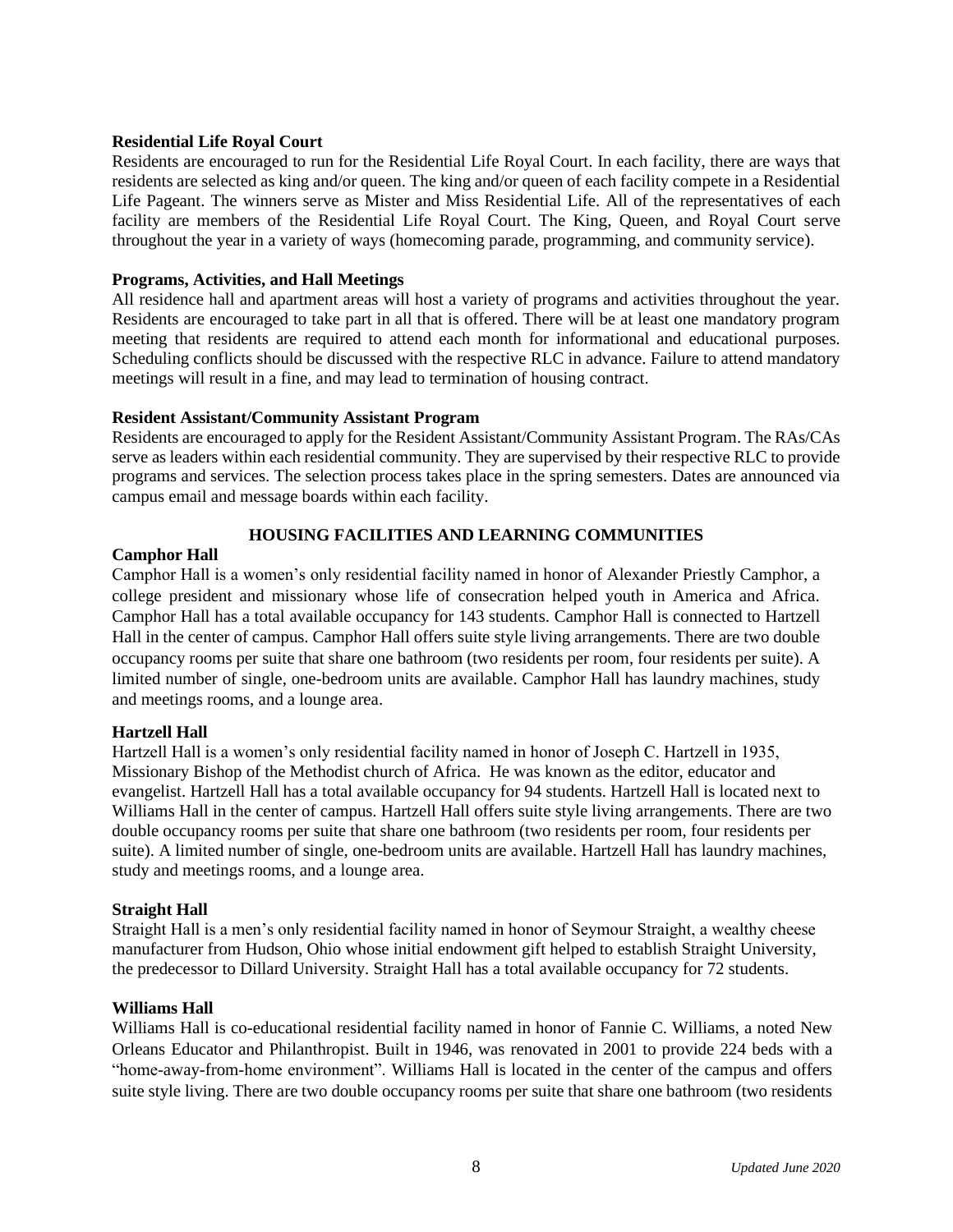per room, four residents per suite). Williams Hall has laundry machines, study and meetings rooms, lounge area, and a small kitchen on the first floor.

#### **Gentilly Gardens Apartments**

The Gentilly Gardens Apartment complex is located on campus. This tranquil community offers two laundry facilities and on-site parking. The Gentilly Gardens Apartment Complex has two-bedroom, double occupancy apartments, three bedroom, triple occupancy, and one bedroom, single occupancy units.

#### **Apartments at Southern University of New Orleans (SUNO)**

Located within a ten-minute drive, the apartments located at SUNO provide a necessary opportunity to extend our living options. These options are only available when the demand for on-campus housing exceeds our capabilities. At SUNO there are double-occupancy apartments equipped with peep holes, a deadbolt lock, and bathroom door locks. Each apartment is equipped with a washer and dryer. Residents have a private bedroom, but share Jack and Jill bathrooms, kitchen and living room spaces. Dillard University offers shuttle service for SUNO residents.

#### **Living-Learning Communities**

Living-Learning Communities (LLCs) give students a unique, inclusive residential learning experience that takes education outside of the classroom and allows residents to learn along with students that share similar academic, cultural, and/or professional interests.

#### **RESIDENTIAL LIFE APPLICATION AND ASSIGNMENT GUIDELINES**

#### **Housing Application**

Dillard University does not discriminate in its programs and activities on the basis of race, religion, color, national origin, gender, veteran status, age, disability, or sexual orientation. In order to acquire oncampus housing, students must submit a completed Housing Application. Priority deadlines for submission are as follows:

Fall Semester: May 1 (New First Time Students) Spring Semester: December 1 (New and Continuing Students) Summer Semester: April 1 (Continuing Students)

#### **Housing Application Process**

Current students that are interested in on-campus housing for the next academic year must abide by the guidelines as outlined below. This process will be strictly followed; therefore it is important that you familiarize yourself with the process and adhere to the dates and deadlines as provided by the Office of Residential Life.

*Phase I: Housing Registration Phase II: Room Reservation Phase III: Room Assignment Phase IV: Late Registration, Selection, & Assignment*

#### **First Time Freshmen**

Dillard University requires that all freshmen, single students whose native home address is outside of a 50-mile radius from Dillard University and is enrolled for twelve (12) or more semester credit hours, reside in the University residence halls. This requirement excludes summer sessions and is applicable until the attainment of sophomore academic standing (30 GPA hours), or the approval of an exemption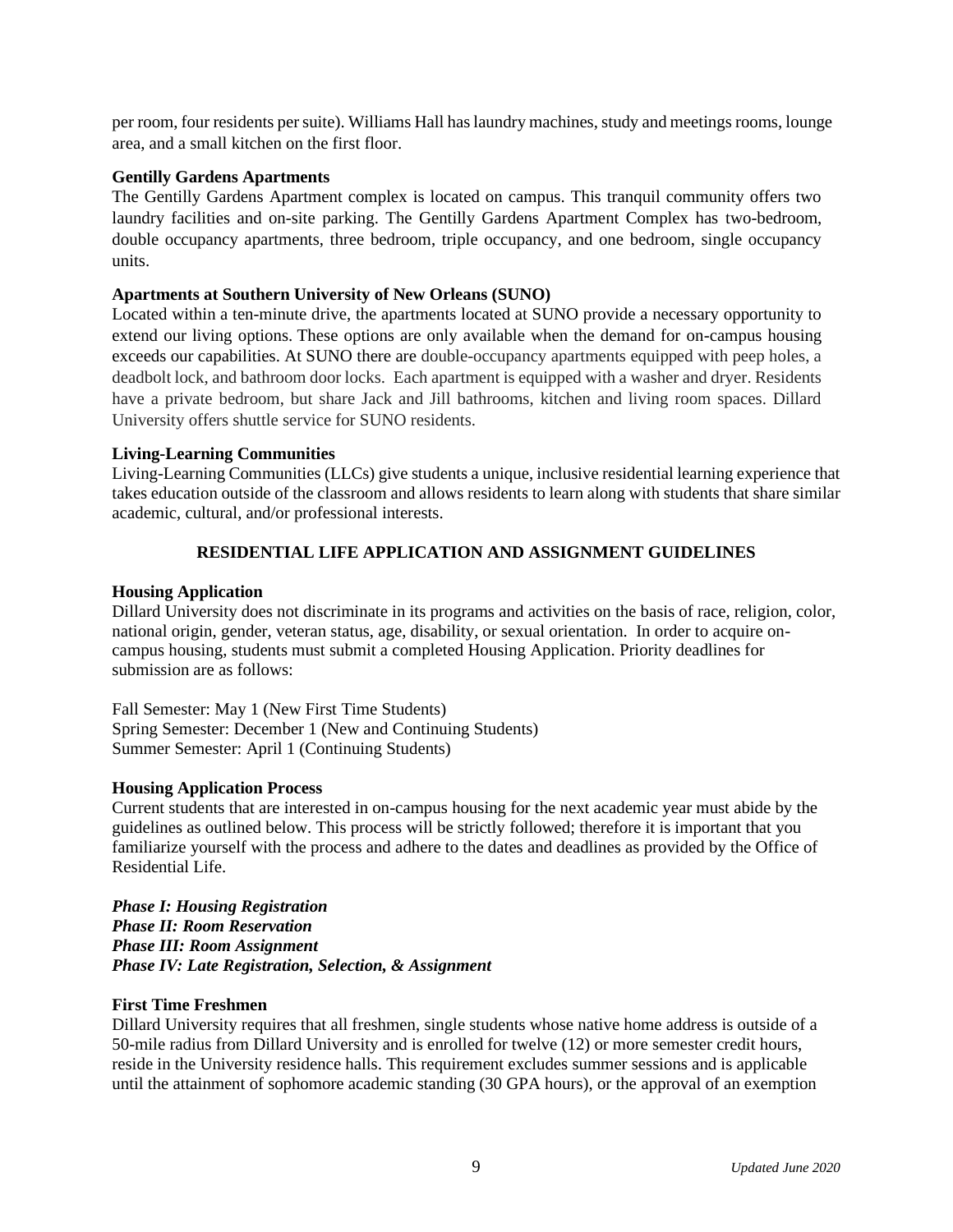from the Residential Life Office. Dillard University reserves the right to forgive the Freshman Residency Requirement when levels of occupancy have surpassed our capacity for housing residents.

#### **Freshman Residency Requirement Exemption**

Freshman students may request an exemption to the residency requirement by submitting a written explanation for the request to be released. All necessary paperwork **must** be submitted by August 1 (Fall Semester) or November 1 (Spring Semester) for consideration. Releases for Spring semester will only be accepted for newly admitted students that are admitted for spring semester. No release requests will be accepted after the above-mentioned dates, unless critical circumstances apply.

An exemption will be granted to students who meet one or more of the following criteria:

- 1. Commute no more than 50 miles from the home of a parent or guardian.
- 2. Are legally married.
- 3. Have residential custody of dependent children.
- 4. Are active duty military personnel or veterans.
- 5. Are 21 years of age or older.
- 6. Have a documented medical condition as approved by Student Health and Wellness and/or the Office of Disability Services, where living off campus would be a reasonable accommodation.

Students who commute no more than 50 miles from the home of a parent or guardian, with the home address being determined by the permanent address indicated on the Application for Admission, are automatically exempted from the Residency Requirement. No further action is needed on the part of the student.

All other students requesting an exemption to Dillard University's residency requirement must complete a Residency Requirement Exemption Request Form available from the Office of Residential Life. A Residency Requirement Exemption Request may only be submitted once per academic year and must be submitted by August 1 for fall enrollment, and November 1 for spring enrollment.

Upon receipt of a completed Residency Requirement Exemption Request Form and supporting documentation, the Office of Residential Life will make a recommendation to the Dean of Students whose decision is final.

The residency requirement does not preclude the removal of a student from housing and termination of the housing contract if the student fails to abide by the rules and regulations of the University.

#### **Returning/Transfer Students**

To be approved for on-campus housing, a student must be admitted to the University and enrolled as a full-time student with 12 or more credit hours. Submitted applications do not guarantee housing. All students requesting on-campus housing must submit a housing application online via the link provided. The applicant's financial accounts with the University **must** be cleared before a housing contract will be considered for eligibility. Each contractor **must** be a student in good standing at Dillard University.

#### **SAFETY AND SECURITY**

#### **General Campus Safety**

The University attempts to provide a comfortable, safe living environment for residence hall students. The Dillard University Police Department is staffed 24 hours a day, seven days a week. In addition, residence hall entrance doors are locked electronically 24 hours a day, seven days a week. Residents can only enter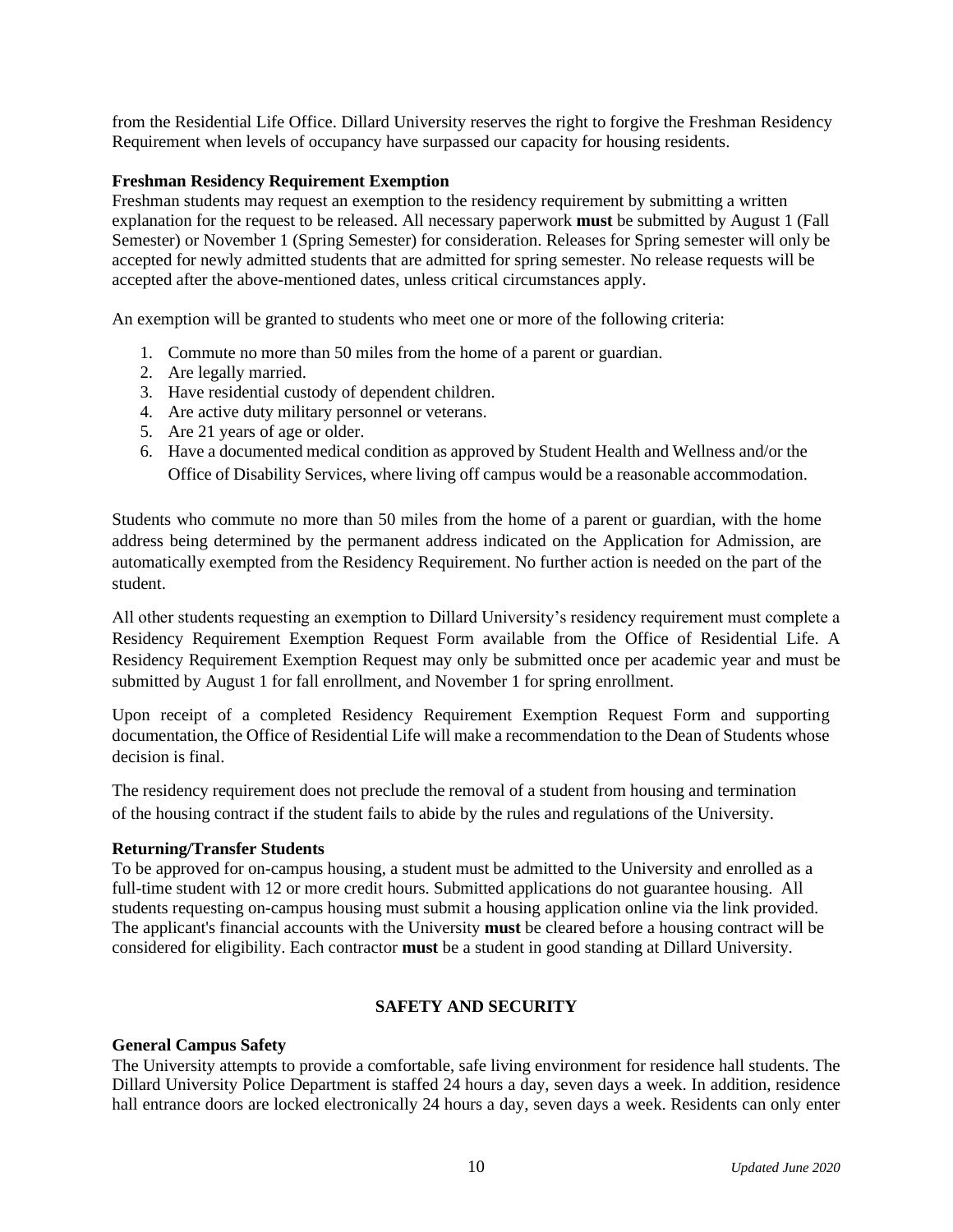the hall via their DU I.D. card. Students **must** observe all security and safety rules and policies. These policies were developed with your safety and well-being in mind.

#### **Residence Hall Doors**

An electronic access system has been installed on select doors of various residential facilities. Residents living in those facilities can gain access to their facility at any time by utilizing their electronic access card on the appropriate door(s). Misuse or deconstruction of an electronic access device a can result in residents being change for repairs or replacement. In addition, the violators will be referred to law enforcement, Dean of Students, and possibly evicted. Additionally, residential facilities entry doors are never to be propped open, and residents should abide by the regulations regarding their use.

Residence halls should only be entered or exited by way of an entry door (except in cases of emergency). Individuals are prohibited from entering or exiting through windows, fire escapes, or basement hatchways.

#### **Residence Hall Entry**

Residents & DU students entering residence halls will be asked to present their university issued identification card to the staff member before proceeding into the building. If residents do not have their ID cards, they will need to be verified as a resident by a staff member before being allowed to proceed into the building. Residents who habitually fail to present their ID card may face disciplinary action. Students who do not live in the facility will have to present identification and sign-in. Please refer to the visitor sign-in guidelines in the Residential Life Policy section.

#### **Residence Hall Safety (Health & Hygiene)**

Living in the residence halls is a great experience for building relationships and friendships. However, viruses can easily be transmitted. In an effort to keep everyone healthy and safe we strongly recommend the following practices:

- 1. Sanitize your room and shared spaces frequently
- 2. Remove trash
- 3. Wash linen frequently
- 4. Cover your mouth when coughing or sneezing
- 5. Wash your hands frequently

#### **Residence Hall Security**

Security in the residential facilities is a joint responsibility of the residents and the University. Residential Life and the Dillard University Police Department (DUPD) provide residential students with security resources, which include on-going educational programs, safety-related policies, sanctions for policy violations, and staff assistance for addressing security issues and emergencies. However, the safety and security of our community is everyone's responsibility. You are the most important part of our cooperative effort to provide a safe and secure community. Please do your part by:

- (1) Keeping your room/suite door locked at all times;
- (2) Utilize the peep hole;
- (3) Avoid keeping large amounts of money in your room;
- (4) Store valuables in a safe place;
- (5) Make sure the exterior doors to the building are closed and locked when you enter and exit;
- (6) Maintain possession of your key/access card;
- (7) Report stolen or damaged key/access to the Residential Life staff immediately; and
- (8) Report unaccompanied visitors in your building to the appropriate Residential Life staff or DUPD.

The University is not responsible for lost, stolen, or damaged property. Information regarding personal property insurance is available within your facility or the Residential Life office.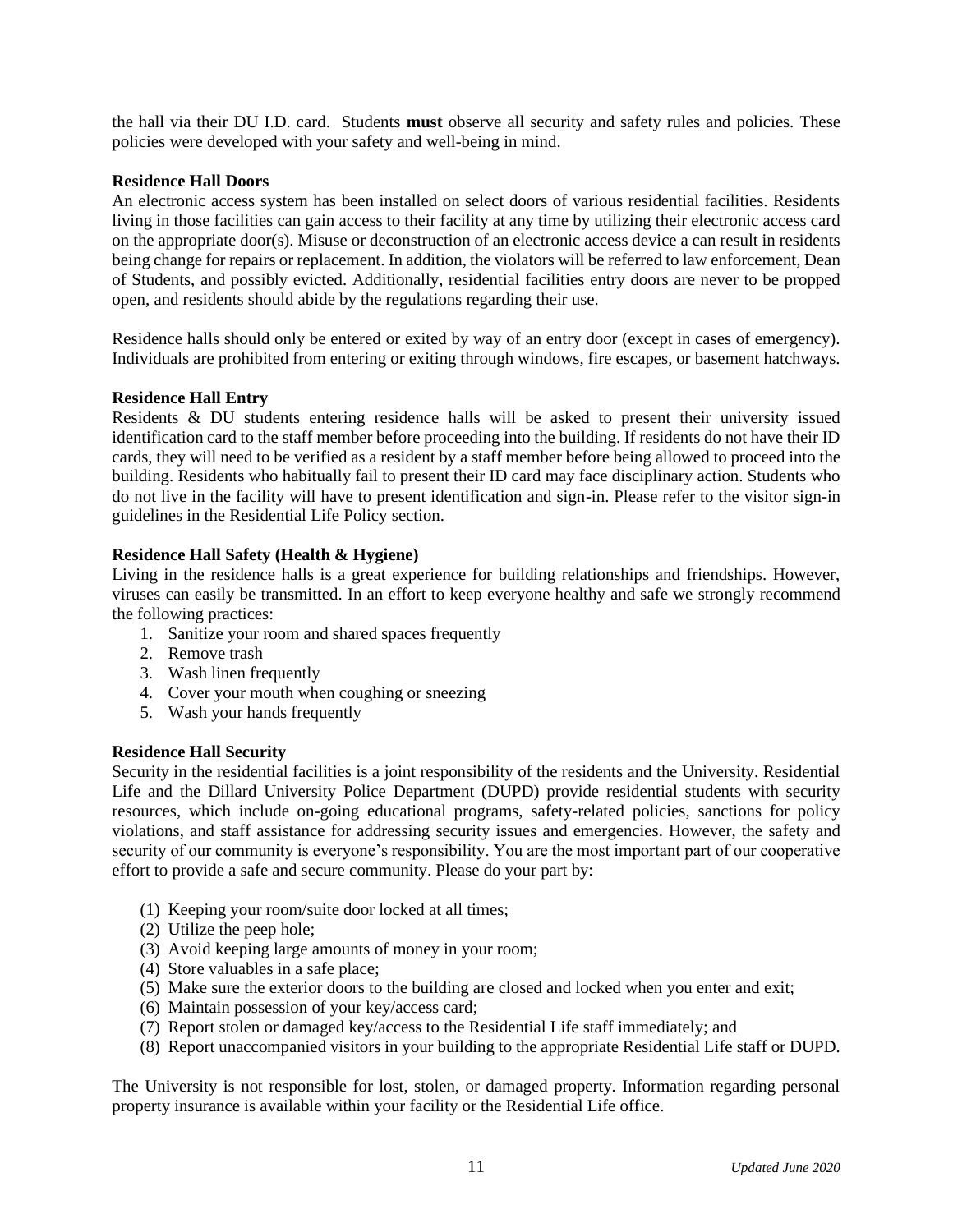#### **Smoke Detectors**

Smoke detectors are provided throughout the residential facilities for the safety and protection of everyone living in the building. It is against policy to tamper with, dismantle, or cover any smoke detector in any way. If the smoke detector in the room need replacing, which is indicated by a beep every few minutes, please alert the Residential Life staff. Do not attempt to replace, remove or tamper with a smoke detector. Rooms with dismantled smoke detectors are in violation and assigned resident(s) will be fined, referred to DUPD, and Judicial Affairs.

#### **Sprinkler Heads**

Sprinkler heads are located in the residential halls and in the apartments. The hanging of any materials from the sprinkler heads can activate the system and cause damage to the device and facility. In this instance, water profusely discharges in the building cause severe water damage to the immediate room and to other surrounding areas. Nothing should be hung on any sprinkler head at any time. Also, care must be taken to avoid accidental damage to the sprinkler heads. Violators will be fined and shall pay the cost of damages to the equipment and property of other residents and the University.

#### **Electrical Safety Reminders**

- Never modify a plug by bending or removing the prongs. If plugs are bent, loose, or missing, replace the device.
- If plug prongs break off and remains in the receptacle slots after insertion or withdrawal, do not attempt to remove them. Contact the Office of Residential Life immediately so that a maintenance request can be completed. Thus is considered a maintenance emergency.
- Receptacles should be mounted firmly in their enclosures and should not move when the plug is inserted. Loose receptacles can cause short circuits.
- If you discover a loose receptacle or other faulty equipment, contact the Office of Residential Life so the area can be secured until Facilities can complete the repairs.
- Do not 'daisy chain' surge protectors or power strips (i.e., do not plug one cord into another.)
- Wrapping anything around sprinkler pipes is prohibited.
- Never unplug equipment by pulling on the cord; always remove by the plug.
- Ensure that electrical cords are not being wedged against furniture or doors.
- Do not run cords under carpeting.

#### **Mold Prevention**

*ABOUT MOLD***.** Mold is found virtually everywhere in our environment, both indoors and outdoors, and in both new and old structures. Molds are naturally occurring microscopic organisms which reproduce by spores and have existed practically from the beginning of time. All of us have lived with mold spores all our lives. Without molds we would all be struggling with large amounts of dead organic matter.

Mold breaks down organic matter in the environment and uses the end product for its food. Mold spores (like plant pollen) spread through the air and are commonly transported by shoes, clothing and other materials. When excess moisture is present inside a dwelling, mold can grow. There is conflicting scientific evidence as to what constitutes a sufficient accumulation of mold which could lead to adverse health effects. Nonetheless, appropriate precautions need to be taken.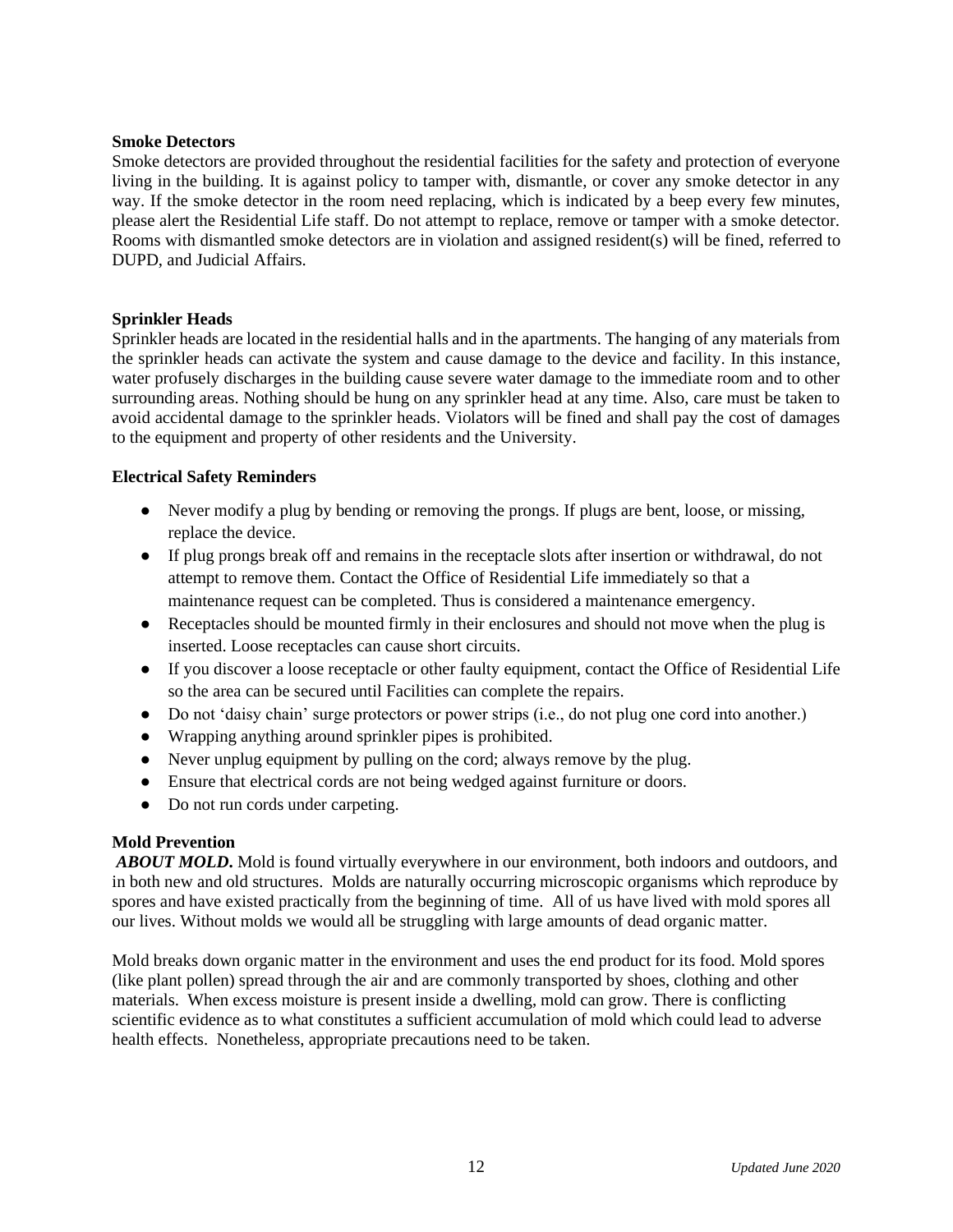It is our goal to maintain a quality living environment for our residents. To help achieve this goal, it is important to work together to minimize any mold growth in your dwelling. That is why the following contains important information for you, and responsibilities for both the University and our residents.

*PREVENTING MOLD BEGINS WITH YOU*. In order to minimize the potential for mold growth in your dwelling, the resident must do the following:

- a. Remove visible moisture accumulation on windows, walls, ceilings, floors and other surfaces as soon as reasonably possible.
- b. Look for leaks in washing machine hoses and discharge lines, especially if the leak is large enough for water to infiltrate nearby walls.
- c. Turn on any exhaust fans in the bathroom and kitchen before you start showering or cooking with open pots. When showering, be sure to keep the shower certain inside the tub or fully close the shower doors. Also, the experts recommend that after taking a shower or bath, you (1) wipe moisture off of shower walls, shower doors, the bathtub and the bathroom floor; (2) leave the bathroom door open until all moisture on the mirrors and bathroom walls and tile surfaces has dissipated; and (3) hang up your towels and bath mats so they will completely dry out.
- d. Promptly notify Residential Life in writing about any air conditioning or heating system problems you discover. Follow property rules, if any, regarding replacement of air filters. Also, it is recommended that the resident periodically open windows and doors on days when the outdoor weather is dry (i.e., humidity is below 50 percent) to help humid areas of the dwelling dry out.
- e. Promptly notify Residential Life in writing about any signs of water leaks, water infiltration or mold. The Facilities Department will respond in accordance with state law to repair or remedy the situation, as necessary.

*IN ORDER TO AVOID MOLD GROWTH*, it is important to prevent excessive moisture buildup in your dwelling. Failure to promptly pay attention to leaks and moisture that might accumulate on dwelling surfaces or that might get inside walls or ceilings can encourage mold growth. Prolonged moisture can result from a wide variety of sources, such as:

- a. rainwater leaking from roofs, windows, doors and outside walls, as well as flood waters rising above floor level;
- b. overflows from showers, bathtubs, toilets, lavatories, sinks, washing machines, dehumidifiers, refrigerator or A/C drip pans or clogged up A/C condensation lines;
- c. leaks from plumbing lines or fixtures, and leaks into walls from bad or missing grouting/caulking around showers, tubs or sinks;
- d. washing machine hose leaks, plant watering overflows, pet urine, cooking spills, beverage spills and steam from excessive open-pot cooking;
- e. leaks from clothes drying discharge vents (which can put lots of moisture into the air); and
- f. insufficient drying of carpets, carpet pads, shower walls and bathroom floors.

#### *IF SMALL AREAS OF MOLD HAVE ALREADY OCCURRED ON NON-POROUS SURFACES*

(such as ceramic tile, Formica, vinyl flooring, metal, wood or plastic), the federal Environmental Protection Agency (EPA) recommends that you first clean the areas with soap (or detergent) and water, let the surface dry, and then within 24 hours apply a pre-mixed, spray-on type household biocide, such as Lysol Disinfectant®, Pine-Sol Disinfectant® (original pine scented), Tilex Mildew Remover®, or Clorox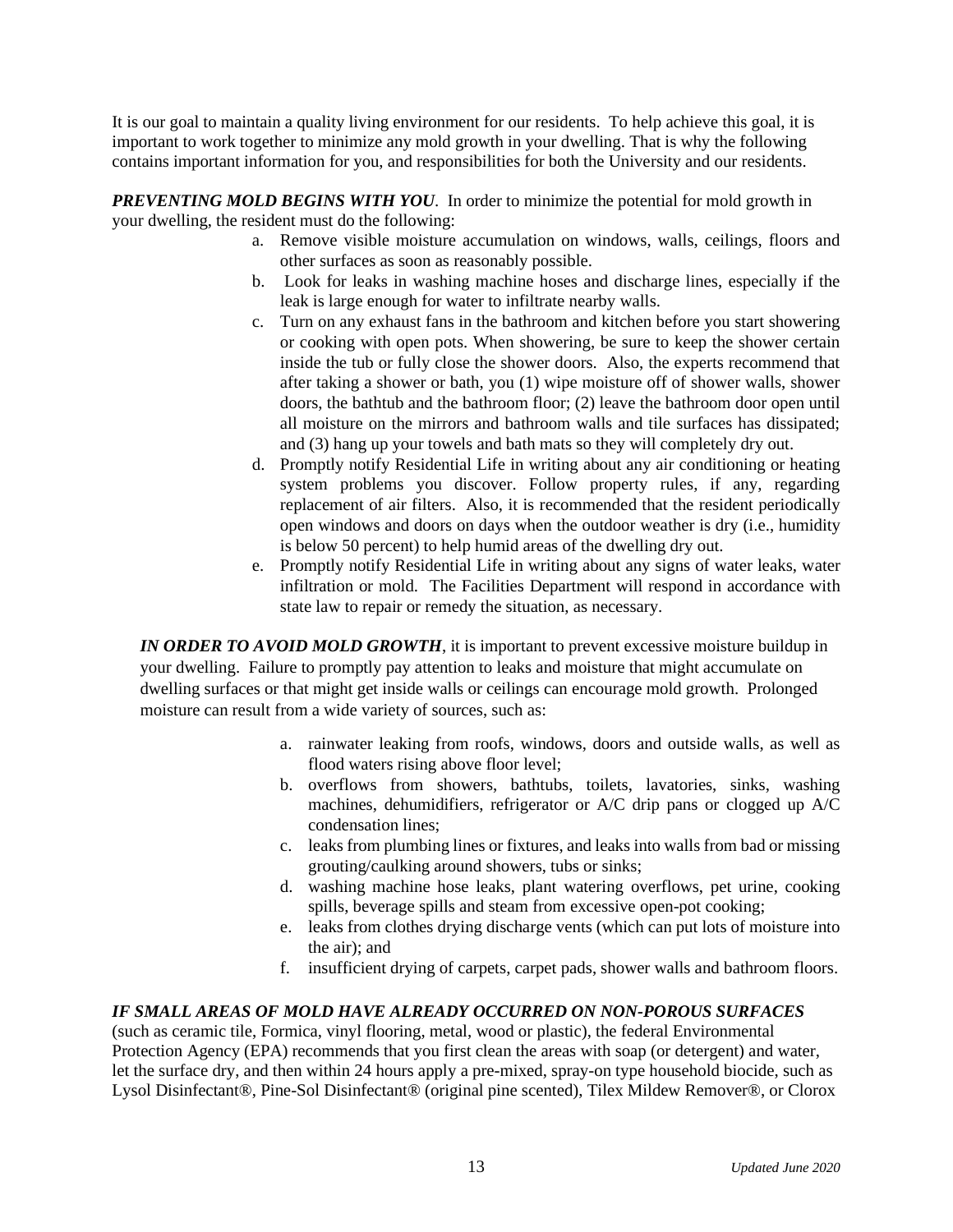Cleanup®. (Note: Only a few of the common household cleaners will actually kill mold). Tilex® and Clorox® contain bleach which can discolor or stain. Be sure to follow the instructions on the container.

Applying biocides without first cleaning away the dirt and oils from the surface is like painting over old paint without first cleaning, and preparing the surface. Always clean and apply a biocide to an area 5 or 6 times larger than any visible mold because mold may be adjacent in quantities not yet visible to the naked eye. A vacuum cleaner with a high-efficiency particulate air (HEPA) filter can be used to help remove non-visible mold products from porous items, such as fibers in sofas, chairs, drapes and carpets, provided the fibers are completely dry. Machine washing or dry cleaning will remove mold from clothes.

*DO NOT CLEAN OR APPLY BIOCIDES TO:* (1) visible mold on porous surfaces, such as sheetrock walls or ceilings, or (2) large areas of visible mold on non-porous surfaces. Instead, notify Residential Life in writing.

*COMPLIANCE*. Complying with these provisions will help prevent mold growth in your dwelling, and both residents and the University will be able to respond correctly if problems develop that could lead to mold growth. If residents fail to comply with the foregoing provisions, they can be held responsible for property damage to the dwelling and any health problems that may result.

#### **Outside Disturbance**

In the event of a disturbance around the residential facilities, all residents should follow these procedures:

- 1. Return to assigned room.
- 2. Call DUPD and/or the office staff.
- 3. Close all windows & blinds, and stay away from the windows.
- 4. Do not throw items, lean out of, or yell from windows.
- 5. Do not become a participant in any disturbance.

#### **Dillard University Police Department**

The Dillard University Police Department (DUPD) is an enforcement agency that serves the University community by offering traffic, parking, crime prevention and safety services. DUPD is deeply invested in the safety and well-being of students, faculty, staff, and visitors. To help foster a safe learning environment, DUPD offers numerous safety programs throughout the year. DUPD also maintains a crime log in order to better inform the University community of current crime trends. For additional information on crime statistics, or other safety concerns, please contact DUPD at (504) 816-5310. DUPD is located behind the library in the Gentilly Gardens corridor.

#### **Accident/Illness**

#### **CRISIS RESPONSE**

If a resident becomes ill or has an accident while in the residence halls, contact Residential Life staff and contact Student Health and Wellness. Student Health and Wellness is located on the first floor of the Student Union building. Should a resident sustain an injury or become ill when Student Health Services is closed, contact the after-hours Residential Life staff and/or call DUPD.

#### **Emergency Alert System**

The Emergency Alert System (E2 Campus Alert) is a self-service, web-based, mass notification system that empowers Dillard University to send instant alerts to all subscribers such as students, faculty, and staff. The alerts can be sent via text message to cell phones, and/or via email. Subscribers can self-manage their accounts to register or deactivate the service, update phone numbers or emails addresses, and join available groups. To subscribe please visit **<https://www.e2campus.net/my/dillard/signup.htm>**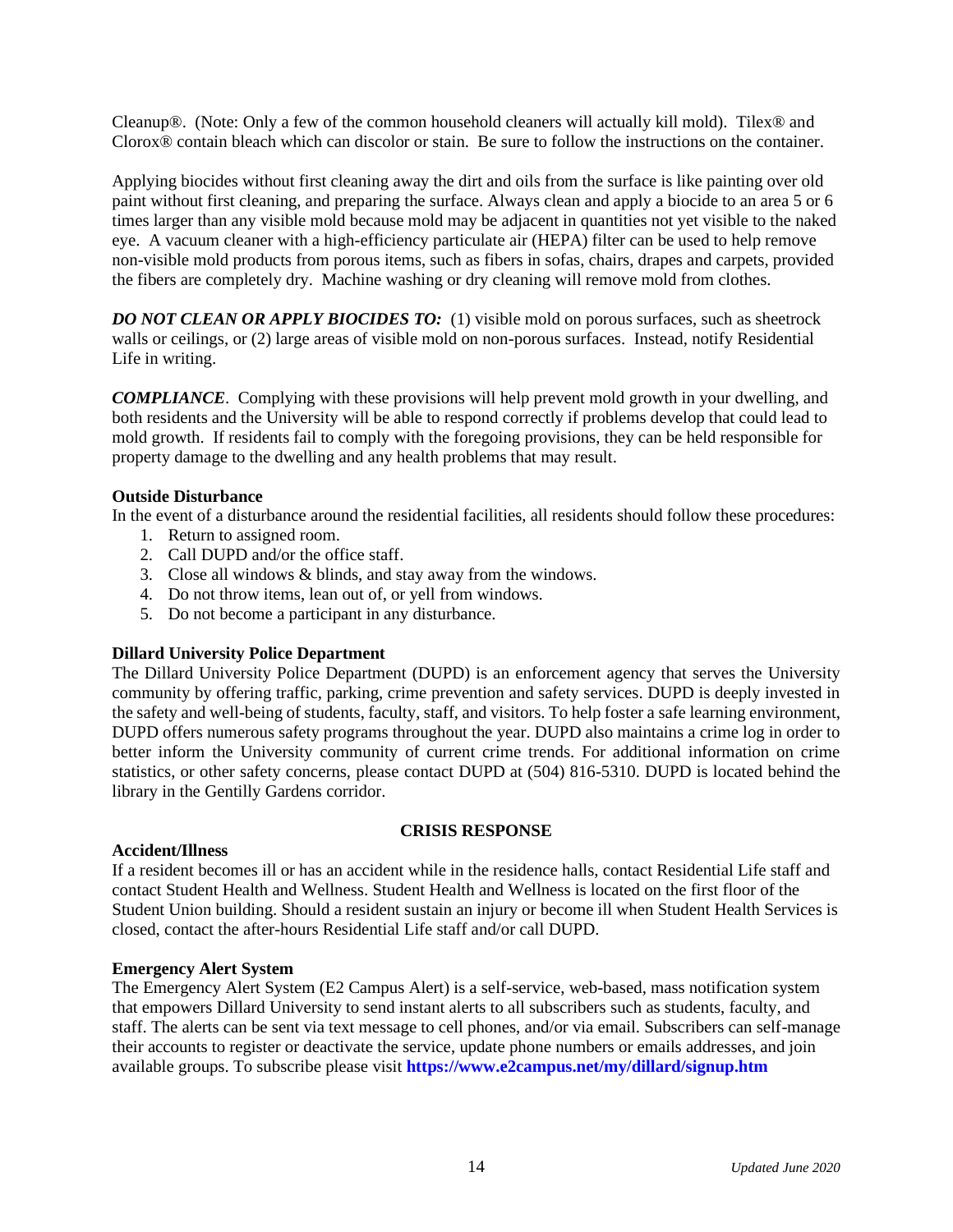#### **Fire Procedures**

If you discover a fire please adhere to these guidelines:

- 1. Evacuate the building by way of the nearest exit. As you evacuate, close the door to the room where the fire is located.
- 2. If the fire alarm has not been activated, do so by using the pull station and leaving the building immediately.
- 3. Do Not Use the Elevator!
- 4. Notify the staff at your residence hall or call from a safe location.
- 5. Do not re-enter the building until given the all clear signal.

#### **Fire Alarm Procedures**

When the fire alarm sounds in your residence hall please do the following:

- 1. React promptly!
- 2. Proceed to the door of your room and check it heat with the back of your hand. If cool open the door slowly and check for smoke in the hall.
- 3. If no smoke is present, exit and close the door. Take only essential items such as keys, ID card. Medication, etc., and proceed to the nearest exit through the stairwell or ground floor and evacuate the building. Do Not Use the Elevator!
- 4. If your door handle is hot, or if there is smoke present, do not open the door.
- 5. Stay in your room and call 911 or DUPD at (504) 816-5310. When dialing 911 provide your location and you will be dispatched to DUPD.
- 6. Pack wet towels or blankets under the door.
- 7. Wave a bright colored item out of the window for ease of recognition.
- 8. Once out of the building, proceed to a safe area, at least 100 feet from the nearest exterior exit to avoid injury from explosions or heat. Do not reenter until you have been given the all clear signal from a staff person or the fire department.

#### **Fire Drills**

When conducting fire drills, emphasis shall be placed on an orderly evacuation, rather than a speedy evacuation. Residents should become familiar with evacuation maps and routes in their facility.

Fire drills are required in each occupied building on campus and are conducted as required. Drills will be held at expected and unexpected times, and under varying conditions to simulate the conditions that can occur in an actual emergency.

Fire drills are very vital and essential for emergency preparedness training. Drills shall include suitable procedures to assure all persons subject to the drill participate. All occupants shall take part in the fire drill and evacuate the building immediately. Residents not leaving the hall in a reasonable amount of time during a fire drill will be fined and receive disciplinary action.

#### **False Alarm of Fire**

Anyone found to have falsely set off a fire alarm will be reported, fined, and face additional disciplinary action. Such acts cause occupants to become complacent and refuse to leave the building whenever the fire alarms are activated, even in a real fire emergency. This could be potentially tragic. This act causes a response from the local fire department, which is a waste of time and resources, and may also cost the University. Further, it causes a disruption of normal operation in the affected facility.

#### Portable Fire Extinguishers

Portable fire extinguishers are located in all buildings on campus in various locations. It is against the law to tamper with or remove fire extinguishers. They should only be used in an emergency. In the event that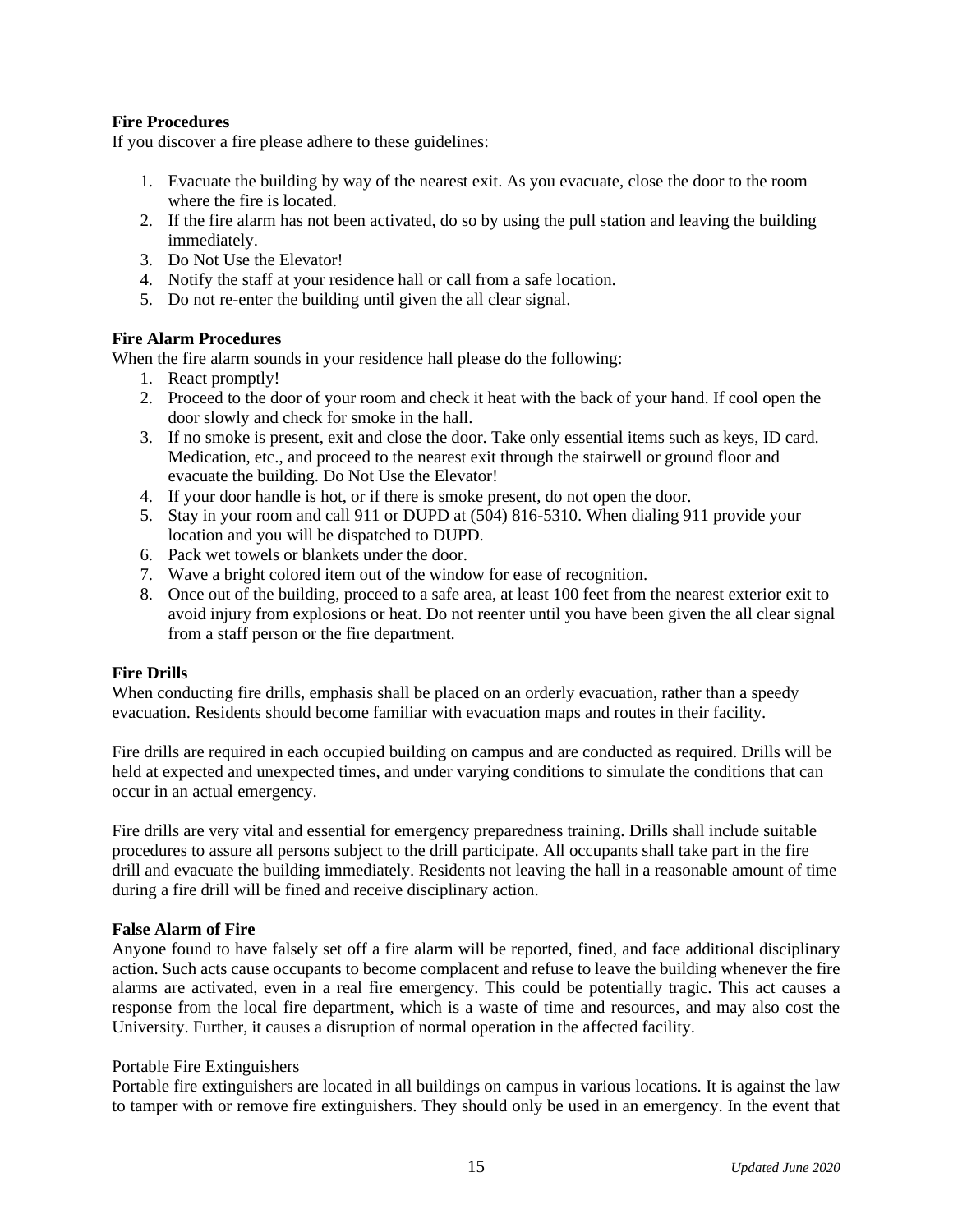there is a malfunctioning extinguisher, please report it to the Facilities office immediately. If anyone is seen tampering with a fire extinguisher, please report this immediately.

#### **Flood & Flood Procedures**

Flooding generally evokes an image of raging streams and rivers. Flooding can also result from a large amount of rainfall during a short period of time, overloaded storm sewers, or improperly designed run-off areas. In the event of a flood you should adhere to the following guidelines:

- 1. Keep a battery-powered radio tuned in to a local station.
- 2. Follow all emergency instructions.
- 3. If you are trapped in your building due to rapidly rising water, call 911 for help.
- 4. Move to a higher floor, or to the roof.
- 5. Take warm, weather proof clothing, a flashlight, cellular phone, and portable radio.
- 6. Do not walk or wade in flooded areas. Waters may be deeper than it appears.
- 7. Be prepared to evacuate. If advised to evacuate, do so immediately. Evacuation is much easier and safer before waters become too deep for standard vehicles to drive through.
- 8. If evacuating by car, do not drive where water is over the road or past barricaded road signs.
- 9. If your car stalls in a flooded area, abandon it as soon as possible and walk to safety in the direction you came from.
- 10. If evacuating by car, follow recommended evacuation routes, as shortcuts may be blocked.

#### **Public Health Crisis**

In keeping with the mandates of the Centers for Disease Control (CDC), State of Louisiana, and the City of New Orleans, Dillard University reserves the right to change, update, or modify all residential life protocols and policies. Compliance with all public health related policies and procedures is mandatory. Failure to comply will result in disciplinary action which may result in housing contract termination.

#### **Weather Related**

All residential students are required to submit a Primary Evacuation Plan to the Office of Residential Life prior to taking occupancy within the housing unit. Residential Life keeps all Primary Evacuation Plans on file.

When a state of emergency has been declared that requires residential students to evacuate from campus, residential students are required to activate their Primary Evacuation Plan and begin checking-out of the residence halls.

The university recognizes that not all residential students will be able to evacuate on their own. The university can provide limited transportation at the student's expense or off-site shelter to a limited number of residential students.

Students who are unable to evacuate on their own are required to alert the Office of Residential Life by submitting either Request for Transportation Assistance form or Shelter of Last Resort form by the required deadline.

#### **Emergency Evacuation Preparation Checklist**

- 1. Determine where you will evacuate.
- 2. Notify residential life staff of your destination and contact number.
- 3. If you require evacuation assistance, contact the Office of Residential Life for information.
- 4. Pack Medicines, valuables, toiletry items, pillow and blanket or throw cover.
- 5. Discard all contents from your refrigerator.
- 6. Unplug all electronic devices. Move items away from windows and off the floor.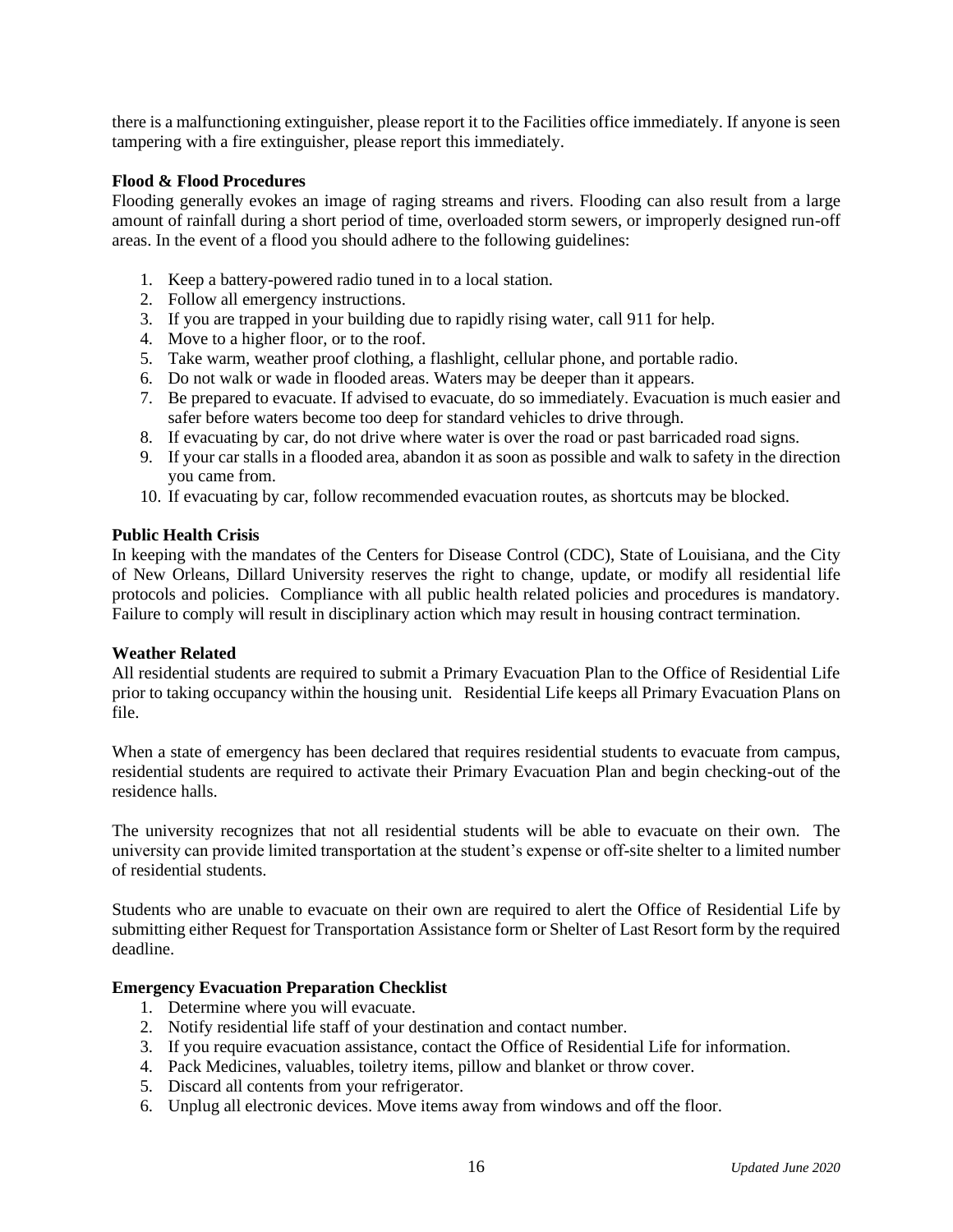- 7. Take photos of your possessions if possible before you leave.
- 8. Take important papers and research documents.
- 9. Check with local media for further instructions.
- 10. If instructed you must evacuate. Failure to do so will result in disciplinary action up to and including expulsion.

#### **Boil Water Advisory**

In New Orleans weather conditions may cause a drop in water pressure. When this happens the Sewage and Water Board (swbno.org) may issue a precautionary boil water advisory. If a boil water advisory is issued on campus, please adhere to the following recommendations:

#### **1. Don't Consume Tap Water**

- Use bottled or boiled water to drink, cook, and brush teeth.
- Wash fruits and vegetables with bottled or boiled water.
- Don't use ice from ice trays or ice makers. Make new ice with bottled or boiled water.

#### **2. Be Careful Bathing**

- If you're a healthy adult, you can bathe or shower with tap water. Be careful not to swallow any water.
- If you have open wounds or a weakened immune system, use boiled water to bathe.
- Use hand sanitizer after washing hands.

#### **3. Take Care Cleaning**

- Wash countertops and tables with boiled water.
- Use a rinse temperature of 150 degrees F, or a sanitize cycle on your dishwasher.
- Wash dishes by hand as usual. Then soak in a mixture of 1 gallon of water and 1 teaspoon of bleach for 1 minute.
- Do laundry as usual.

#### **4. Boil Water Safely**

- Heat water until large bubbles come from the bottom to the top of the pot (if using a stove) or microwave safe bowl (if using a microwave).
- Let the water boil for at least 1 minute. Let the water cool.
- Store the water in a clean container with a cover.
- Add a pinch of salt and shake to improve taste.

For more information on how to plan for a boil water advisory please visit: [http://ready.nola.gov/plan/boil](http://ready.nola.gov/plan/boil-water/)[water/](http://ready.nola.gov/plan/boil-water/)

#### **Power Outage**

Inclement weather and other circumstances may occasionally cause the Dillard University campus to lose power. In the event of a power failure please be aware of the answers to these commonly asked questions.

#### **1. Do we have to go to classes if the power goes out?**

Academic Affairs will make a determination regarding the cancellation of classes. Unless you have been notified of a campus closing or class cancellation, students are expected to attend all class sessions. Students will be notified via email, Dillard University website, and/or E2 campus notifications.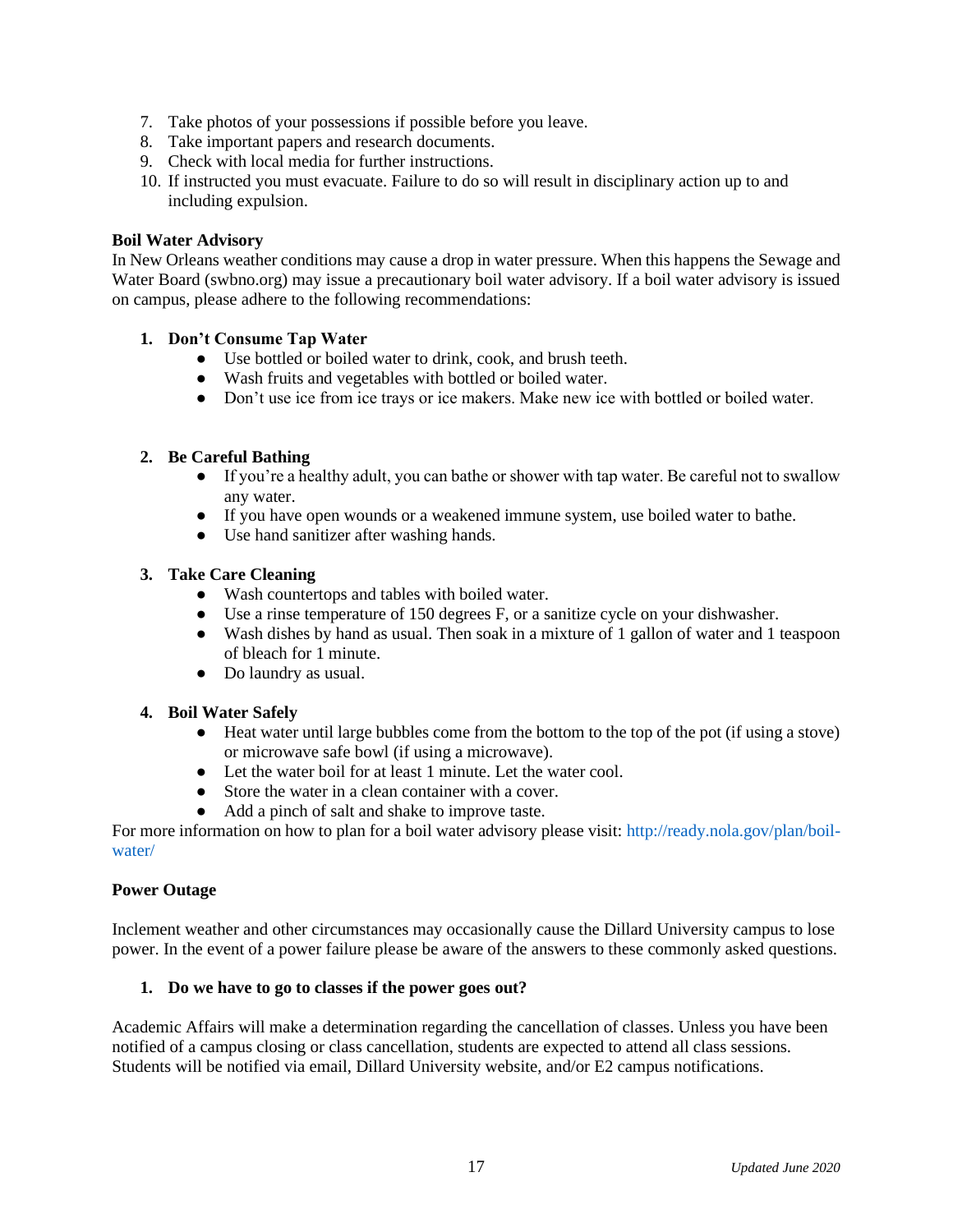#### **2. What happens if I lose power in my residence hall or apartment?**

Please be sure to keep your phones well charged and flashlights handy if the power goes out. If your building does lose power, facilities and power company crews will begin working to restore power.

When a power outage occurs on campus, designated University officials remain in close contact with the power company until power is restored. If a prolonged outage is anticipated, an announcement, will be made. If power is lost in a residence hall or apartment building, the Residential Life staff will notify the proper campus officials.

The Student Union and PSB have a generator that supplies power in emergency outages. In the event of extended power outages across campus, residents will be able to access these buildings to charge cell phones and computers. If classes are cancelled and/or our residential facilities experience a power outage for a significant period, the Residential Life staff are prepared to implement programs throughout our residential facilities.

#### **3. If power is out on campus how will eat?**

During inclement weather, or power outages, Dining Services will provide meals to the residents. The scheduled dining hours may be amended depending on the length and/or severity of the power outage.

#### **4. Are flashlights available?**

A limited supply of flashlights are kept in the office of each professional staff member. These flashlights will be utilized by Residential Life staff first. Residents were encouraged to bring their own LED flashlight. This information was provided in your "what to pack" communication. Please ensure that you have flashlights and appropriate batteries on hand in the case of an emergency.

#### **5. Can we use candles during a power outage?**

Candles (torches, and all other exposed flames) are still against University policy during a power outage. The risk of causing a fire is even greater during this time.

#### **6. Will the toilets work during a power outage?**

Yes. The water system is not linked to the electrical system, except to heat the water. You may flush and wash your hands during an outage, but you will not have hot water. If you desire to take a shower with hot water, a limited number of showers are available in the Student Union building.

#### **7. How do we know what caused the power outage?**

After investigating and identifying the problem, Facilities will notify the Residential Life staff, who will notify the students, if necessary.

#### **8. What if I need to get out of the dark?**

If emergency lights and flashlights are not sufficient, the Student Union and PSB will also be open for students during an extended power outage. Residents are encouraged to walk in groups from the residential halls to these buildings.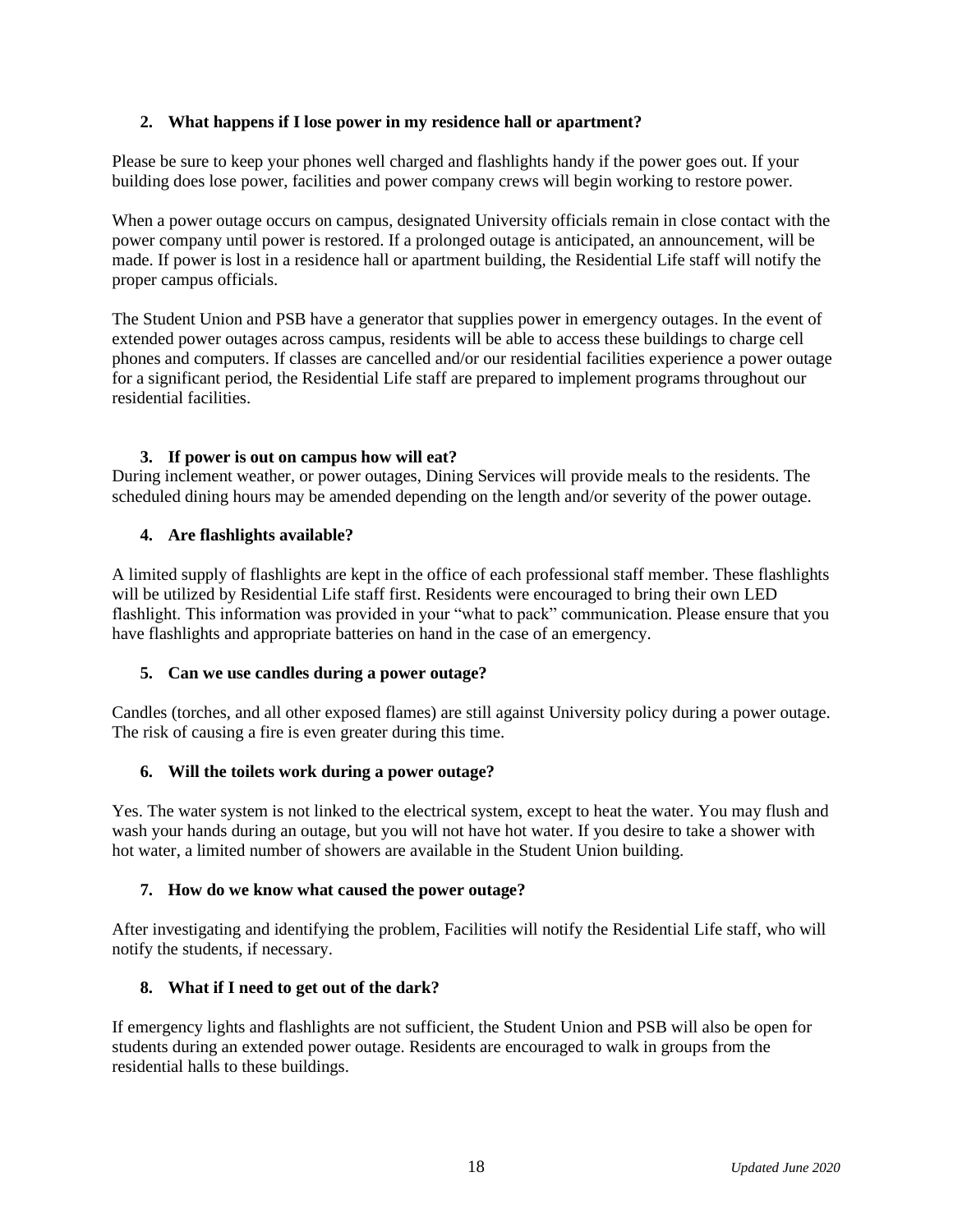#### **9. What if someone is stuck in an elevator?**

Call DUPD immediately! An elevator maintenance crew and/or the Fire Department will be notified.

#### **RESIDENT SUPPORT SERVICES**

#### **Bulletin Boards**

Information displayed on bulletin boards in the residential facilities is for the residents. If a resident wishes to post something, please get approval from the Residential life staff. Bulletin boards will also display monthly programming themes, and the residence hall meetings indicating the program locations, dates, and times. Organizational posting **must** receive approval from **SEAL**. Postings that are not approved will be removed immediately.

#### **Television and Study Lounges**

Many of the residential facilities have televisions and study lounges that students are encouraged to use. Most lounges are equipped with cable television and comfortable furniture, and the study lounges provide residents with quiet spaces to study within the facilities. All residents are expected to take care of furniture as you would your personal possessions. No furnishings or equipment may be moved or removed without staff approval. Violators will be fined and referred for disciplinary actions. Special events **must** be cleared by the Residential Life staff one (1) week prior to the event.

#### **Laundry Facilities**

Laundry facilities are available in every residence hall are open 24 hours a day, 7 days per week, for residents. However, hours are subject to change (apartments excluded). Please report any needed repairs to a Residential Life staff member. Articles left in the laundry room will be removed after 24 hours and taken to the facility lost and found. Articles not retrieved within 7 days will be discarded. The University is not responsible for any damaged articles. **\*ONLY residential students reserve the right to utilize the laundry rooms in the residence halls (including the apartments). Students who do not live on campus are prohibited from using the laundry rooms in the residence halls (including the apartments). Those found violating this policy will be referred for disciplinary actions\*.**

#### **Vending Machines**

Vending machines are provided in every residence hall (excluding apartments) for student convenience. If students experience any problems with the vending machines, contact number provided on the machine and the Residential Life staff. Vandalism of vending machines is prohibited and will result in disciplinary actions.

#### **Maintenance Services**

In the event of a maintenance emergency, report all maintenance issues to the residence hall immediately. Charges will not be assessed for normal wear and tear. Any damages in the room prior to check-on should be indicated on the Room Condition Report (RCR). Please review the form to ensure that any damages are noted. If damages occur during the course of the semester, residents should immediately report these damages to the staff, and submit a work order. If the work order has not been addressed within 72 hours, contact the Residential Life staff to provide assistance with follow-up. Damages that are caused by the resident or the resident's guests(s) through negligence or willful intent will be billed to the resident.

#### **Pest Control**

To control or eliminate pest concerns, here are a few action steps:

- Keep food in tightly covered containers.
- Immediately clean up food or drink spills.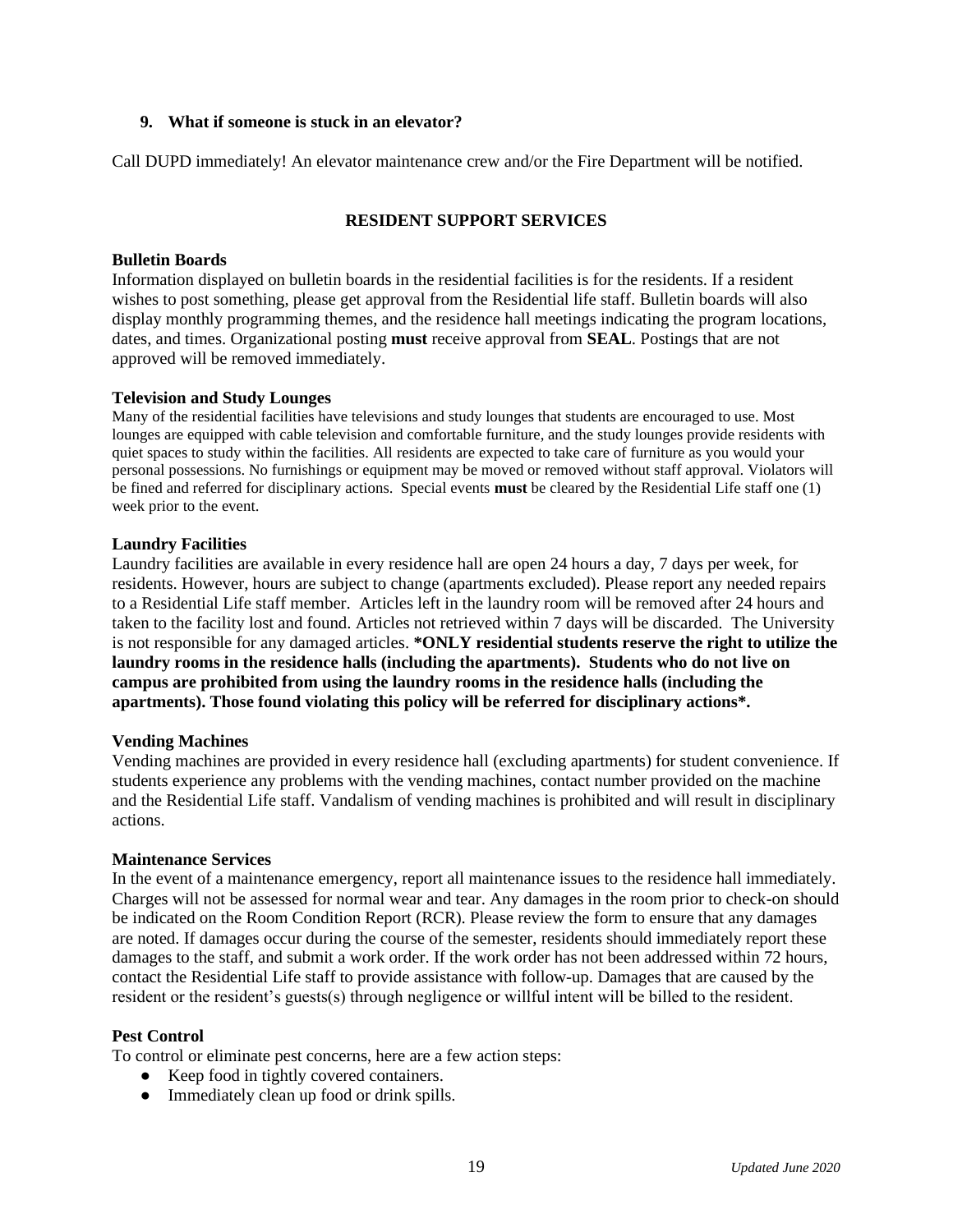- Remove trash (especially empty cans, bottles, food boxes) daily.
- Do not have animals/pets in the rooms.

The University has a pest control services that sprays each room and the buildings routinely. If there is a problem with bugs, body lice, rodents, or other pests, notify the Residential Life staff immediately.

#### **Renter's Insurance**

Residents desiring insurance protection must make their own arrangements for necessary coverage. The University does not carry insurance covering the loss and damage to residents personal property, nor liable for such loss. Students or their parents are encouraged to carry appropriate insurance to cover such losses. Information regarding vendors can be provided by the Residential Life staff or main office. Additionally, all residents are encouraged to keep a list of all serial numbers on any electronic devices. If anything is stolen, these serial numbers will help the University police track down or identify these items.

#### **Post Office Box/Mail Services**

All students living in the residence halls will be assigned and issued a Dillard University post office mailbox. All residents are assigned a P.O. Box number at the Campus Post Office, which is located at the rear first floor of Kearny Hall. To obtain your P.O. Box number and key, the student must visit the Post Office. All deliveries are sent to the Post Office. Residence Halls and apartment complexes **DO NOT** accept mail deliveries. Mail is delivered Monday- Friday, excluding national holidays.

The mailing address for all deliveries is as follows: Dillard University Your Name 2601 Gentilly Blvd P.O. Box # New Orleans, LA 70122

\*Please put P.O. Box# on all incoming mail!

#### **Identification Cards**

Every enrolled student at the University is required to have an official Dillard University Identification Card. Each new resident should have and DUID card picture taken by the first week of enrollment. Students are required to carry their DUID at all times while on campus. Your DUID is used for meals in the main dining hall and access to your residential facility. Students are also required to present their DUID card to a University official upon request. Fraudulently obtaining, transferring, selling, loaning, fabricating, manufacturing, falsifying, altering, misusing or attempting or intending to misuse one's DUID card is prohibited. Presenting a false name or other identification, including false or invalid ID card, to a University official, while in the performance of their duties is prohibited.

#### **Automobile Registration**

All motor vehicles operated on University property must be registered and have a Dillard parking decal. Residents must register their vehicles at the Dillard University Police Department. Also, residents must have proof of vehicle ownership, valid driver's license, DUID, proof of insurance, and proof of enrollment.

#### **Disability Services**

The Office of Disability Services is located in Dent Hall, 106-A. The services offered to students include providing for various accommodations as required per the Americans with Disabilities Act. If there are accommodations needed in the residence halls due to a documented disability, this office will work collaboratively with Residential Life to support our residents.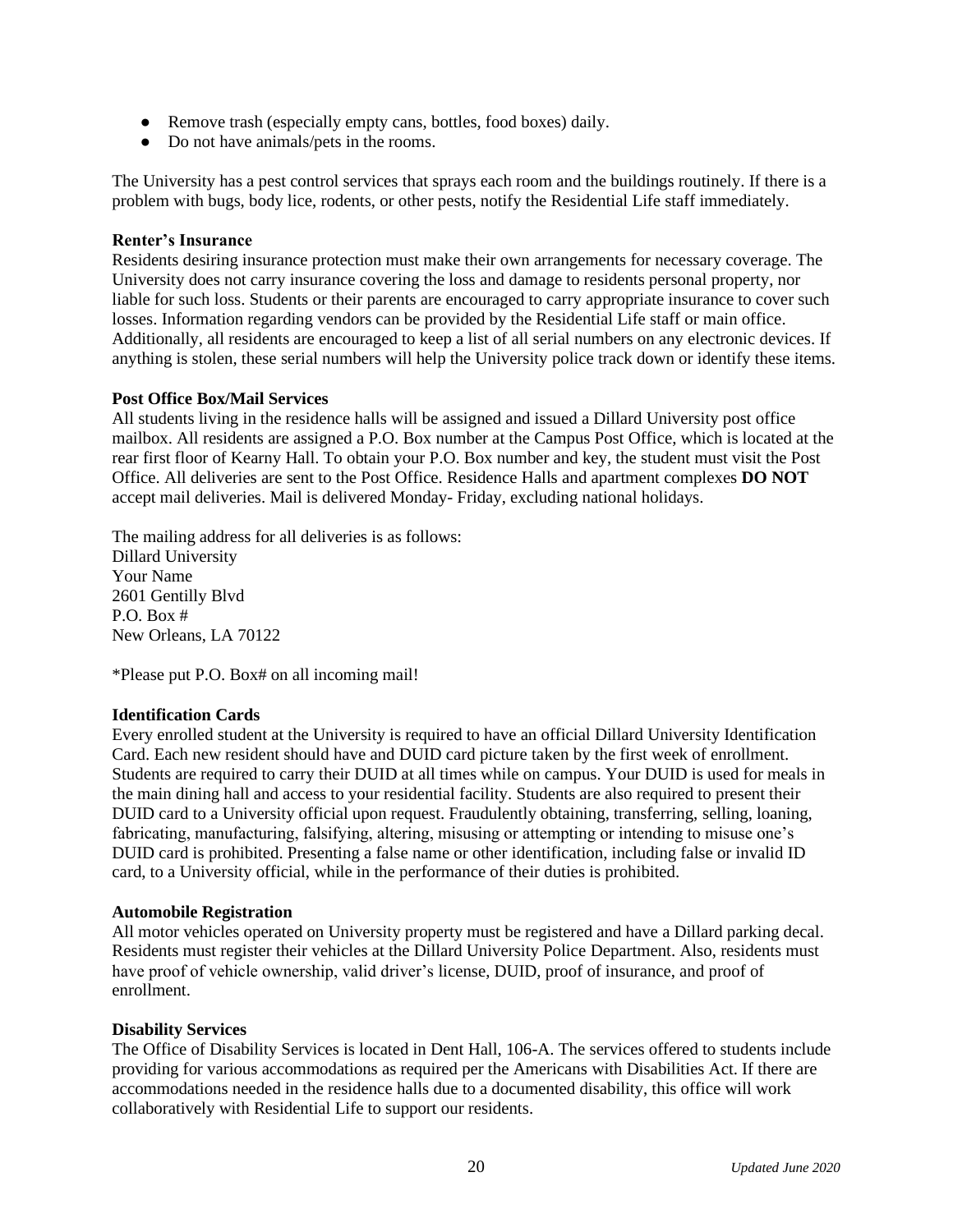#### **Health Insurance**

Dillard University provides primary clinical services through the Student Health and Wellness Center located on the first floor of the Student Union. If a student's medical needs are beyond the scope of our clinic, the student will be referred to another provider or to the emergency room. The University is not responsible for a student's outside medical, hospital, or ambulance expenses. Federal law requires everyone to have health insurance coverage. Residents should bring a copy of their health insurance card when arriving to campus. Students needing health insurance should contact Student Health and Wellness for more information.

#### **Health Services**

Student Health and Wellness is located on the first floor of the Student Union building. Health services are provided between the hours of 8:30am-4:30pm, Monday through Friday when the University is open. There are no charges for the services rendered by clinical staff or visiting the clinic. Residential students who present symptoms that are referred to the emergency room, are strongly encouraged to follow the medical advice. Students will not be allowed to remain in the residence hall if the medical staff believes the symptoms need emergency services. Students going against medical advice will have to make arrangements to separate from campus until given medical clearance to return.

#### **Counseling Services**

Counseling services are offered to Dillard University students, The University counselors are located on the first floor of Dent Hall and are available from 8am-6pm, Monday through Friday when the University is open. A counselor is on-call every evening for emergency and crisis situations.

#### **RESIDENCE HALL POLICIES AND PROCEDURES**

The following general policies for all residence halls and apartment complexes have been compiled in accordance with university regulations, local, state and federal laws. Their purpose is to promote an atmosphere of health and safety and to encourage a state of well-being among residents. All regulations and guidelines as stated in the current Dillard University Student Handbook and Residence Life Guide apply to the residence halls and apartment complexes. It is impossible to outline exact conduct in every situation and, for students of good judgment, it is unnecessary.

Residents are required to cooperate with staff and other residents at all times. Students will be expected to become familiar with and responsible for following all published procedures, policies, rules, and regulations, including those which are explained in this handbook. Residents will respect the rights of other residents, and each resident will be responsible and held accountable for his/her behavior and the behavior of their guests.

#### **Abandoned Items**

Personal property remaining in the unit after the resident vacates or abandons the unit will be disposed of by the University. The University may dispose of all such personal property, without liability. Please pack your personal belongings for residence hall closures, as you will not be allowed to return to the residence hall to retrieve items you may have forgotten. Be aware that you will not be allowed to return to the Residence Halls early.

#### **Acrylic Nails**

The processing of acrylic nails and using chemical treatments are **not** allowed in the residential facility or apartments. Violators will be fined and disciplinary action will be taken.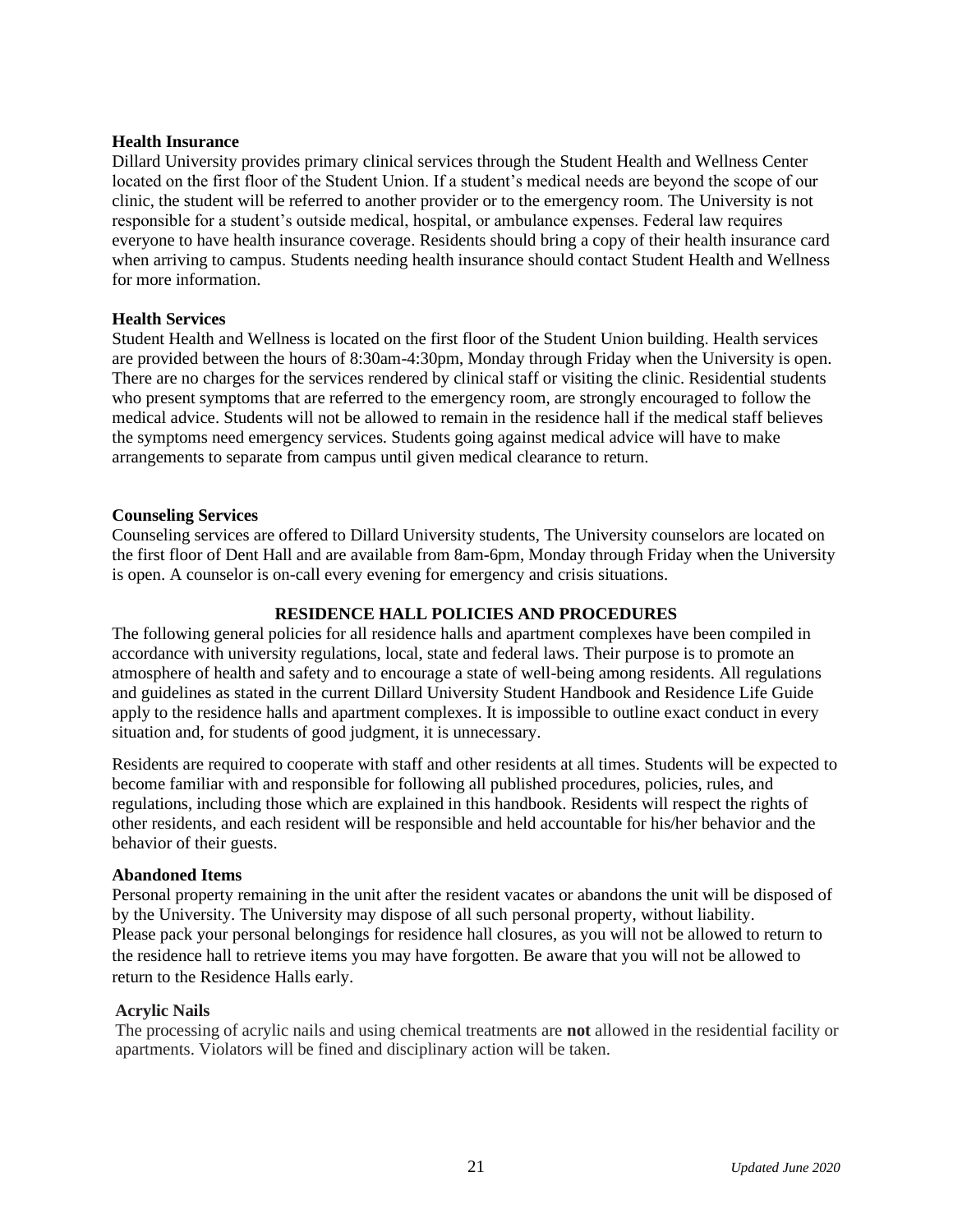#### **Animals**

The University prohibits the possession of pets on University property, including, but not limited to, dogs, cats, fish, birds, rodents, insects, and reptiles. Only service animals that are by federal law for persons with disabilities and approved by Disability Services; emotional support animals approved by the Dean of Students; or those used for teaching and research are permitted in University facilities. Animals are not permitted in residence halls or apartments. This includes pets of guests or visitors who may be present in the building for a short time.

#### **Cable and Satellite Dishes**

Each room or apartment is equipped with basic cable television service. The cost associated with this service is included in the residential fees. Students are asked to provide their own cable adapter and cord, which can be purchased from most home stores. Installation of a personal satellite dish is prohibited in university housing.

#### **Cancellation of Contract**

(1). A student may cancel the housing contract by providing written notice to the Office of Residential Life if postmarked 30 days prior to the first day of the fall semester.

(2). After 30 days prior to the first day of the fall semester, a student may request to be released from the housing contract based on one of the following reasons: (a) unanticipated financial hardship ensuing after the start of the semester; (b) a medical condition documented by a physician that prohibits the student from living in the residence halls; (c) academic internship or student teaching experience more than 50 miles from Dillard University; or (d) a change in marital or custodial status. Students should submit their request for release from the contract to the Office of Residential Life in writing and provide supporting documentation of the reason for the request.

#### **Check-In**

Students must have health and fiscal clearances prior to checking-in. To check-in residents must report to the residential area main desk. Prior to receiving a key, residents will:

- Provide proof of identification.
- Complete the Primary Evacuation Form.
- Complete the Residential Life Policy Acknowledgment Form.

After receiving your key, you will be provided with a Room Condition Report (RCR). The RCR is your opportunity to report the condition of your room at move-in so that you are not billed for pre-existing damages when you check-out.

You and your roommate(s) share responsibility for the condition of the entire room. You should work together to ensure all damages in your room are reported on the RCR. Suitemates also have shared responsibility for reporting the condition of the common areas in a suite or apartment. You must work together to ensure everything is reported. You can only edit items that you personally enter, so talk with your roommate/suitemate if one of his/her entries needs revision. Please remember that when damage charges are assessed at check-out roommates are billed equally unless one person accepts responsibility in writing. The same is true for all residents of an apartment or suite when damage charges are assessed for the bathroom, living room, or kitchen. If you do not complete the Room Condition Form, your room will be considered in an acceptable condition and you will be responsible for all damages upon departure.

A resident who does not check into the residence halls by **5 p.m. on the first day of class** of any semester for which their housing contract is in effect will be considered a "**No Show**." The university has the right to reassign the resident to another room.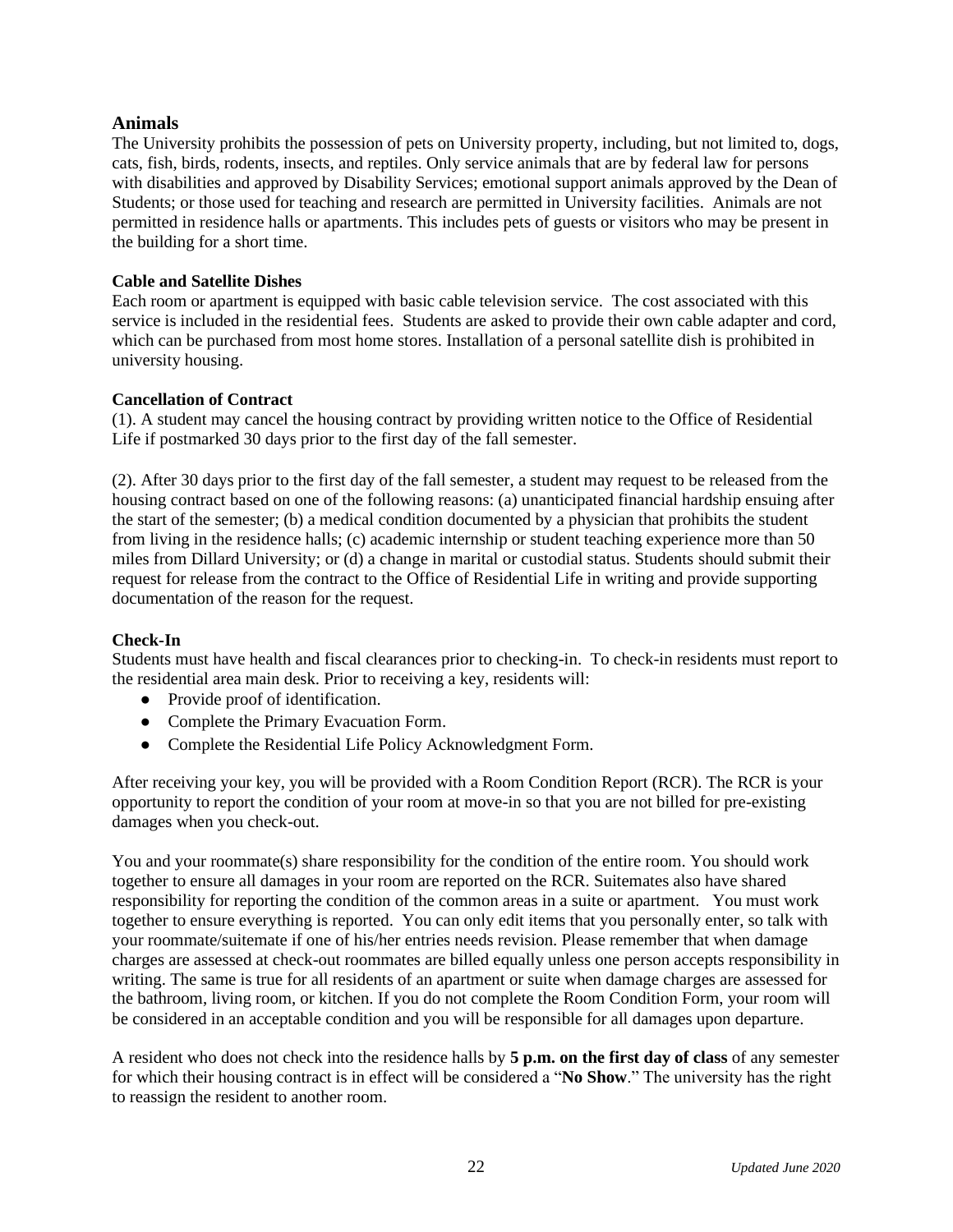Registered Residents: "No shows" who are registered for classes and who decide to reside in a place other than the residence halls, without canceling their housing contract 30 days prior to the start of the semester, will be financially obligated for the full portion of the contract for that semester.

#### **Check-Out**

To check-out, an appointment must be made with the staff on duty 24 hours in advance. Residents will complete the RCR. Residential Life staff will conduct the **initial** room/apartment inspection and list any discrepancies from the original check-in condition. **To avoid being billed, ensure that you clean your living area thoroughly. Your room or apartment must be SPOTLESS! Your room/apartment and suite must be cleaned for inspection when the first student checks out.**

The staff on duty will check to see that all students' belongings are moved out of the room, the room/apartment is clean with all trash placed appropriately in the dumpster, as well as, verify that all room keys and access cards have been turned in. Do not ask your roommate to return your key or checkout for you. Students who fail to follow procedure will be fined.

Upon completion of room/apartment assessments residents must sign the check–out form. Students will be charged for damages that are beyond the normal wear and tear and for improper check-out. The RLC will conduct a thorough **final** inspection, take pictures of damages and trash, and assess charges where applicable. Please report to your RLC any damage of your room/suite/apartment and identify who is responsible before you leave.

**NOTE**: Allow yourself enough time to check out and leave on time for the airport, bus, train or any other means of transportation!

#### **Children, Infants, and Babysitting**

A person who is less than 17 years of age is prohibited from living in university housing, with the exception of any contracted resident who has not reached 18 years of age.

Family members of contracted residents who are less than 17 years of age may be permitted into common areas or apartments, with roommate/suitemate approval, and at the discretion of the RLC, must be accompanied at all times by the adult parent, guardian, or resident. Children are prohibited from running in the building and may not be left unattended. Residents with approved infant/child guests that cause disturbance to other residents may be asked to remove the children from the premises. Please refer to the Guest Policy for more information. **Babysitting is strictly prohibited in university housing.** 

#### **Cleaning**

Each resident is responsible for regularly cleaning his/her room and bathroom. Roommates are responsible for cleaning common areas in the apartments. Under no circumstances are personal trash cans or trash to be left in hallways/corridors outside student rooms/apartments.

Staff will conduct frequent room inspections to ensure compliance. Residents who fail room inspections are subject to fines. Students who consistently fail room inspections are subject to fines and judicial sanctions.

#### **Cohabitation**

Cohabitation is strictly prohibited. Cohabitation is defined as a non-resident, regardless of gender, dwelling in a room/apartment as if he/she were a resident of that room/apartment. This includes: the presence or storage of clothing and/or other personal belongings in the room; studying in the room on an extended basis; being in the room when the resident is not present; and using the bathroom facilities for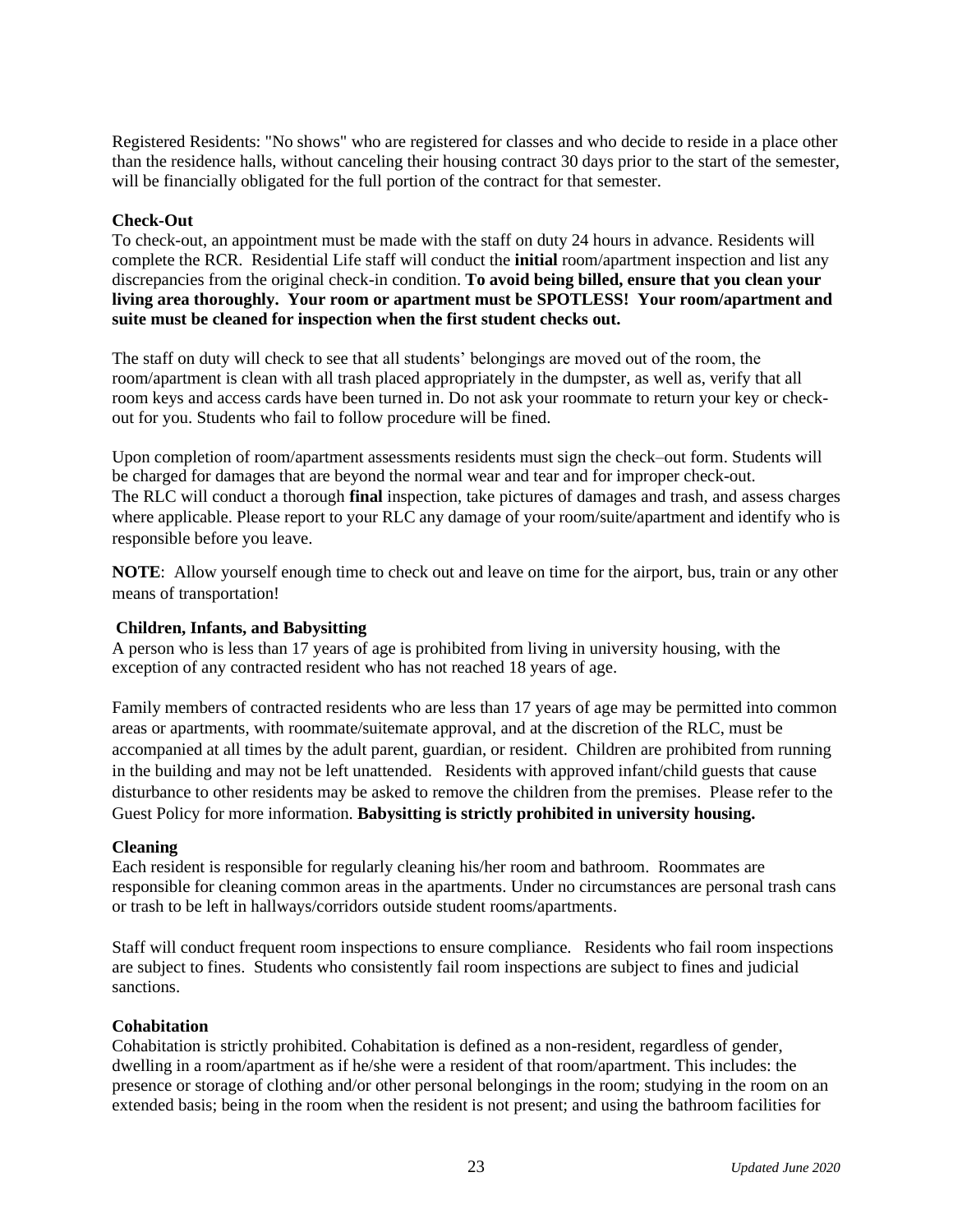daily hygiene (e.g. bathing, brushing teeth, shaving, etc.). Cohabitation also includes residents of the same gender, not assigned to the same room, who live together in an intimate relationship.

#### **Common Areas/Classrooms/Lobby**

- The lobby atmosphere should be conducive to small-scale social interaction for residents and their guests. Appropriate attire and conduct is expected in public areas at all times.
- The lobby may be the meeting place for hall activities as well as a recreational center during specified times of the day.
- Residents and their guests are expected to show consideration for others at all times and should avoid excessive noise. Quiet hours are enforced.
- The lobby is accessible to the assigned residents of that facility 24 hours a day. The hours of visitation for non-facility residents within the residence hall lobby are between 10amand 12 midnight. Residential Life reserves the right to limit or modify these hours.
- Removal of furniture from its assigned location, except with permission from the staff, is grounds for disciplinary action. Replacement charges will be assessed if lost.
- Residents and their guests are responsible for compliance with University and hall policies regarding lobby guidelines and may be subject to judicial action if a violation occurs.
- $\bullet$  The Residential Life staff have the authority to ask individuals/groups to leave the lobby(s) when necessary. The Dillard University Police Department is authorized to assist in a disciplinary role.
- Organizations seeking to reserve common areas must first request permission from the appropriate Residential Life staff.

#### **Community Fines**

Community fines are financial obligations that are charged to a specific floor or hall. Community fines usually are given out based upon lack of cleanliness in community restrooms (residential facilities) or lack of cleanliness in hallways. The amount of the fine will be determined by Residential Life and will be charged to the entire hall or floor (as appropriate).

#### **Community and Personal Property**

An area of concern among roommates is the issue of community property or common areas (areas within a residential unit that can be used by any roommate) and personal property (those "off limit" items) Personal property must be respected, and not borrowed or used without permission from the owner. Storage for personal belongings is not available except in the resident's room or apartment. The University does not provide insurance or financial protection; assume any responsibility for any loss or damage or destruction neither to the residents' personal property, nor for articles left after the resident has vacated the premises. The resident shall utilize all security measures provided by the University to secure personal property.

#### **Community Living Standards**

Residents are governed by the Student Handbook, Residential Life Guide, University Catalog, as well as, other published university policies and procedures. Each student is responsible for reading the Dillard University Student Handbook, the University Catalog, the Residential Life Guide, and for abiding by the University's rules, regulations, policies, and procedures.

The Office of Residential Life has authority to adjudicate alleged violations, including but not limited to, curfew violations, guest/visitation violations, damages, and/or health and safety violations.

#### **Computer Use/Wireless Access**

Wireless access to Dillard University's network must be authenticated with a valid Dillard University network account. Only access points sanctioned and installed by Information Technology and Telecommunications are permitted on the Dillard University network. Residents are not permitted to have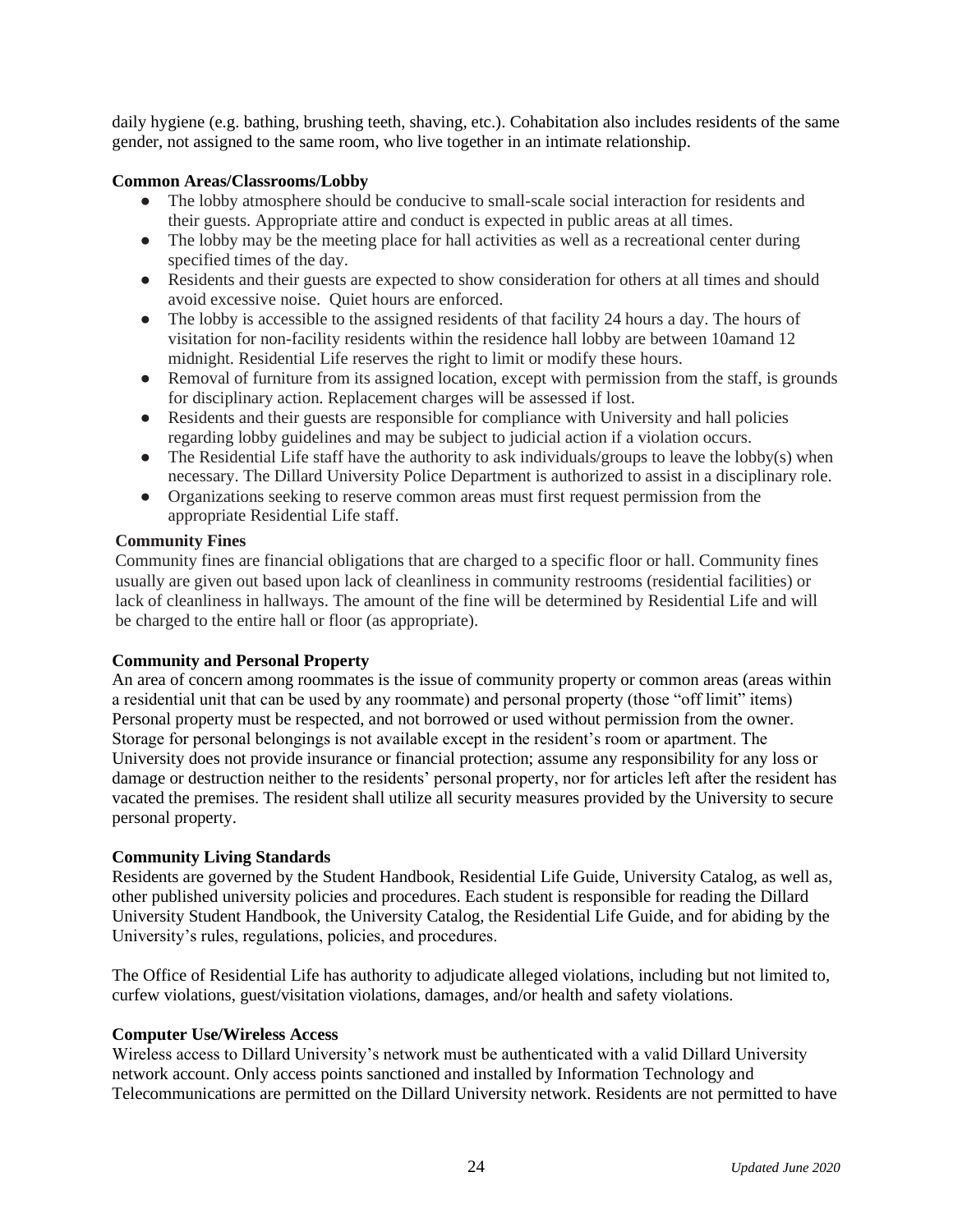a personal wireless router or any device that interferes with Dillard University's wireless infrastructure within their residence hall room or apartment.

#### **Cooking**

In compliance with Health and Safety Codes, cooking is permitted only in the apartments. Cooking in Williams Hall is only allowed in the community kitchen. All cooking equipment, including but not limited to, use of rice cookers, steamers, electrical frying pans, electric grills, portable stoves, toaster ovens, and traditional coffee makers (with pot and heating element) are prohibited. Single serve coffee makers (e.g. Keurig), are allowable in the residence halls.

#### **Curfew**

Living in the residence halls is designed to achieve (1) desirable living conditions for all students in the residence hall community and (2) maximum security for the residents. The achievement of these goals depends greatly upon the understanding and cooperation of each resident. Curfews may be implemented in the event of natural disasters, security measures, or in compliance with City of New Orleans ordinances.

During curfew hours, residents are not permitted to leave their hall/apartment unless a valid emergency or documented conflict exists. In such instances, the resident must have the approval of the Office of Residential Life to leave their hall/apartment.

#### **Damage Assessment**

It is assumed that all residential students will conduct themselves in a responsible manner regarding the physical condition of the residential units. No student shall intentionally or negligently damage, attempt to damage, or participate in the damage of property belonging to or in the care of the University, a member of the University community, or campus visitor. Acts of vandalism shall be considered a violation of this policy.

Accidental damage should be promptly reported to a Residential Life staff member or to an appropriate University official. Failure to report accidental damage will be considered a violation of this regulation.

Residents are responsible for the conditions of their rooms/apartments, the furnishings and equipment. Students will be billed for any damages not due to normal wear and tear. In individual rooms and apartments, damage charges will be divided equally among all residents unless the person responsible for the damage informs the Office of Residential Life in writing that the roommates are not equally responsible for the damages. Damages to common areas (hallways, lounges, bathrooms, etc.) will be charged to all residents of a particular wing, floor, building or living area unless a responsible party can be identified.

#### *The University reserves the right to assess charges against a student's University account for any accrued damages, housing charge, or fines.*

The University does not provide insurance or financial protection, nor assume any responsibility or liability for any loss, damage, or destruction to the resident's private property, nor for articles left after vacating the premises.

#### **Decorating – Room Accessories**

Only non-marring adhesives may be used to hang posters, pictures, and other decorations. Stickers and decals may not be applied to any surface such as window, furniture, walls, or doors. Dartboards are prohibited.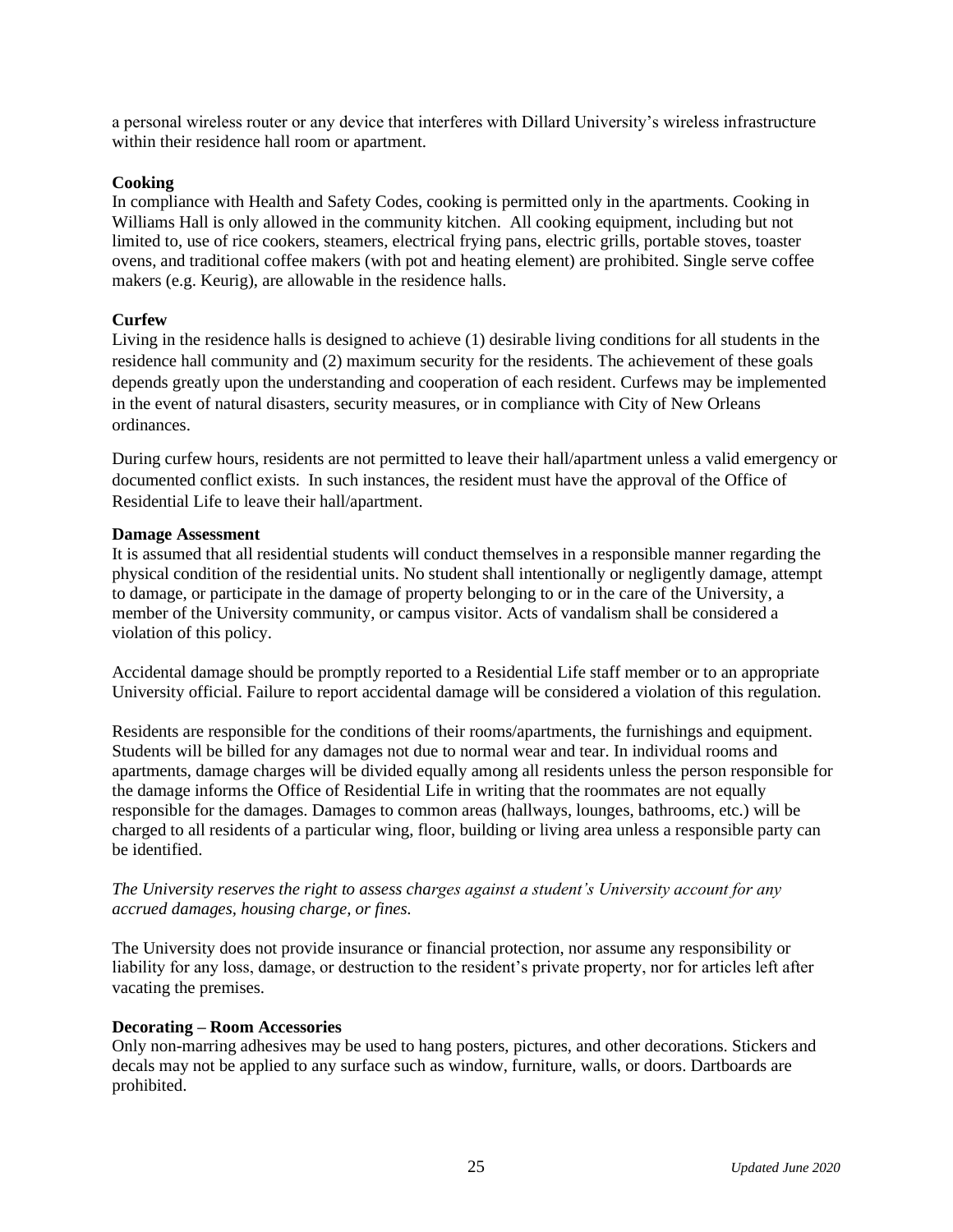No decorations of any kind should be placed or hung from the ceiling. No decorations of any kind may be placed across hallways or walk spaces. Residents may not install or place objects, appliances, or equipment in or on windows, walls, sills, roofs, or ledges. Prohibited objects/equipment include but are not limited to televisions, satellite dishes, air conditioners, lights, shelving, plants, shoes, and clothing.

All decorations should reflect University standards and values, and comply with University policy. Posting of stolen or unauthorized signs, and signs or promotional material involving alcohol or other drugs, including empty alcohol containers/packaging, is prohibited.

Residents may not paint any part of their room or apartment. Contact paper is also prohibited when decorating any part of the room as it is difficult to remove and may cause damage.

Candles and wax melting equipment are strictly prohibited.

#### **Door/Gate Propping**

Students are not permitted to prop open any residential hall/building door and or gate. Committing such an act is a breach of security that puts all residents, their safety, and belongings of each residential unit at risk. Unknown individuals requesting entry to the residential unit should be referred to Public Safety or Residential Life staff for assistance. As a part of the commitment to community living, it is essential for all residents to assume responsibility for helping to maintain a safe and secure environment. Entry/Exit doors and gates should be closed at all times. Any students(s) found in violation will be subject to a fine and judicial action.

#### **Electrical Surge Protectors (Power Strips)**

The use of UL listed multiple outlet strips with built in 15-amp fuse or circuit breaker protection is required (power surge protectors). The surge protectors can only be plugged directly into the wall, plugging a surge protector into another is prohibited. Multiple plug adapters (octopus type), extension cords, plug-ins with extra outlets, and any kind of outlet extenders are **not** allowed in residential facilities (apartments or residence halls). Do not overload electrical circuits. Violation of this rule will result in the items being confiscated and disposed of at the owner's expense.

#### **Elevator**

Tampering, vandalizing, or misusing an elevator or elevator equipment is prohibited. Students who violate this policy are subject to fines and judicial actions. In the event of an emergency, residents are required to use stairwells.

#### **Emergency Exits**

Emergency exits are located in buildings. Students are urged to use the emergency exits in the event of an emergency evacuation from the building. Using emergency exits during non-emergencies is prohibited and will activate security alarms. Residents who violate this policy are subject to fines and judicial sanctions.

#### **Evacuations**

Individuals must evacuate buildings, including residential units, during a fire alarm or when requested to do so by University or other officials such as (but not limited to) a member of the New Orleans Fire Department, New Orleans Police Department, National Guard, or FBI. A student who fails to evacuate a building or the campus when instructed by an official of the University or a public official is subject to judicial action.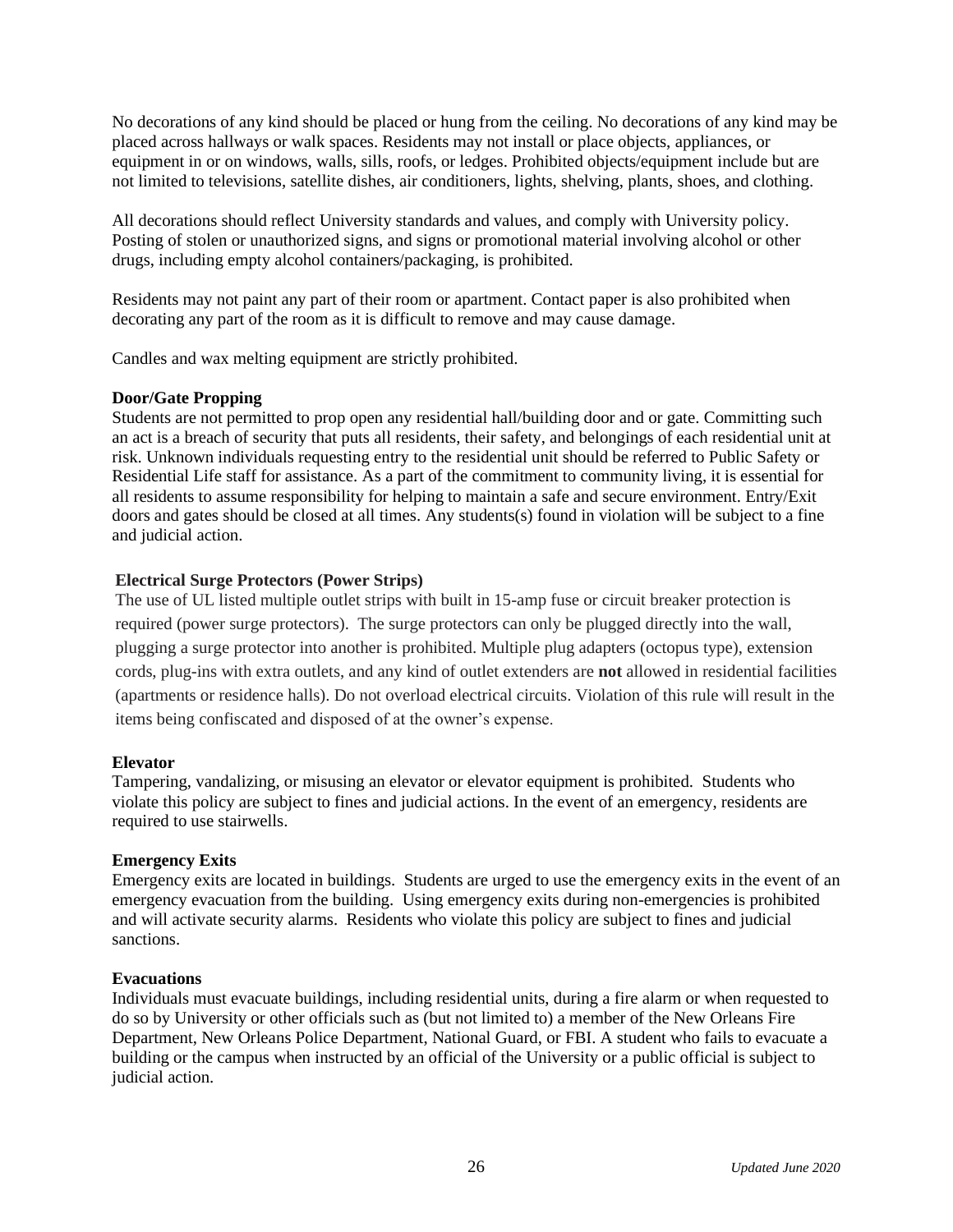#### **Facilities Regulations**

Unauthorized possession, duplication, or misuse of University keys is prohibited. Tampering and mutilating University property including but not limited to, doors, gates, and electronic surveillance equipment is prohibited. Windows, window screens, window stops, and security screens may not be tampered with or removed.

#### **Family Housing**

Family housing is not offered through the Office of Residential Life. Students who are married or with custodial dependents must make off-campus housing arrangements.

#### **Furniture**

Each student room is provided with certain items of furniture. You may not move additional items into your room from any other area of the residence hall or apartment. Furniture cannot be modified. A fine will be assessed for movement of lounge furniture into your room, moving furniture from one room into another, or modifying furniture.

#### **Games in the Hallways, Stairwell, On Balconies or In Common Areas**

Activities that involve running, such as football, soccer, basketball, tag, projectiles, rollerblades, bicycles, and skateboards are prohibited in hallways, stairwells, breezeways, on balconies and in any in-door common area.

#### **Graffiti**

Residential Life prohibits markings, such as initials, slogans, or drawings, written, spray-painted, or sketched on a sidewalk, doors, hallways, or walls of a building or public restroom. This includes, but is not limited to, message boards and posted notes.

#### **Grilling/Open Flames**

The University prohibits open flames, items that produce open flames, and grilling.

#### **Guests and Visitors**

A guest is defined as any commuter student, family member, a prospective or former student not currently enrolled, or any other person who is not a contracted occupant of the residence halls (e.g. non-Dillardrelated friends).

Visitors are defined as current residents who are visiting other residents in their room/apartment. Visitation applies to all residents regardless of classification.

#### *For the 2020-2021 academic year, there will be no guests allowed in Dillard university residential facilities. Visitors will be allowed with the following restrictions:*

- Visitors may visit the residence halls from 10 AM -12 AM, Sunday-Saturday. Visitors are only allowed to visit within their assigned residence hall/apartment. For example, Camphor Hall /Hartzell Hall residents can only visit within Camphor and Hartzell Halls.
- The University restricts the number of total persons in a room or apartment at a time. Each resident is allowed one visitor in the room/apartment. Camphor, Hartzell, Williams Hall, and Straight Hall: Two (2) persons is the limit in single rooms; Four (4) persons is the limit in a double room. Gentilly Gardens Apartments: Two (2) persons is the limit in a single apartment. Four (4) persons is the limit in a double apartment. Six (6) persons is the limit in a triple apartment.
- All visitors entering a room/apartment that they are not assigned to must wear a mask.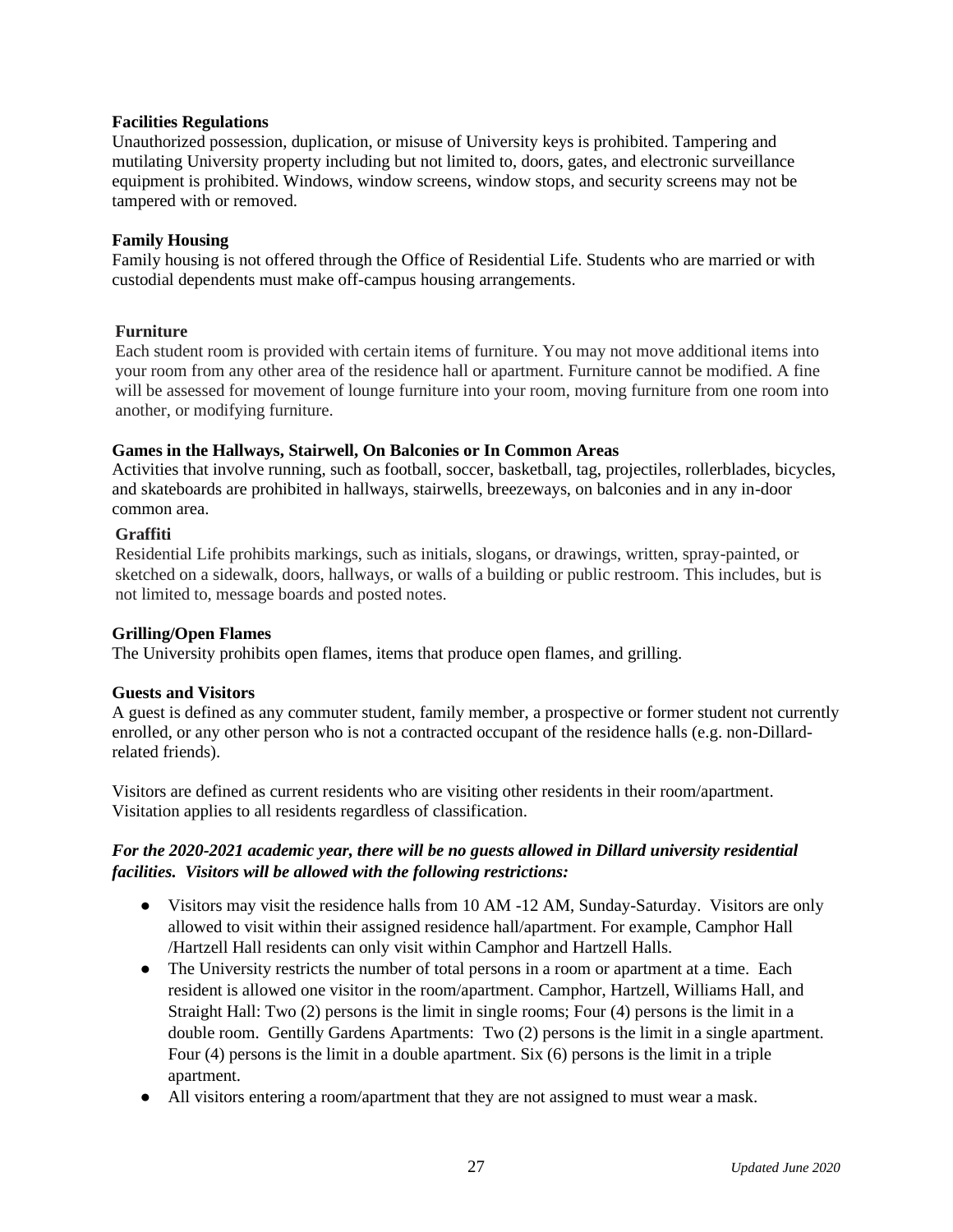- Sanctions will be imposed for any resident who allows their visitor to enter their room/apartment without wearing a mask.
- Overnight visits are strictly prohibited in all University housing.
- Residents are responsible for, and will be held accountable for, the conduct of visitors per the Code of Student Conduct and Residential Life Guide.
- Residents are responsible for any activity that occurs in their rooms whether or not they are present at the time.
- Residents should not allow others to use their room without their presence or supervision.

Violators of the policy may be subject to judicial action and/or termination of their housing contract.

#### **Halogen Lamps, Torch, or Torchiere Lamp**

Due to fire safety codes, any kind of lamp that contains halogen bulbs are not permitted in any residence hall rooms (or apartment). Halogen light bulbs can reach temperatures over 1000° F. Any person in violation will be subject to a fine and the lamp will be confiscated and disposed of at the resident's expense.

#### **Health & Safety**

Behavior that creates a risk or danger to others, including, but not limited to, propping open doors to residence halls, use of windows to enter/exit university facilities, throwing objects from windows or balconies, or failure to maintain required standards of sanitation, cleanliness, and safety.

#### **Health & Wellness Responsibility**

Dillard University students have a duty to care for themselves and protect the community. It is a violation for any student experiencing symptoms of viral infection that may be transmitted to others, or having a diagnosis of such infection and does not exercise their responsibility to seek appropriate treatment and/or physical distancing.

Dillard University will impose zero-tolerance disciplinary actions including, but not limited to, housing contract termination, 24-hour vacate notice, and/or automatic parental notification (as applicable). Residents sanctioned under this violation will be ineligible to apply for housing for one complete academic semester not including summer terms.

#### **Horseplay**

Water fights, water guns, water balloons, water balloon launchers, toy guns, darts, and any other horseplay including wrestling and running in the halls, with water or other substances, e.g., shaving cream, whipping cream, toothpaste, super glue, Vaseline, etc., is prohibited. Residents will be subject to disciplinary action and/or held responsible for any damages associated with this behavior.

#### **Housing Contract Subject To Termination**

Any student who, in the judgment of a University official, presents a clear and present danger to the health, safety, and/or welfare of themselves or members of the Dillard community or has violated the *Code of Conduct,* local, state, or federal laws, the University Housing Contract, and/or University policy is subject to termination of her or his University Housing Contract.

#### **Hover boards**

Hover boards or related self-balancing scooter boards, scooters, and electric skateboards are not allowed to be used, stored, charged or brought into any Dillard University residential facility.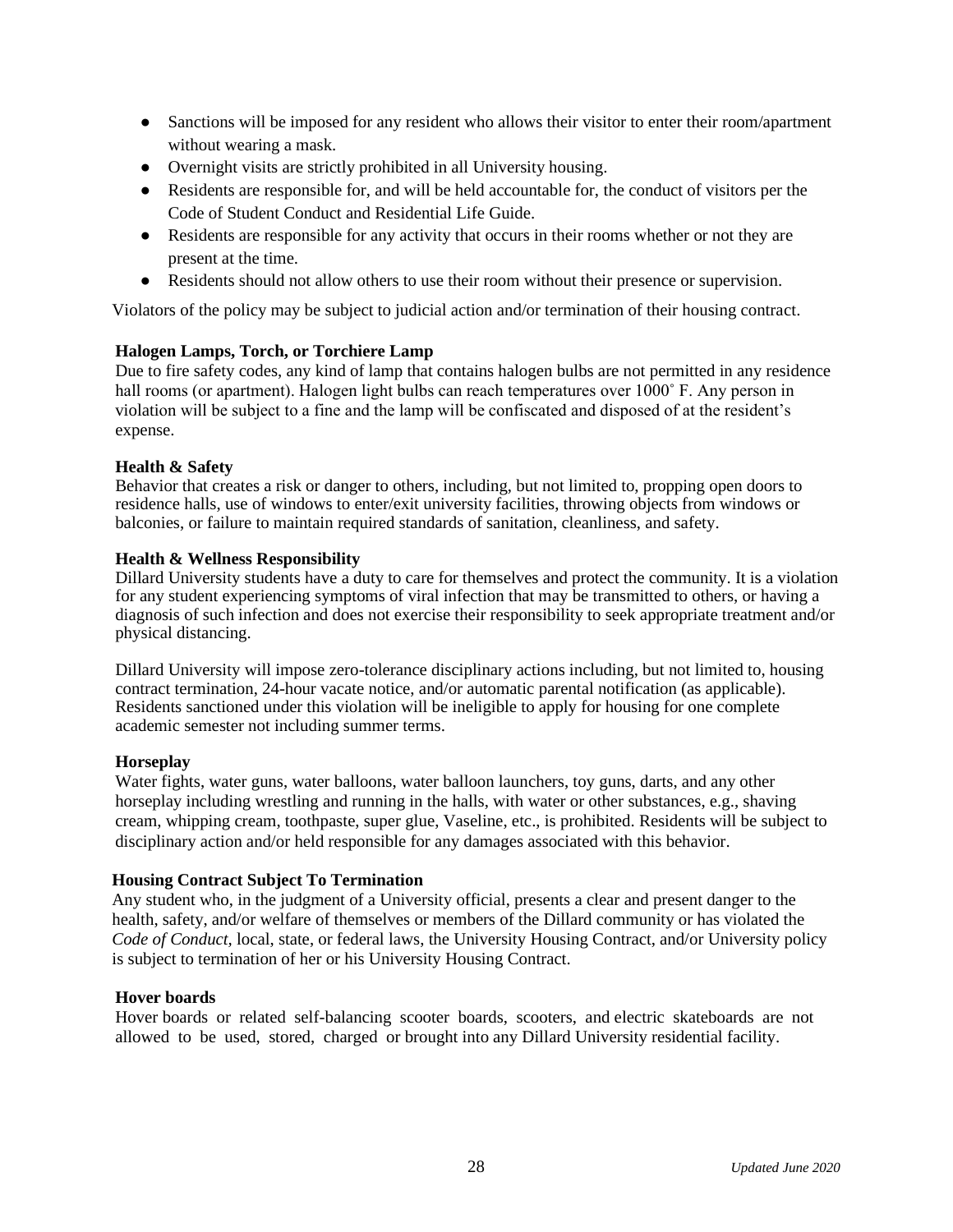#### **Incident Reports**

In the event of an incident, residents are instructed to submit a written report on the form provided describing their account of the actual event(s) that occurred. Staff are available to assist and instruct residents on how to complete the form. Written reports are included in the judicial file, which may be used during a judicial hearing as evidence.

#### **Keys/Access System**

Unauthorized possession, duplication, or misuse of University keys is prohibited. Residents must report lost keys to the Residential Life staff within 24 hours of the key being missing. Residents are required to pay a replacement fee of **\$100** receive a new key. The duplicate key/access card request is processed in approximately 2-3 business days. Failure to report a missing key and submit a replacement key request within the 24 hour time period will result in a judicial violation.

Additionally, residents are prohibited from installing personal locks (keyed or combination) on any residence hall door. This includes primary entry/exit doors, as well as, bedroom and bathroom doors. Unauthorized locks will be removed by facilities, and the owner will not be reimbursed. The responsible student, will also be charged for any damages to the doors resulting from the installation of additional locks.

#### **Littering**

Littering is prohibited. All trash/recycling must be properly discarded to a University Housing designated trash/recycling area.

#### **Lockouts**

Residents are responsible for carrying their keys and student ID's with them at all times. The keys/ID cards are not to be loaned out or given to anyone. It is unlawful for any student to duplicate a university key. Access to a resident's room will not be granted unless the resident is present.

Residents locked out of their unit, should first attempt to locate their roommate to gain access to the unit. If the roommate cannot be located, notify the desk staff in the hall/apartment for assistance. You have to show a valid Dillard University ID in order to be let in your room.

Each student will be granted one lock-out per semester at no-charge during the hours of 8am- 6pm. Each additional lockout will result in a charge of **\$15** per lockout during the hours of 8:00 am- 6:00pm; **\$25** per lockout from 6pm-12am; and **\$50** per lockout from 12am-8am. Failure to pay lock-out fines within (7) calendar days will result in a judicial violation.

As a security measure, students' locks are changed when a key is lost. A charge of **\$100** will be charged to the resident for lock changes and new keys. After the lock is changed, new keys will be issued to the resident. **All lost keys require a lock change.**

#### **Loitering**

No loitering is allowed inside or outside of residential facilities.

#### **Lost & Found**

Any lost and found items should be reported and picked up in the Residence Hall offices. To claim items, the student must provide a valid Dillard University ID.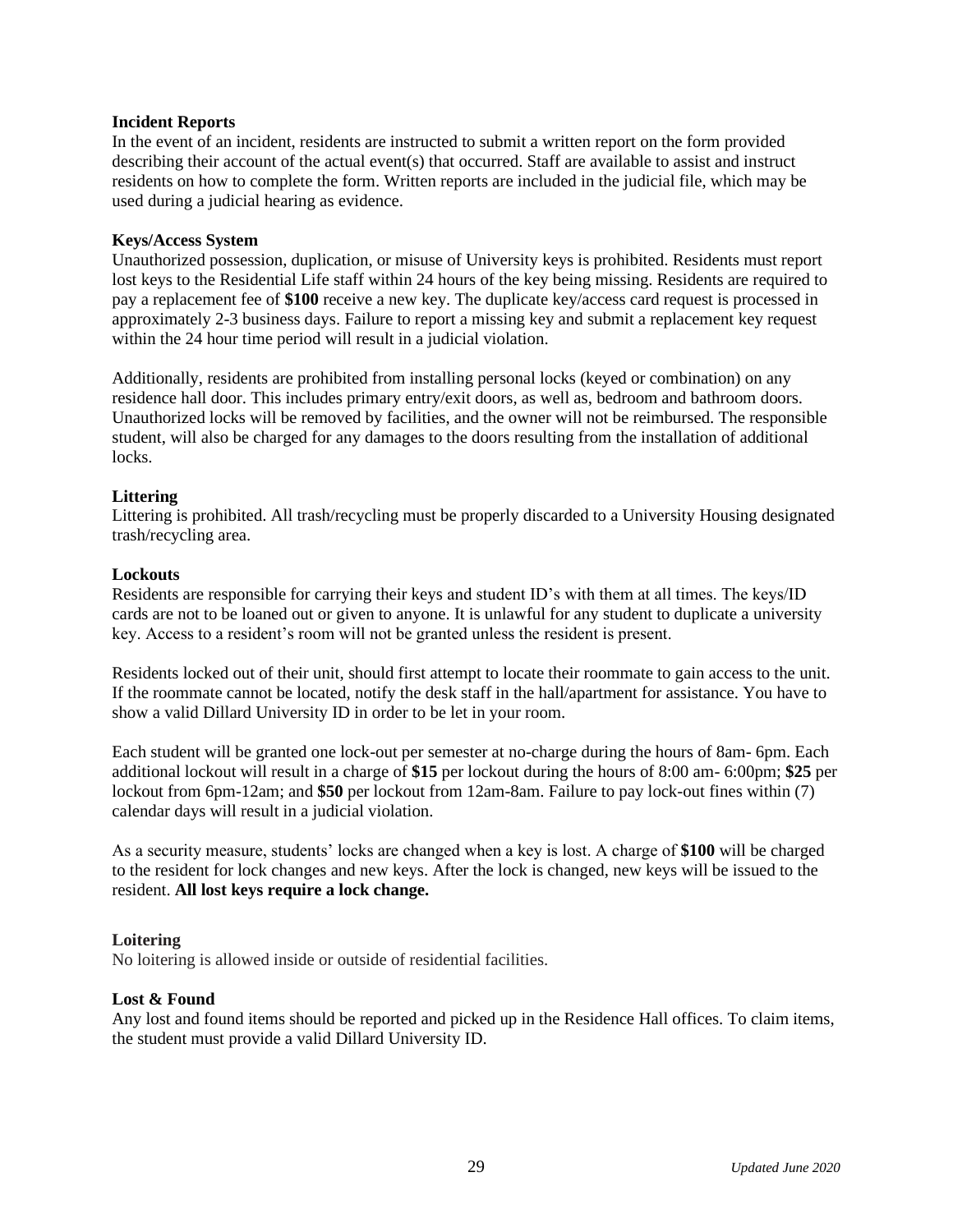#### **Maintenance Requests**

All residents should immediately report maintenance requests to the staff on duty. Each request must be submitted in writing via SchoolDude which is available in the residential hall office.

It is the expectation of the Office of Residential Life that each repair will be completed or acknowledged within (3) days. If work is not completed within three days, the resident should submit the request again, stating that it is the second request.

When a maintenance problem poses danger to residents or a risk of property damage, emergency maintenance will be contacted immediately to complete repairs. All other types of maintenance problems will be addressed on a priority basis. In cases of emergency after hours please call (504) 816-4134.

#### **Mandatory Meetings**

Residents are required to attend mandatory hall/floor meetings to receive vital information on safety, security, or Residential Life policies and procedures. Efforts will be made to schedule more than one meeting date/time to accommodate residents' schedules. All residents will be held accountable for the information communicated during such meetings. If you miss a meeting, please contact your RA or RLC. Residential Life staff will take attendance and has the right to fine residents that repeatedly fail to attend.

#### **Meal Plan**

Residential students are required to purchase a meal plan. Kearny Dining Hall is open for residential students when the University is in operation. For dining hours, please see the Sodexo dining hall staff. For details regarding your meal plan options, visi[t www.dudining.com.](http://www.dudining.com/)

#### **Misuse or Destruction of University Electronic Devices**

Misuse or destruction of university electronic devices is prohibited. This includes but is not limited to, damaging access card readers, surveillance cameras, door alarms, elevator equipment, computers, printers, monitors and televisions.

#### **Motorized and Non-Motorized Vehicles**

Bicycles may only be stored in student rooms or on a bike rack outside of the building. Residents must check with roommates before storing bicycles in rooms.

Vehicles, including but not limited to, bicycles, skateboards, scooters, hoover boards, or skates may not be used in the interior of buildings, on balconies, ledges, exterior corridors, or in any areas which may cause injury or damage to facilities.

No motorized vehicle, powered by combustible chemicals, may be stored or brought inside of University Housing facilities.

#### **Music**

Music and musical instruments are to be played at a volume that cannot be heard outside of a resident's room or apartment. Residents must comply with all instructions provided by Residential Life staff regarding volume/loudness. Students found in violation of this policy are subject to fines and judicial action.

#### **Operating Businesses**

The operation of any business in or around the residential areas is prohibited (examples include, but are not limited to, door-to-door solicitation, mail-order businesses, child care, acrylic nail services,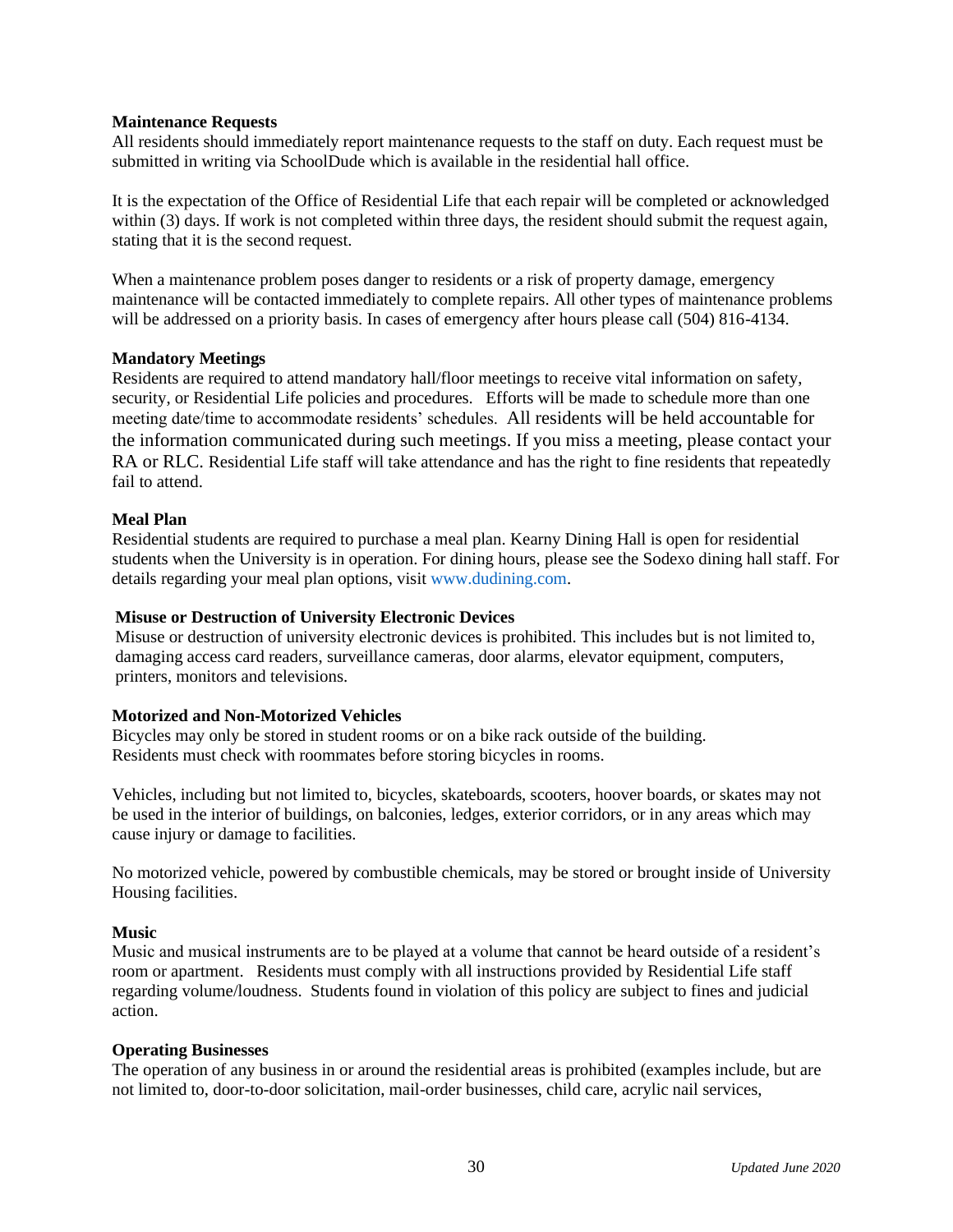chemically treated hair services, and leasing of University property including rooms, suites and apartments).

#### **Parking**

Parking on campus is limited to students who purchase a University parking permit. Parking spaces, which are limited in residential parking areas, are available on a first come, first-served basis. Students who wish to park on campus must purchase a parking permit, register their vehicles (including motorcycles), and prominently display a Dillard University parking permit in the designated location on their vehicle. Vehicles not properly registered or correctly displaying the parking permit may be towed at the owner's expense. Questions about parking should be directed to Public Safety at (504)-816-5310.

#### **Parties**

Residents are prohibited from hosting parties in their rooms/apartments. A party will be defined as any group of students beyond the number of maximum number of visitors allowed in a room or apartment. Residents that would like to host a group should contact the professional staff and reserve the appropriate common area.

#### **Pesticides**

Dillard University facilities department provides for pest control in the residential halls. Residents should not bring any form of pesticides into residential facilities. This includes, but not limited to, moth balls, ant/roach spray, boric acid, etc. Residents should report any pest concerns to the ORL staff.

#### **Posting**

Any university or individual organization wishing to advertise an event in the residence halls or apartments must have the materials approved by the Office of Residential Life and stamped prior to posting and/or distribution.

Advertising posted in University Housing, both inside and outside of buildings, for parties or other events may not reference or promote alcoholic beverages or tobacco products.

Any materials of an explicitly sexual nature are prohibited, as well as materials that may be viewed as demeaning or degrading to a person or group of persons.

Postings not approved by the appropriate University personnel will be removed immediately. Flyers or posters should not exceed 10"x13" in size.

Posting of notices with adhesives such as duct tape, which may damage surfaces, is prohibited. The cost for removal of this type of publicity will automatically be charged to the group or individuals responsible for the posting.

#### **Pranks**

Pranks which result in disturbances or distress to others or cause damage to University or personal property are prohibited. Disciplinary action will be taken against anyone disregarding this regulation.

#### **Prohibited Items**

- Firearms and Ammunition: Firearms, pellet guns, BB guns, air guns, paint guns, firecrackers, or other combustible items are not permitted on University property or in University housing.
- Any items including but not limited to, bows and arrows, martial arts weapons, knives, flammable liquids, explosives, flares, candles, incense, and any open-flame-burning items.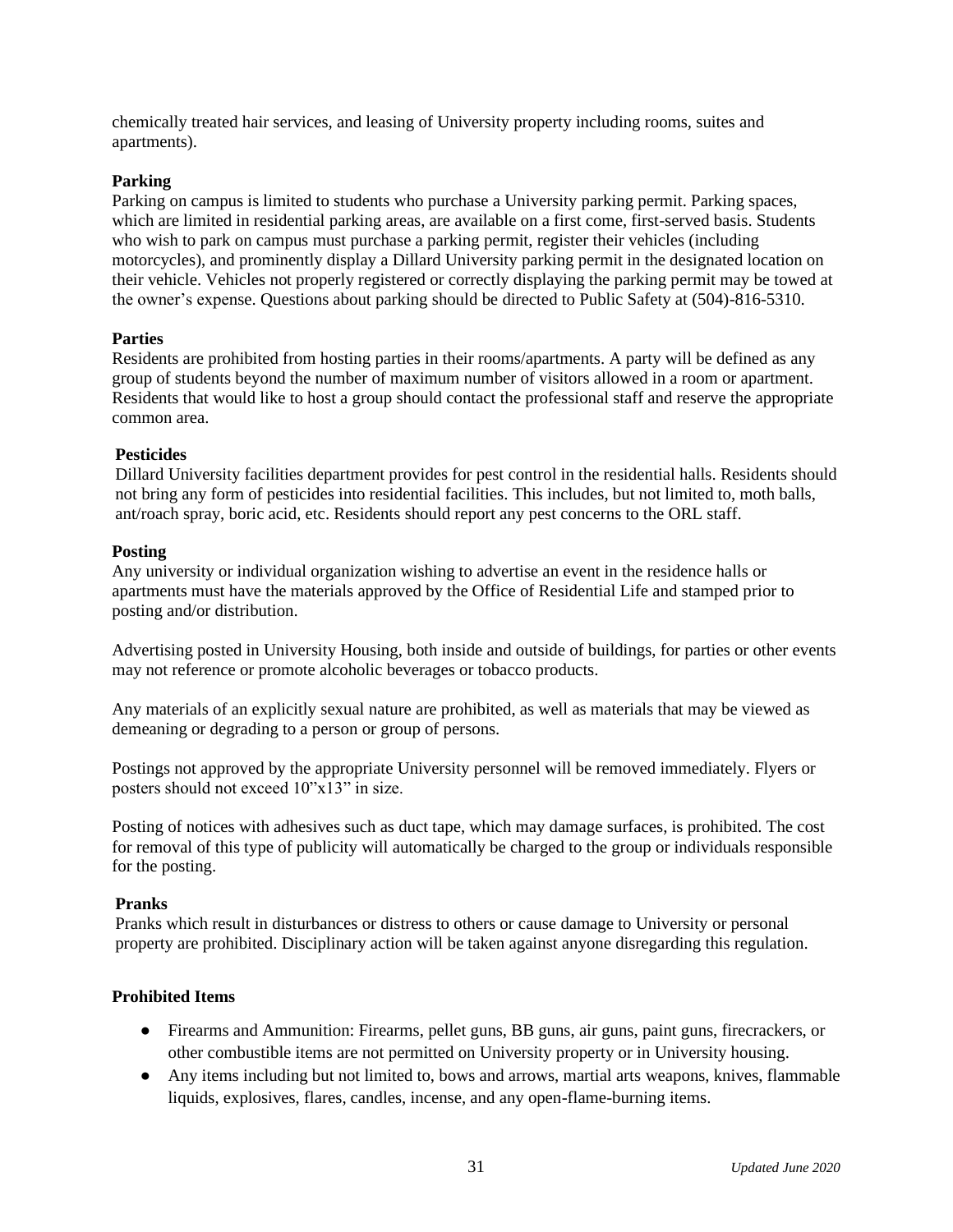- Live Christmas trees, Christmas lights, and live wreaths are prohibited.
- The University reserves the right to confiscate and discard prohibited items from residential facilities/areas and other University properties.

#### **Projectiles**

For reasons of health and safety, propelling devices such as rockets, catapults, slingshots, or any homemade device for the purpose of launching an object are prohibited. Objects may not be thrown into or out of windows.

#### **Quiet Hours**

As one of the basic purposes of the university is the dissemination and application of knowledge, one of the primary rights of the students in the residential areas is the right to read and study free from undue interference in one's room. An atmosphere conducive to reasonable living and studying must be maintained 24 hours a day in all residential areas. As a courtesy, loud televisions, stereos and radios as well as activities creating excessive noise, are prohibited.

All residents must refrain from causing any noise or disruptions that could infringe on other students' right to study or sleep during these times. Noise from one's room or apartment should neither be audible outside the room door nor in adjacent rooms.

Quiet Hours are **Sunday-Saturday** from **11 pm – 10am.** These hours are applicable to both inside and outside noise that could be considered disruptive to a sleep and/or study atmosphere. **During final exam week, Quiet Hours will be enforced 24 hours a day.**

#### **Refrigerators/ Micro-fridges**

Residents are allowed to have a refrigerator in their residence hall room as long as it does not exceed 3.5 cubic feet. All refrigerators' must be U.L. approved, in good working condition, and may not be operated in a closet or other enclosed area.

#### **Repairs and Maintenance**

Repairs and maintenance must be performed by authorized personnel only. Residents may not modify locks, University-owned appliances, plumbing, electrical circuits, or other structural elements of their rooms/apartments. Residents must report maintenance concerns in a timely manner. Failure to do so may result in charges being assessed to residents.

#### **Restricted Areas**

No student shall make unauthorized entry into any residential building, office, attic, roof, closets, designated restrooms (traditional halls), or other restricted Residential Life facility or area.

#### **Right of Entry**

The University respects an individual's concern for privacy.

Entrance to, inspections and searches of student rooms/ apartments are permitted without notice:

- 1. When there is reason to believe there is a danger to life, health, safety or property.
- 2. When there is reason to believe a breach of university policy is being or has been committed.
- 3. To ensure health and safety standards are being met.
- 4. To conduct routine maintenance or to inspect for or make necessary repairs to rooms/ apartments.
- 5. To verify occupancy.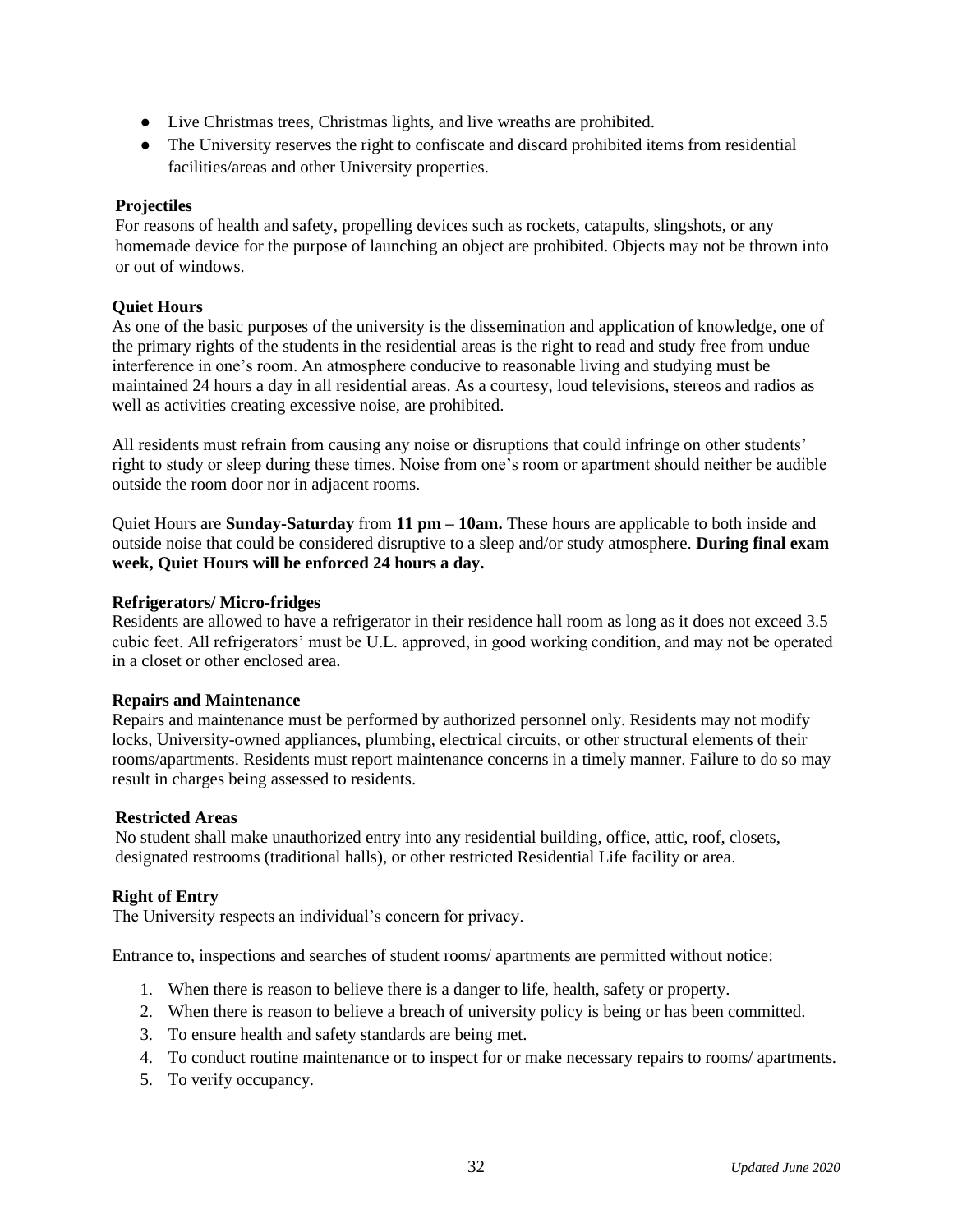Authorized personnel must carry appropriate University identification and show it upon student request. If entry is made when the resident is not in the room/apartment, notification of the entry will be left in the room. University personnel will not grant access to student rooms and apartments to those other than the residents of that room. This includes, but is not limited to friends, relatives, or other students.

#### **Riotous Behavior**

Any activity that disrupts or obstructs the normal operations of Residential Life and/or infringes upon the rights of other members of the University Housing community, including leading or inciting others to disrupt scheduled and/or normal activities.

#### **Roofs, Balconies, Trellises and Ledges**

Students are not permitted on the roofs, balconies, trellised or ledges of University facilities.

#### **Room Assignments**

A student must submit a completed housing application and proof of deposit in order to receive a housing assignment.

Housing assignments are determined by the number of credits earned as reported through the Office of Records and Registration at the time of assignment.

Every effort is made to honor a resident's preference for roommate, room type, and location. However, Dillard University does not guarantee the type or location of residence and/or roommate requests. If a specific roommate is desired, both residents must request each other on their housing application.

The Office of Residential Life reserves the right to change a resident's hall, apartment, and/or room assignment at any time. The Office of Residential Life will assign a student residing in a doubleoccupancy room a roommate. All room assignments will be based on maximum occupancy for the unit.

#### **Room Changes & Consolidation**

Residents must occupy the rooms or apartments assigned to them by the Office of Residential Life. A student who unofficially changes his or her housing assignments or allows individuals to occupy the room, including overnight, violates this policy and may be fined or face judicial action.

Dillard University reserves the right to consolidate residents at any time during the course of a semester. The Office of Residential Life has the right to move students who do not have roommates to achieve maximum occupancy in as many units as possible.

Residents may apply to move to a different room/ apartment within their current residential unit or to a different residential unit. Room change requests are granted on a case-by-case basis beginning in October, depending on space availability. Changes may then be conducted throughout the semester up until two weeks before finals. A resident may make one room transfer per year with no charge. Any additional room change made at the resident's request will require a **\$25** administrative charge. Please note that no room changes can be made without authorization from the Office of Residential Life.

#### **Room Inspections**

Room inspections are conducted every other week. These biweekly checks are conducted to maintain the safety and cleanliness of each room/apartment throughout the school year. Failed room inspections will result in a fine and may result in judicial consequences and/or termination of housing for noncompliant residents after the fourth (4th) failure. There are no re-inspections.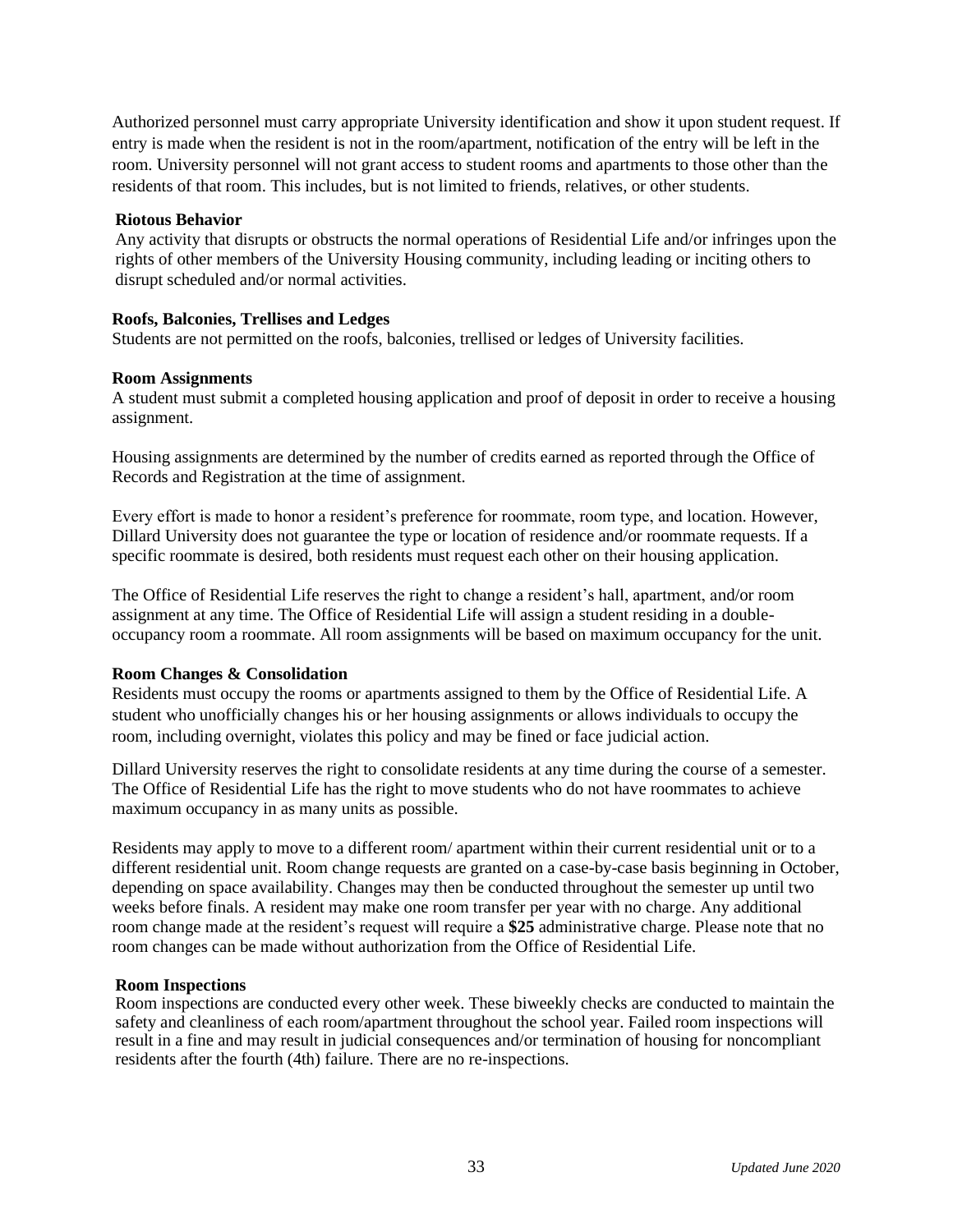#### **Room Inventory/Damage**

As a student checks into an assigned room, he/she accepts responsibility for its condition and must thoroughly fill out the Room Condition Report (RCR). This becomes a record for the condition of the room when occupancy began. This record is compared to the condition of the room at check-out and any discrepancies become the financial responsibility of the resident. Therefore, to protect yourself, be sure to complete your check-in/check-out forms thoroughly. Failure to complete them, leaves no alternative but to assume that the room was in good condition when you checked in, and you and your roommate will be charged for any and all damages. If you leave before the other resident(s) of your room, be certain to assure that thorough cleaning is performed. All residents will be held responsible and share charges for the final condition of the room at the check-out inspection.

Residence Life staff members will inspect each student's room and determine charges if necessary. Protests or appeals related to these charges must be received within 30 days of the billing date to receive consideration.

#### **Room Modifications**

Permanent fixtures and construction are not permitted. All items in the room must be free standing. Modifying electrical wiring is prohibited. Under no circumstances should nails, screws, or wall anchors be used to affix items to walls or ceilings. Installation of ceiling fans is prohibited.

#### **Roommate Conflicts**

If you and your roommate are having a conflict, first discuss the problem with each other. If a resolution cannot be found for the problem, then see your Residential Assistant (RA) or Residential Life Coordinator (RLC). If the RLC feels that the problem is not being resolved, he or she has the right to relocate one or both of the roommates.

#### **Service and Emotional Support Animals in Residential Facilities**

#### *SERVICE ANIMALS*

No animals of any kind are permitted on the campus of Dillard University, unless they are service animals. Services animals can be defined as "any animal individually trained to do work or perform tasks for the benefit of an individual with a disability, including, but not limited to, guiding individuals with impaired vision, alerting individuals who are hearing impaired to intruders or sounds, providing minimal protection or rescue work, pulling a wheelchair, or fetching dropped items." Services animals include the following animals: service dog, guide dog, hearing dog, service/support dog, SSIG dog, service response dog, miniature horses (between 24 and 34 inches in height and 70 to 100 pounds).

Students with disabilities desiring to use a service animal on campus must contact the Office of Disability Services. Located in Dent Hall 106. The Disability Services staff will assist in determining any additional accommodation appropriate to the functional limitations of his or her disability. A student with a disability who uses a service animal and resides in campus owned housing is required to alert the Office of Residential Life of the animal's status prior to arrival to campus and must follow procedures to register the animal. Any damages done by the animal will be the full responsibility of the owner. Any student with a service animal must abide by the same rules as any student without a service animal.

#### *OWNER RESPONSIBILITIES AND REQUIREMENTS: SERVICE ANIMALS*

1. Attend to and be in full control of the service animal at all times. A service animal shall have a harness, leash, or other tether unless (a) the owner is unable to use a harness, leash or tether, or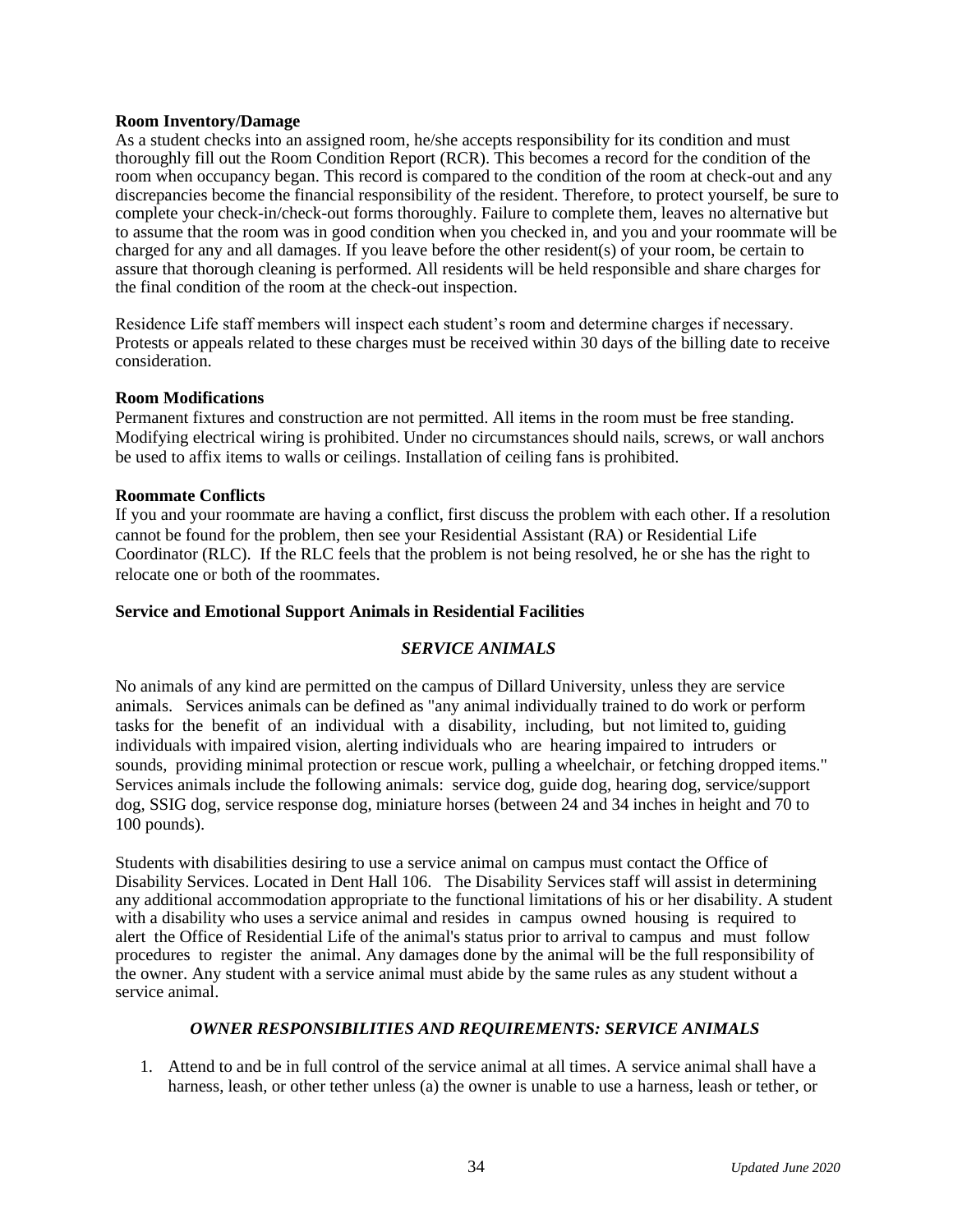(b) using a harness, leash, or tether will interfere with the animal's ability to safely and effectively perform its duties.

- 2. Ensuring that the service animal is wearing a leash, harness or cape that identifies the animal as a service animal when on duty anywhere on campus.
- 3. Responsible for the costs of care necessary for a service animal's well-being. The arrangements and responsibilities with the care of a service animal is the sole responsibility of the owner at all times, including regular bathing and grooming, as needed.
- 4. Animals must be in good health. Any service animal occupying residential facilities must have an annual clean bill of health from a licensed veterinarian
- 5. Is responsible for complying with local and state licensing laws for animal rights and owner responsibilities. Service animals should be current with immunizations and wear a rabies vaccination tag. We highly recommend keeping this documentation on file with the Office of Residential Life.
- 6. Is responsible for independently removing or arranging for the removal of the service animal's waste. Waste must be disposed in a sealed bag in the designated trash area outside of the residence hall.
- 7. Is responsible for paying for any damage to University property caused by the animal.
- 8. Animals must leave campus with the student anytime the student leaves overnight and/or during University breaks.
- 9. Owners must provide verification that the animal meets minimum training standards from a recognized school for service animals
- 10. The University may prohibit the use of service animals in certain locations due to health and safety restrictions or places where the animal might be in danger. Restricted areas may include but are not limited to food preparation areas, research laboratories, boiler rooms, and other areas prohibited by law.

#### *COMMUNITY RESPONSIBILITIES AND REQUIREMENTS: SERVICE ANIMALS*

- 1. Do **NOT** pet, touch or otherwise distract a service animal when it is working. Doing so may interfere with its ability to perform its duties.
- 2. Do **NOT** feed a service animal. Their work depends on a regular and consistent feeding regimen that the owner is responsible to maintain.
- 3. Do **NOT** attempt to separate the owner from the service animal.
- 4. Do **NOT** harass or deliberately startle a service animal.
- 5. Avoid initiating conversations about the student's disability. Some people do not wish to discuss their disability.

#### *EMOTIONAL SUPPORT ANIMALS (ESA)*

An emotional support animal is an animal (dog or cat only) that provides a therapeutic benefit to its owner through companionship. The animal provides emotional support and comfort to individuals with psychiatric disabilities and other mental impairments. The animal is **not** specifically trained to perform tasks for a person who suffers from emotional disabilities. Unlike a service animal, an emotional support animal is not granted access to places of public accommodation. Emotional support animals are not allowed to accompany persons with disabilities in any other public areas of Dillard University other than campus housing. Emotional support animals are not pets.

Before an emotional support animal can move into campus housing with a student with a disability, the Emotional Support Animal Request Form, must be obtained from the Office of Residence Life. Students must be able to meet all conditions as outlined on the form, and provide evidence of such, when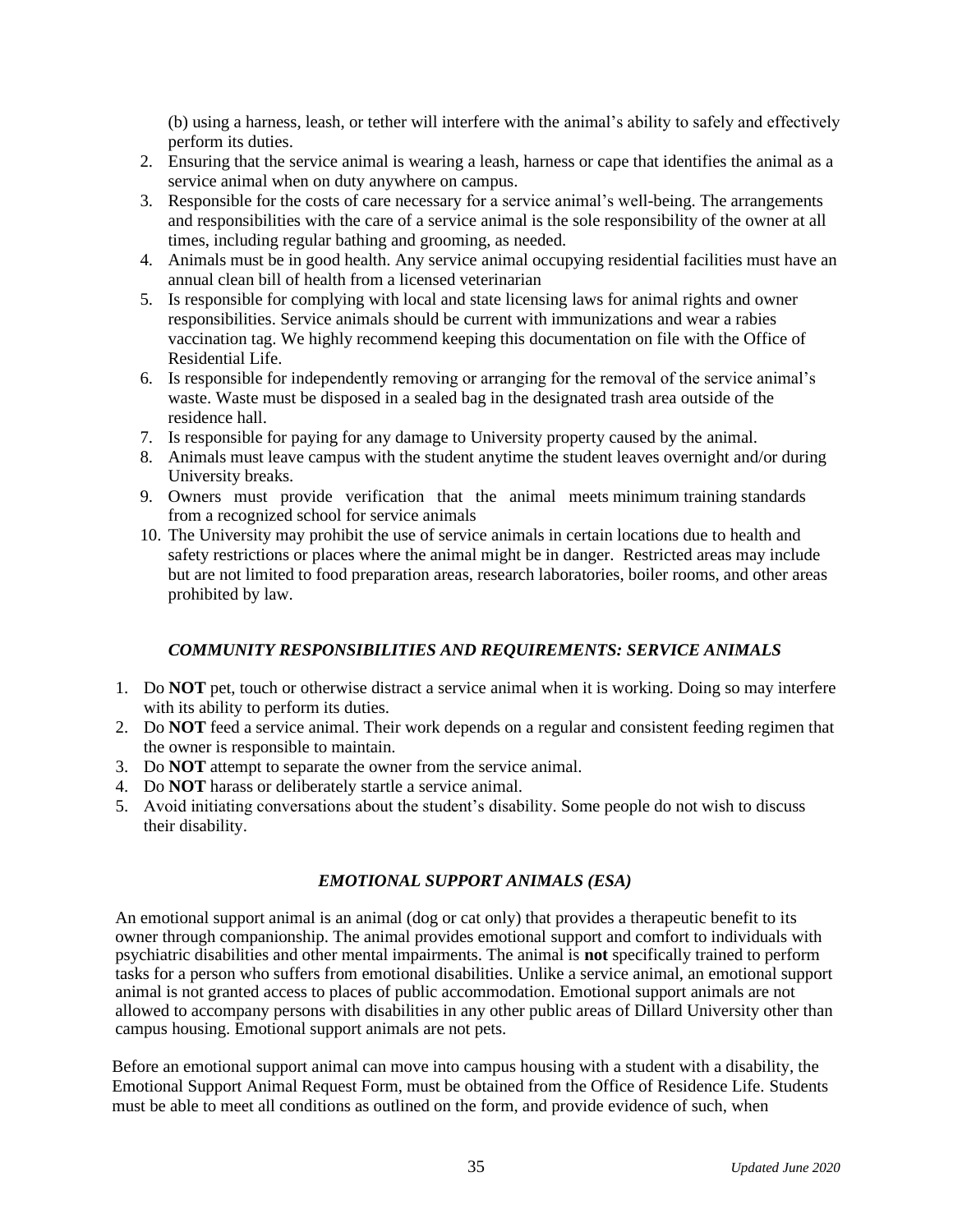submitting the request to the Office of Residence Life. Appropriate documentation from a licensed physician (psychiatrist) or other licensed mental health professional (psychologist, social worker, counselor) to provide sufficient information for Dillard University to determine: (1) if the individual qualifies as a person with a disability (has a physical or mental impairment that substantially limits one or more major life activities); and (2) the ESA is necessary to provide emotional support or other assistance to ameliorate one or more symptoms or effects of the disability.

Once the supporting disability documentation has been determined to support the accommodation of an ESA in campus housing, the student and the Office of Residence Life will meet, review, and sign an ESA Contract detailing the responsibilities and guidelines for an ESA in campus housing. The ESA Contract is valid for one semester at a time. If the ESA is requested for additional semesters, updated documentation is required. Approval for an ESA can be rescinded if the responsibilities and guidelines in the contract are not followed.

#### *OWNER RESPONSIBILITIES AND REQUIREMENTS: EMOTIONAL SUPPORT ANIMALS*

- 1. Is responsible to attend and be in full control of the emotional support animal at all times. The emotional support animal shall have a harness, leash, tether or be transported in an appropriate enclosure whenever it is outside of the residence hall room where it will be housed.
- 2. In shared living spaces, the emotional support animal should be in an appropriate container if the owner is not in the room with the animal.
- 3. Is responsible for following all rules related to the restrictions of animals from buildings on the campus other than their residence hall.
- 4. Is responsible for the costs of care necessary for the emotional support animal's well-being. The arrangements and responsibilities for the care of an emotional support animal are the sole responsibility of the owner at all times, including regular bathing and grooming, as needed.
- 5. Is responsible for not leaving the emotional support animal unattended for an unreasonable length of time.
- 6. Is responsible for independently removing or arranging for the removal of the emotional support animal's waste. Waste must be disposed in a sealed bag in the designated trash area outside of the residence hall.
- 7. If the ESA voids on the floor or carpet anywhere inside a residence hall, the student is responsible to clean up promptly to the best of their own ability, as well as submit a work request with Facilities Management for the area to be properly disinfected. The student must pay all costs associated with such clean up. Dogs must be housebroken and accidents should be infrequent. The use of "puppy pads" will not be permitted.
- 8. Is responsible for complying with local and state licensing laws for animal rights and owner responsibilities.
- 9. Emotional support animals should be current with immunizations and wear a rabies vaccination tag. We highly recommend keeping this documentation on file with the Office of Residential Life.
- 10. Animals must leave campus with the student if student leaves overnight and during all University breaks if the student leaves campus.
- 11. Is responsible for paying for any damage to University property or pest treatment caused by the animal.
- 12. Must abide by all applicable residential policies, including room inspections.
- 13. Is responsible for notifying Residential Life if the emotional support animal is no longer needed.
- 14. Is responsible for renewing ESA requests every semester.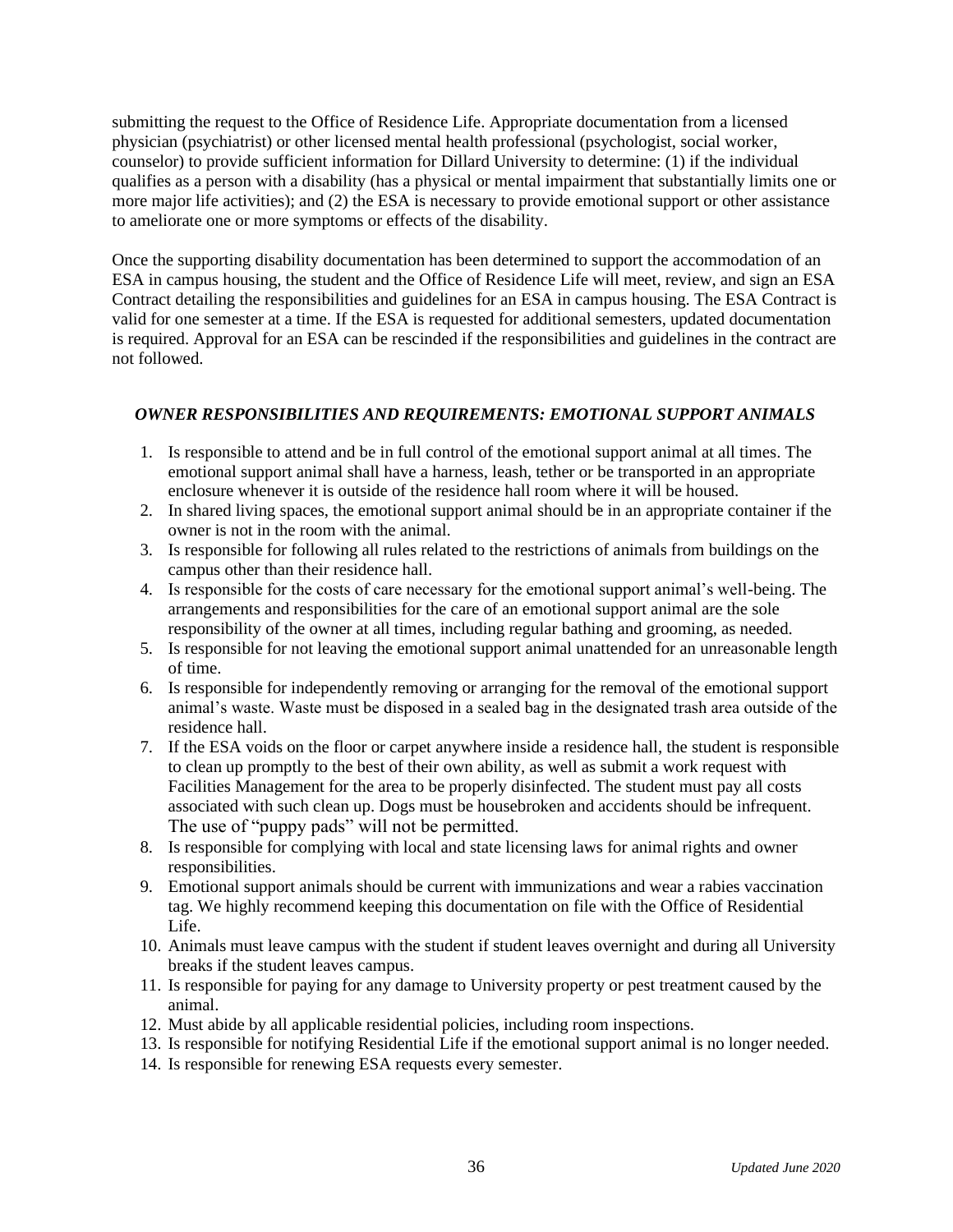#### *SERVICE ANIMAL/EMOTIONAL SUPPORT ANIMAL CORRECTIVE ACTION*

A service or emotional support animal can be asked to leave or not allowed participation on campus if:

- The animal is found by the University to be out of control or disruptive and the animal's owner does not take immediate and effective action to control it.
- The animal's behaviors and/or actions, threatens or causes, hurt, harm, or danger to another person on campus.
- The animal is not housebroken or kept in a cage where waste can be managed effectively.
- The animal is found to be neglected or mistreated and prompt corrective action is not taken.
- The animal is physically ill.
- The animal is unreasonably dirty.
- A service animal attempts to enter a place on campus where the presence of a service animal causes danger to the safety of the owner or other students/member of campus.
- A service animal attempts to enter any place on campus where a service animal's safety is compromised.
- An emotional support animal is brought inside a building other than the approved residence hall.

#### **Smoking/Tobacco Use**

Smoking and the use of tobacco products of any kind is prohibited at Dillard University and all University sponsored/affiliated events.

#### **Solicitation**

Only registered student(s) or student organizations, with approval of the Office of Residential Life, are permitted to solicit membership or sell approved goods in University housing facilities. Door-to-door solicitation of any kind is prohibited. Residents should notify DUPD or a Residence Life staff member if they observe people soliciting door-to-door.

#### **Subletting**

Students may not sublet residential units, nor may the units be used for any purpose other than to serve as a student's residence. This includes, but is not limited to, the use of the space for commercial purposes.

#### **Storage**

Due to limited space, the Office of Residential Life is not able to provide storage facilities to residents. Residents needing storage space should arrange for a privately owned storage unit in the community. If a resident fails to take personal items with them upon vacating University housing, the items will be disposed of or given to an approved charity.

#### **Theft**

It is against University policy and is unlawful for individuals to take, tamper with, utilize, consume, or otherwise seize property belonging to another individual without the expressed permission from the rightful owner to do so. Those involved in acts of theft will be processed through the University Judicial system, and may face legal charges.

#### **Trash Removal**

Residents are responsible for the disposal of their personal trash items that originate in their rooms or apartments. Personal trash should be taken to the dumpsters that are adjacent to the residential facilities. Trash should **NOT** be dumped in the hallways, bathrooms, stairwell, lobbies, or grounds around the facilities.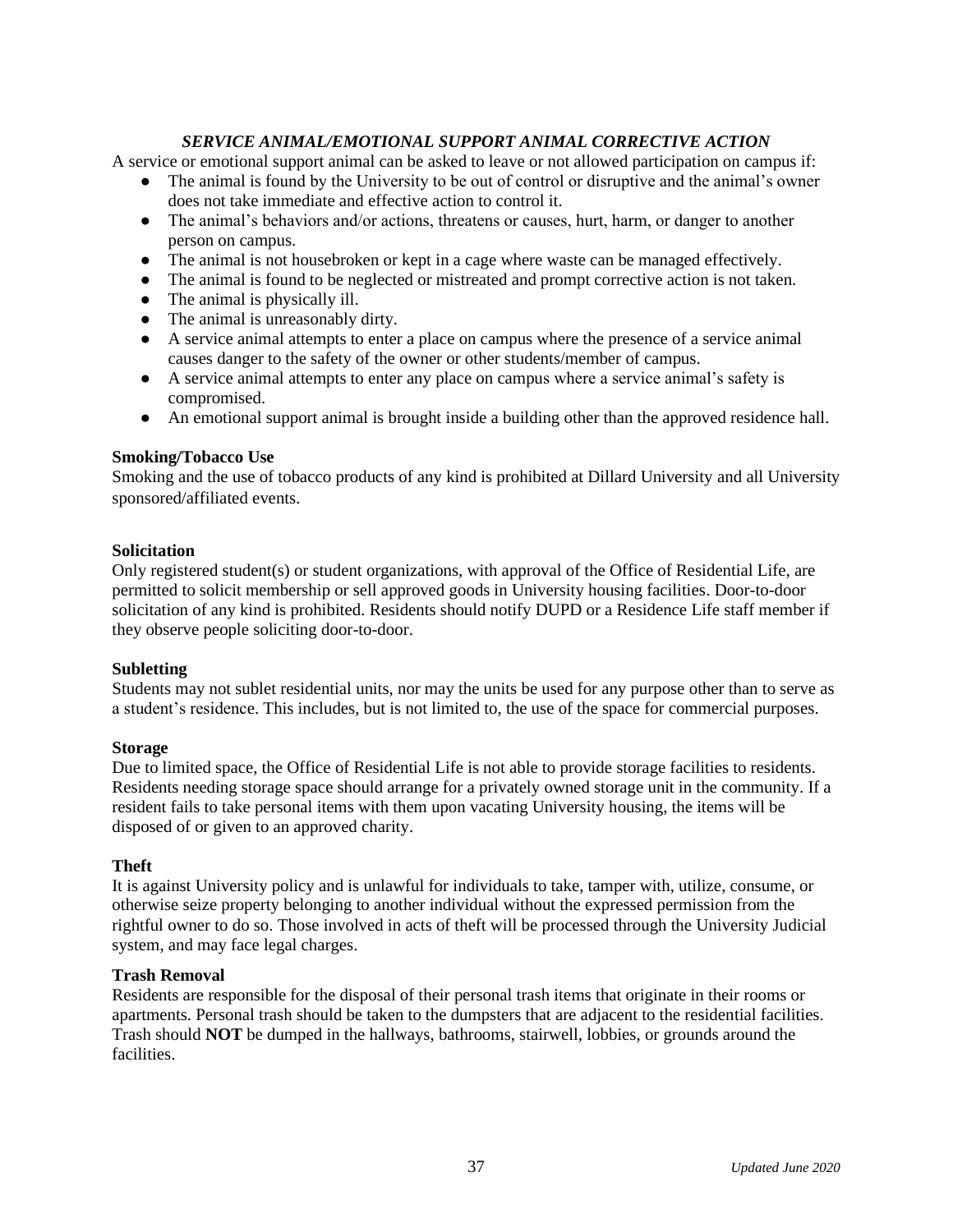#### **Trespassing**

Non-Dillard students who violate any Residential Life policy may be banned from the facilities and receive a trespassing citation. Dillard students that have been evicted from University Housing will be issued a trespassing citation.

#### **Unauthorized Room Change**

Residents who transfer to a different room without the proper approval of Residential Life is prohibited. Violators will be fined and must move back to their original assignment.

#### **Vacation/Closure Periods**

Housing is not provided during vacation/closure periods. In case of extreme and extenuating circumstances, students may be allowed to remain on campus during the winter and summer break periods. However, students should be aware that "work/job" is not considered a reason granted to remain on campus. If you feel that you have an extreme and extenuating circumstance, and would like to remain on campus during the winter or summer breaks, you must meet with Residential Life prior to the posted deadline. There will be a fee assessed for all break stays, regardless of duration.

Any student violating policies during break periods is subject to disciplinary action and may be asked to leave campus and not return until the residence halls open again. There will be no visitation during the break periods.

#### **Vandalism**

Vandalism is prohibited. Vandalism is defined as acts of malicious mischief as well as willful and wanton damage or destruction of personal or University property. Vandalism is grounds for eviction from University housing. Students found responsible for damage will be charged for the cost of repair and/or replacement of property.

#### **Windows and Screens**

For safety and security reasons, neither people nor objects are permitted to pass through windows in University housing. Security screens must be kept closed at all times. Removing or tampering with the screens that have been installed on your windows is prohibited. If screens or windows are vandalized, residents should immediately report the incident to Residential Life staff. Residents may not install or place objects, appliances or equipment in or on windows, sills, roofs or ledges. Prohibited objects/equipment include but are not limited to satellite dishes, air conditioners, lights, plants, shoes, and clothing.

#### **RESIDENCE HALL DISCIPLINARY SYSTEM**

Residents must comply with directions of university officials, which include residence life staff. Policies and procedures in all residence halls or apartment complexes will be consistently and strictly enforced by university officials at all times. All residents are urged to be considerate, to exercise common sense, and not to infringe on the rights of others in their actions and activities as a contribution to a harmonious living group. The Residential Life Coordinator, working with the Resident Assistants, is authorized to administer and interpret these general policies.

Failure to comply with these guidelines will subject the residents to disciplinary action as stated in the university-prescribed Code of Conduct. Such actions may include dismissal from housing and/or separation from the university, etc.

#### **I. Jurisdiction**

The Dean of Students has jurisdiction over all cases involving violation of residential rules, regulations, and policies. Rules, regulations, and policies are published in the Terms and Conditions of the Housing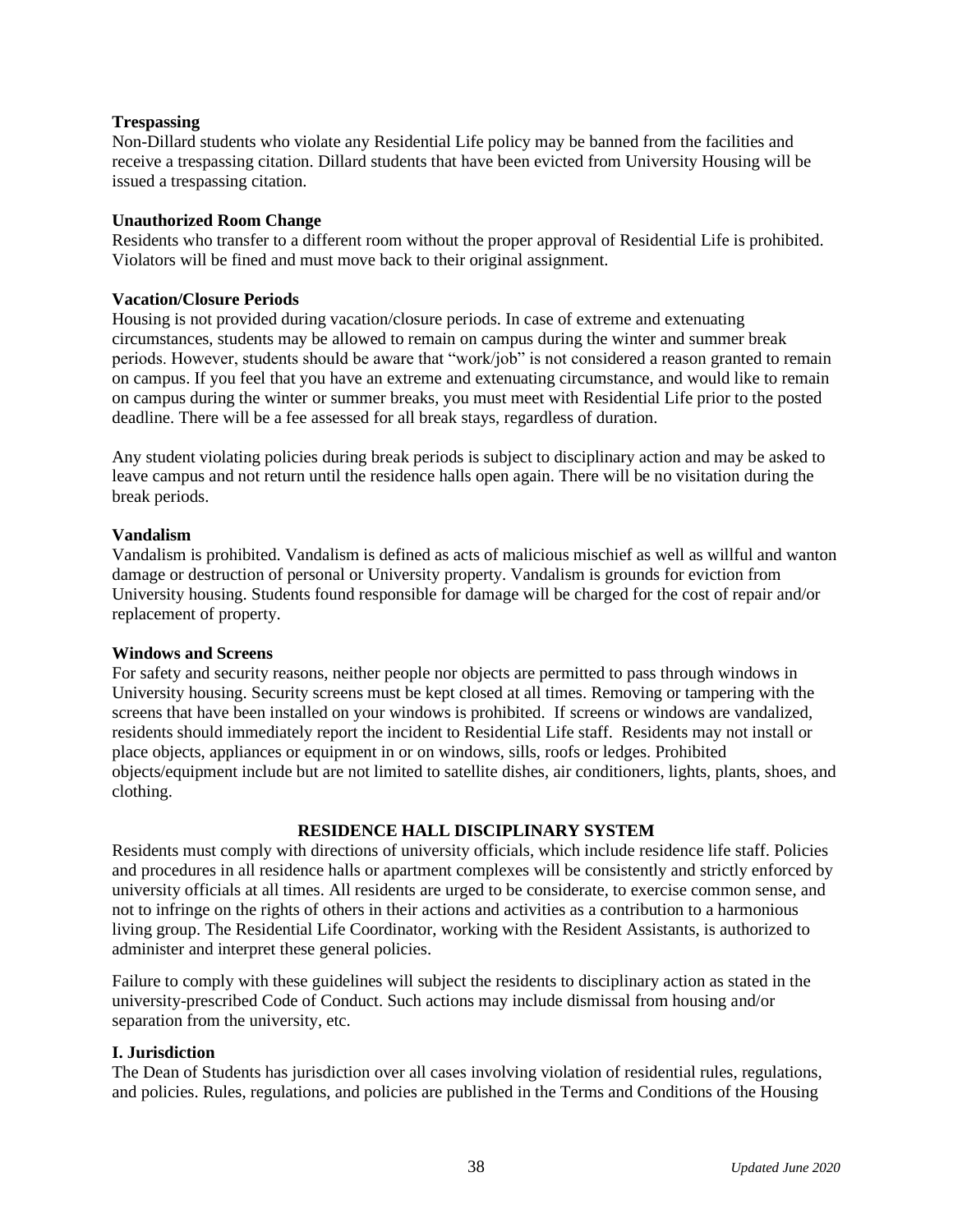Contract Agreement, the Residential Life Guide, and/or written notices duly posted. It is the residents' responsibility to read the published material and govern themselves accordingly. Matters involving conduct in the residential system will be subject to investigation and disposition by the Dean of Students or designee.

#### **II. Procedures**

#### *A. Preliminary Investigation*

Upon receipt of an allegation of a violation of the residential rules, regulations, and policies, the Residential Life Coordinator will conduct a preliminary investigation to determine whether an infraction has occurred, investigate the circumstances and facts of an alleged violation, and determine the identity of individuals with knowledge concerning the matter. This investigation may include discussion with RA/CA staff or students.

#### *B. Notice*

If, as a result of the preliminary investigation, the Residential Life Coordinator, will submit a written report to the Area Coordinator for Residential Life and Judicial Affairs, if it is determined that disciplinary action should be initiated. The charged resident will receive written notice (minimum of 24 hours) of a disciplinary meeting.

The notice will be sent to the resident's official DU email address.

#### *C. Disciplinary Meeting*

During the disciplinary meeting the resident will be provided with the evidence and other supporting materials used to determine the violations. The resident will be given the sanctions for the violations rendered by the Office of Residential Life.

#### *D. Appeal-Residential Life Judicial Board*

The sanctioned resident may appeal the action taken during the disciplinary meeting. The appeal must be filed in writing to the Office of Residential Life within two (2) calendar days of the disciplinary meeting. The appeal will be heard by the Residential Life Judicial Board, consisting of Residential Life professional and student staff. The judicial board hearing is typically scheduled within seven (7) calendar days of the appeal notice. The sanctioned resident has the right to present evidence, testimony, and witnesses; provide a written statement on his or her behalf; and rebut evidence and testimony at the judicial board hearing. The outcome of the judicial board hearing will be provided to the resident within 72 hours of deliberations.

#### *E. Final Appeal- Dean of Students*

The sanctioned resident may appeal the action taken by the Residential Life judicial board. The appeal must be filed in writing to the Office of the Dean of Students within two (2) calendar days of the judicial board outcome notice. Appeals should be based on the following circumstances:

- 1. A procedural error was prejudicial to the rights of the student;
- 2. The sanction is inappropriate to the severity of the violation and/or resident's conduct history; or

3. New information is available which was not available at the time of the disciplinary meeting or judicial board hearing, and which would have substantially affected the decision.

The Dean of Students, or designee, will review all materials related to the case from both the Office of Residential Life and the sanctioned resident. If applicable, the Dean of Students or designee, will review the audio transcript of the judicial board hearing. The sanctioned resident will receive the final appeal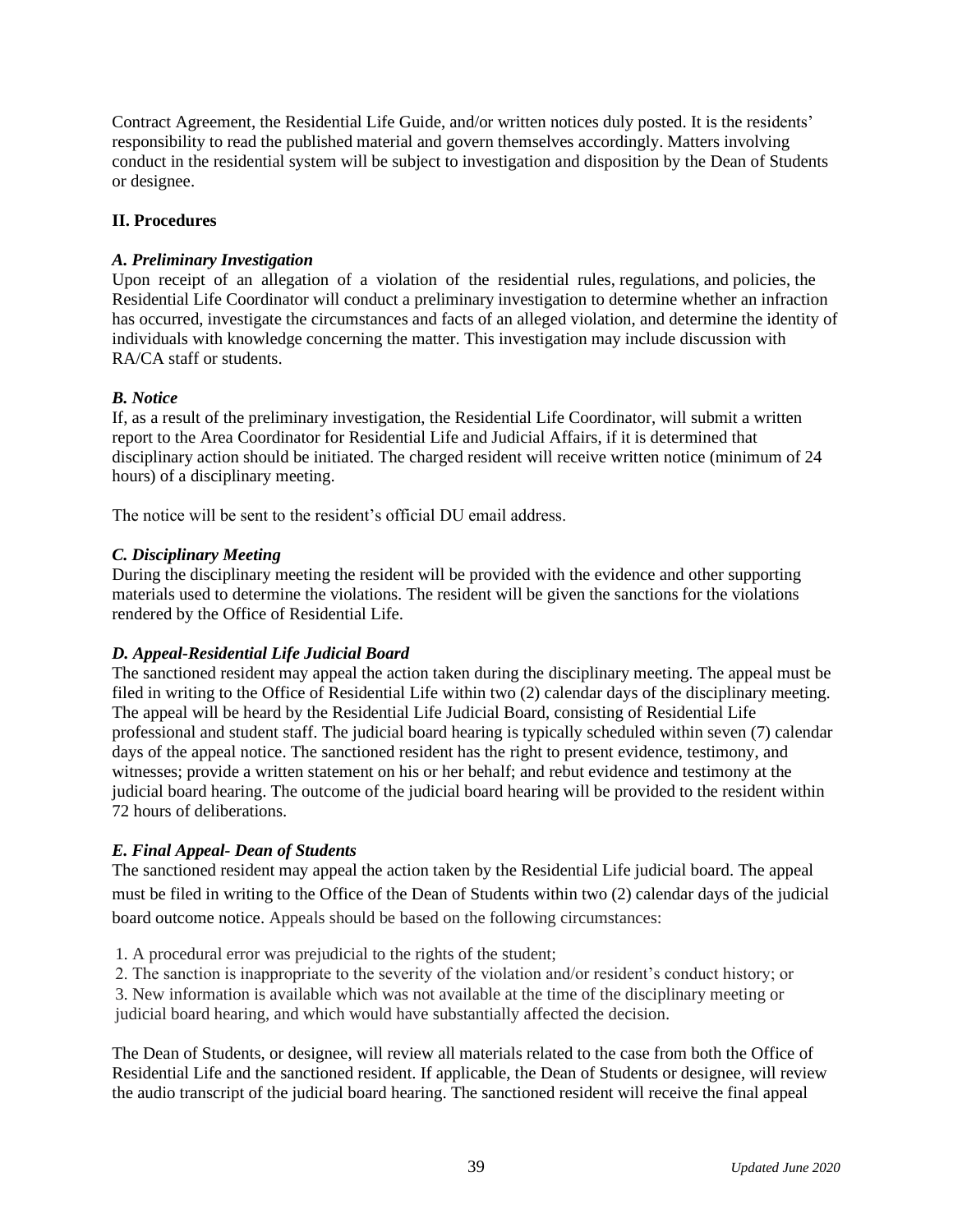outcome in writing, within seven (7) business days from the date of appeal. The actions taken by the Office of the Dean of Students are final, and there are no further opportunities to appeal.

#### **RESIDENTIAL LIFE DISCIPLINARY SANCTIONS**

The action, which may be taken as a consequence of violating the Residential Life policies, ranges from imposition of a traditional sanction to the development of a creative way to assist the student in learning from the experience. Any combination of the following actions may be taken as deemed appropriate:

A. **Residential Separation/Suspension**: Removal from University housing for a specified period of time after which the student is eligible to return. Conditions for readmission to University housing may be specified. Under this sanction, a student is required to vacate University housing within 24 hours of notification of the action, though this deadline may be extended at the discretion of the Dean of Students. This sanction may be enforced with a trespass action, if deemed necessary. Prior to reapplication for University housing, the student must gain permission from the Director of Housing and Residence Life (or designee). This sanction may include restrictions on visitation to specified buildings or all University housing during the suspension.

B. **Residential Reassignment**: involves a mandatory change of residential assignment within the University's residential community for inappropriate behavior in the residential living situation. Further inappropriate behavior will normally result in separation from the residential system.

C. **Deferred Separation**: is the deferred imposition of a disciplinary separation from the residence system. The deferment is conditional upon the student not committing an offense against residential regulations during the period of deferment. The commission of such an offense would result in summary imposition of the separation.

D. **Residential Probation**: is a status that may be imposed for behavior that indicates unwillingness or inability to accommodate the regular expectations of residential living. Periodic contact with a Residential Life staff member may be required so that conduct may be reviewed. Failure to comply with the terms and conditions of the probation, or additional behavior in violation of residential standards during the probationary period, will result in more serious disciplinary action.

E. **Residential Warning:** involves written notice to the student indicating that specific behavior or activity is not compatible with the expectation of residential living. The student is officially warned in writing that further unacceptable behavior will result in more serious disciplinary action.

F. **Suspension of Visitation Privileges:** the student is barred from entering one or all residential facilities, other than his/her assigned residence hall, for an indefinite or stated period of time.

G. **Revocation of Guest/Visitor Privileges**: the student loses the privilege of having guests and visitors for a specific or indefinite period of time.

H. **Restitution**: a mandatory payment for actual damage to, destruction of, or misappropriation of University property, or the property of any person, while in University residential facilities.

I. **Fine:** a fine is the mandatory payment of a specific sum of money imposed as a sanction for an offense. Imposition of this sanction shall be with due regard to the reasonableness of the sanction in a given case.

J. **Community Restitution:** a student will be assigned to a community work project or task, which defines the length of time of the work projects.

K. **Loss of Student Leader Privileges**: this includes suspension of eligibility to hold office within Residential Life organizations; serving as Mr. or Miss Residential Life; and serving as a Residential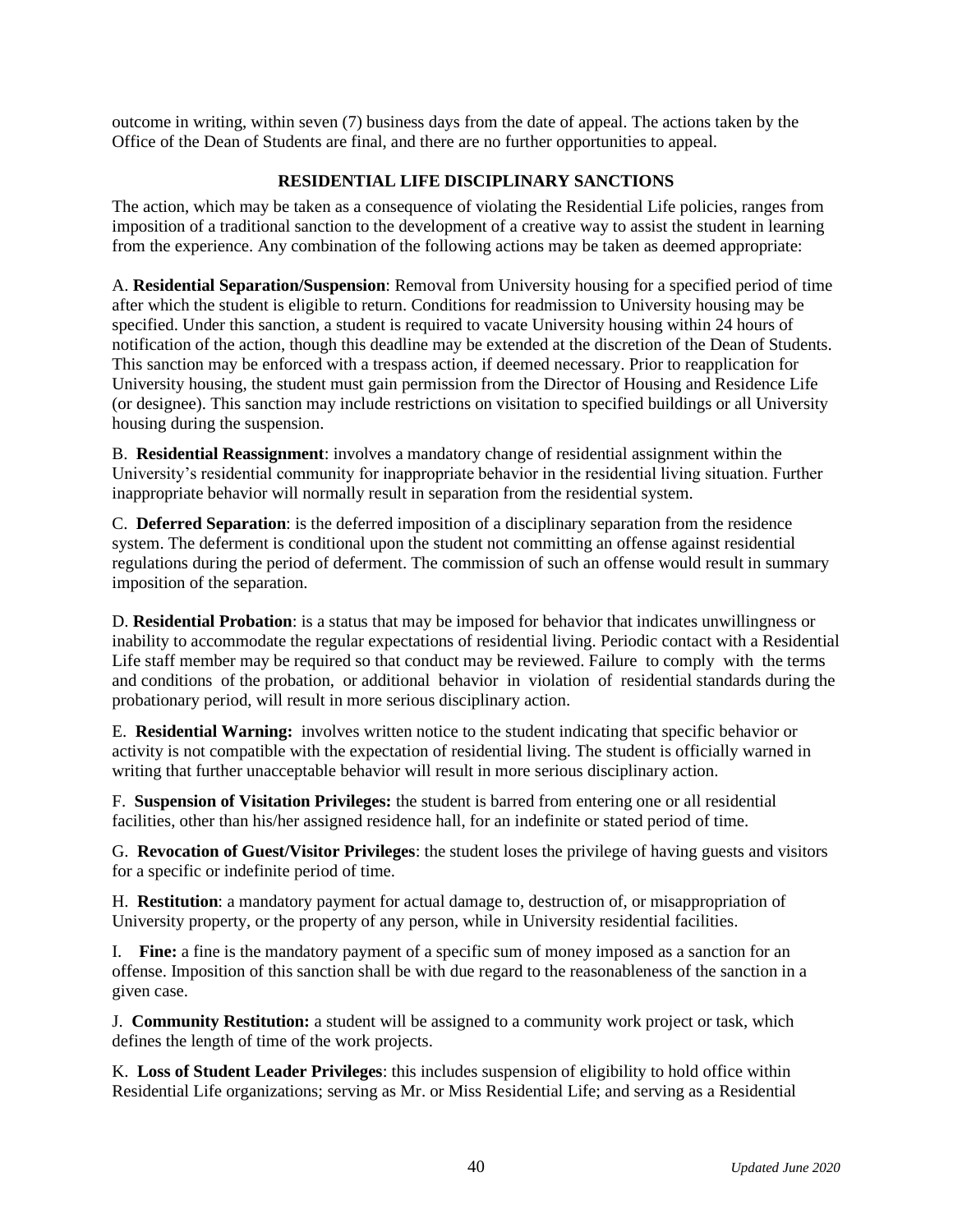Assistant/Community Assistant for a period of no less than one year. Any student placed on residential probation, deferred suspension, or residential separation is ineligible to seek or to hold appointed or elected office in Residential Life organizations for the duration of the sanction.

L. **Impounding of Prohibited Items**: the Office of Residential Life may impound materials specifically prohibited by law or the rules and regulations of the University. The University may impound equipment used in a dangerous manner or in violation of the rules and regulations of the University. The sanction may provide that once the aforementioned items are impounded, the student will lose all further privileges of use or possession of prohibited contraband, materials, or equipment on University property, permanently or for a stated period of time.

M. **Residential Expulsion:** the student's privilege to live in or visit any University owned or affiliated housing structure is revoked indefinitely. This sanction may be enforced with a trespass action, if deemed necessary.

N. **Parental Notification:** The University reserves the right to notify the parents/guardians of dependent students regarding any conduct situation, particularly alcohol and other drug violations. The University may also notify parents/guardians of non-dependent students who are under the age of 21 of alcohol and/or other drug violations. Parental notification may also be utilized discretionarily by administrators when permitted by FERPA or consent of the student.

Per the Dillard University Student Handbook, in instances of potential harm, hospitalization, or emergency situations, the Vice President for Student Success or designee, reserves the right to contact parents, guardians, or emergency contacts. Persistent misconduct and/or alcohol or drug interventions may also be occasions in which parents and/or guardians may be contacted.

| <b>VIOLATION</b>                      | <b>FINE/CHARGE</b> | <b>VIOLATION</b>                                | <b>FINE/CHARGE</b> |
|---------------------------------------|--------------------|-------------------------------------------------|--------------------|
| POLICY VIOLATIONS                     |                    | Riotous Behavior                                | \$75               |
| Abandoned Items/Improper<br>Check-out | \$50               | Room Modifications                              | \$75               |
| <b>Acrylic Nails</b>                  | \$100              | Smoking/Tobacco Use                             | \$100              |
| Animals                               | \$250              | <b>Smoke Detectors</b><br>Covering<br>Tampering | \$100<br>\$150     |
|                                       |                    | Disabling                                       | \$200              |
| Children/Babysitting                  | \$100              | Solicitation                                    | \$50               |
| Cleaning/Failed<br>Inspection         | \$25/occurrence    | Subletting                                      | \$350              |
| Cohabitation                          | \$100/occurrence   | Theft                                           | \$75               |
| Cooking (unauthorized)                | \$50               | <b>Trash Removal</b>                            | \$50               |
| Curfew                                | \$50               | Trespassing                                     | \$250              |
| Decorating                            | \$25               | <b>Unauthorized Room Change</b>                 | \$200              |
| Door Propping                         | \$150              | <b>Vacation/Closure Periods</b>                 | \$350              |
| Electrical/Power                      | \$25               | Vandalism                                       | \$250              |

#### **DILLARD UNIVERSITY RESIDENTIAL LIFE FINES**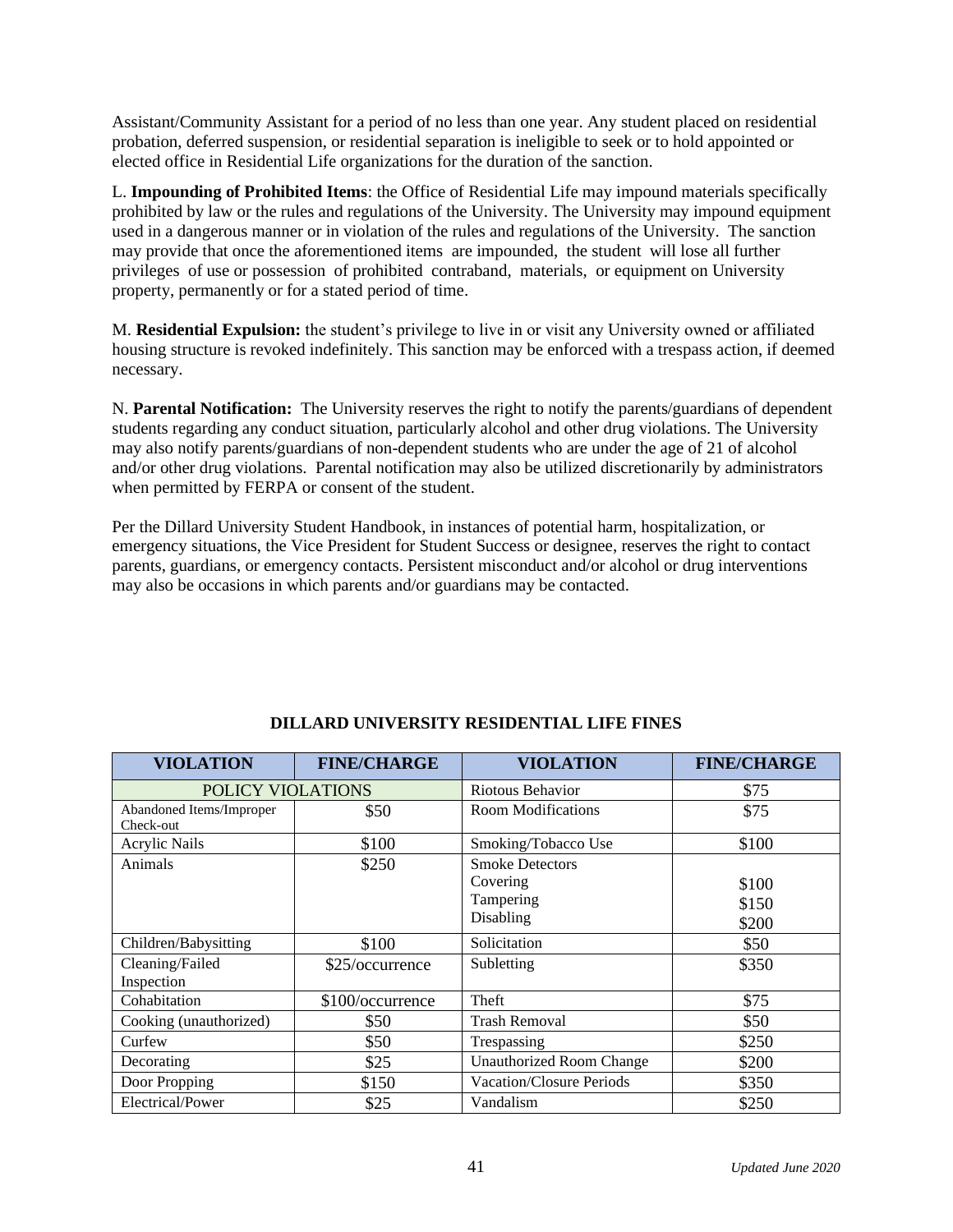| Elevator                        | \$50           | <b>CLEANING</b>                   |                           |
|---------------------------------|----------------|-----------------------------------|---------------------------|
| <b>Emergency Exits</b>          | \$100          | <b>Biohazard/Bodily Fluids</b>    | \$30 per incident         |
| Evacuations                     | \$50           | Carpet-Excessive Stains           | \$35 minimum              |
| <b>Facility Regulations</b>     | \$50           | Curtain-Excessive Stain           | \$45 minimum              |
| <b>Fire Safety</b>              | \$75-\$250     | Tier 1-Residence Hall/Apts.       | \$15 per resident         |
| <b>Furniture Moving</b>         | \$75           | Tier 2-Residence Hall/Apts.       | \$35 per resident         |
| Games/Horseplay                 | \$75           | Tier 3-Residence Hall/Apts.       | Full Cost @ \$35/hour     |
| General Damage Fee              | \$50           |                                   |                           |
| Graffiti                        | \$200          |                                   |                           |
| Grilling/Open Flames            | \$250          | <b>DAMAGES</b>                    |                           |
| <b>Guest/Visitor Violations</b> | \$50           | Adhesive-Double Stick Tape        | \$10 per square foot      |
| Health & Safety                 | \$50-\$75      | Adhesive-Duct Tape/Residue        | \$5 per foot              |
| Keys/Access System              | \$100          | Burn Damage (cigarettes, incense) | \$25 minimum              |
| Littering                       | \$25           | Burn Damage (fire)                | <b>Full Cost</b>          |
| Lockouts                        | \$15-\$50      | <b>Carpet Replacement</b>         | <b>Full Cost</b>          |
| Loitering                       | \$50           | <b>Curtain/Bling Replacement</b>  | <b>Full Cost</b>          |
| <b>Mandatory Meetings</b>       | \$25           | Pet/Animal Damage                 | <b>Full Cost</b>          |
| Motorized (Non) Vehicles        | \$100          | Door-Plaques/Peep Holes           | \$40 per item             |
| Music/Noise                     | \$25           | Door- Installation (Closet)       | \$25                      |
| <b>Operating Businesses</b>     | \$100          | Door-Repaint                      | $\overline{$}50$ per side |
| Parties                         | \$100/resident | Door-Frame Damage                 | <b>Full Cost</b>          |
| Posting                         | \$25           | Door-Glass Replacement            | \$400 minimum             |
| Pesticides                      | \$50           | Door-Screen                       | \$75 per door             |
| Pranks                          | \$100          | Furniture Move (misplacement)     | \$25 per item             |
| Prohibited Items                | \$15/each item | <b>Furniture Reassemble</b>       | \$25 per item             |
| Projectiles                     | \$50           | <b>Wall-Remove Anchors</b>        | \$20 per anchor           |
| Quite Hours                     | \$25           | Wall- Stickers                    | \$25 minimum              |
| <b>Restricted Areas</b>         | \$50           | Wall-Paint Ceiling/Floor          | \$150 per room            |

| <b>VIOLATION</b>              | <b>FINE/CHARGE</b>  |  |
|-------------------------------|---------------------|--|
| Wall-Paint Full Room          | \$375 per room      |  |
| Wall-Paint Full Wall          | \$75 per wall       |  |
| Wall- Baseboard               | <b>Full Cost</b>    |  |
| Wall Damage (small)           | \$100               |  |
| Wall Damage (medium)          | \$150               |  |
| Wall Damage (large)           | \$400               |  |
| Wall Repair Excessive         | \$100 per wall      |  |
| Wax Damage                    | \$50 per area       |  |
| <b>Window Reglaze</b>         | \$100 minimum       |  |
| Window Screen Repair          | \$40 minimum/screen |  |
| Window Sill Repair            | \$50 minimum        |  |
| <b>KEY CHARGES</b>            |                     |  |
| Key Replacement               | \$100               |  |
| Cylinder/Core Replace         | \$200               |  |
| FURNITURE/FIXTURE REPLACEMENT |                     |  |
| <b>Bedframe Parts</b>         | \$50                |  |
| <b>Bedframe Replacement</b>   | \$270               |  |
| <b>Bookshelf Repair</b>       | \$150               |  |
| Chair                         | \$125               |  |
| Computer Hub                  | \$30                |  |

### **Payment Information**

**Fines:** All fines assessed for violating Residential Life policies must be paid within 14 calendar days of being issued the notice, or the date indicated on the notice.

An additional seven (7) day grace period will be provided to those residents that make a request on or before the deadline for payment.

Payments must be made via money order or cashier's checks. We will not accept cash or credit card payments. Payments must be submitted directly to your Residential Life Coordinator.

Payments not made by the initial deadline or grace period deadline will result in the resident being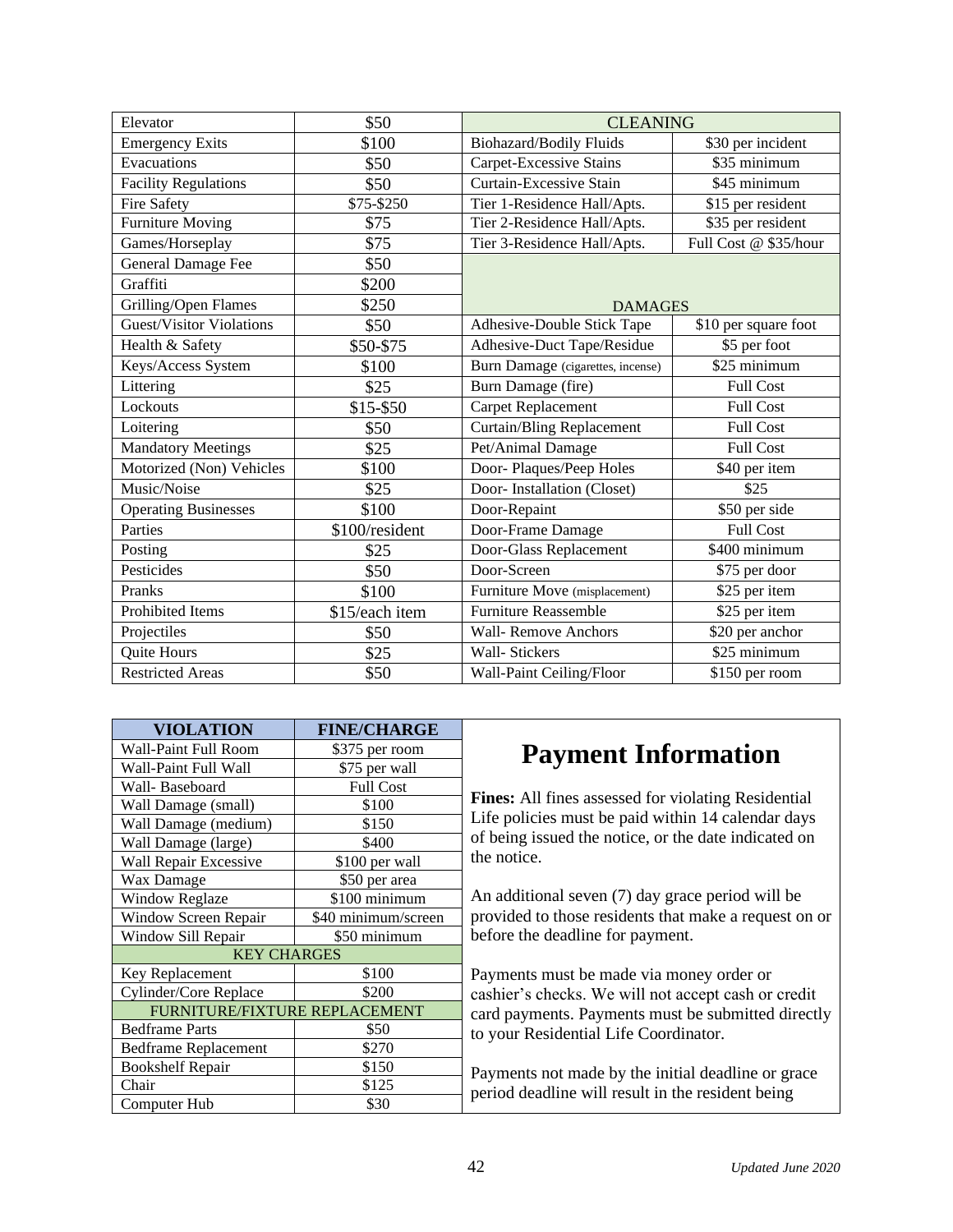| Desk                       | \$270                   |
|----------------------------|-------------------------|
| Desk Pedestal              | \$180                   |
| Dresser                    | \$288                   |
| <b>Light Fixture Lens</b>  | \$50                    |
| <b>Mattress</b>            | \$150                   |
| Mirror                     | \$130                   |
| Smoke Alarm Repair         | \$25                    |
| Smoke Alarm Replace        | \$250                   |
| Wardrobe Cabinet           | \$550                   |
| Coffee Table               | \$300                   |
| Sofa-3 Cushion             | \$550                   |
| Sofa-2 Cushion             | \$400                   |
| Dining Table               | \$400                   |
| <b>End Table</b>           | \$200                   |
| Floor Lamp                 | \$100                   |
| Lounge Chair               | \$300                   |
| Door Closer                | \$125                   |
| Table Lamp                 | \$100                   |
| Thermostat                 | \$100                   |
| <b>MISCELLANEOUS</b>       |                         |
| <b>Hourly Labor Charge</b> | \$25/hour as applicable |

referred to Judicial Affairs, and issued a Code of Student Conduct violation for "Failure to Comply".

**Charges:** all charges assessed for the repair or replacement of damaged property, cleaning, or moving, will be billed separately by Facilities. Depending on the extent of charge(s), the fees may be placed on the resident's student account.

#### **RESIDENCE HALL BREAKS AND CLOSURES**

| <b>Holiday</b>       | <b>Halls Close</b>                                                                                                              | <b>Guests &amp; Visitation</b> |
|----------------------|---------------------------------------------------------------------------------------------------------------------------------|--------------------------------|
| Labor Day            | No                                                                                                                              | Visitors Allowed. No Guests.   |
| <b>Fall Break</b>    | N <sub>o</sub>                                                                                                                  | Visitors Allowed. No Guests.   |
| Thanksgiving         | N <sub>o</sub>                                                                                                                  | Visitors Allowed. No Guests.   |
| Christmas Break      | YES. Dates for closing and<br>re-opening varies year to year. Look<br>for dates on the University Academic<br>Calendar.         | No Guests or Visitors.         |
| Mardi Gras           | N <sub>0</sub>                                                                                                                  | Visitors Allowed. No Guests.   |
| <b>Spring Break</b>  | N <sub>o</sub>                                                                                                                  | Visitors Allowed. No Guests.   |
| Good Friday          | No                                                                                                                              | Visitors Allowed. No Guests.   |
| End of Academic Year | <b>YES</b>                                                                                                                      | Visitors Allowed. No Guests.   |
| Commencement         | YES- (everyone except graduating<br>seniors. Halls close at noon on<br>Monday following commencement<br>for graduating seniors. | Visitors Allowed. No Guests.   |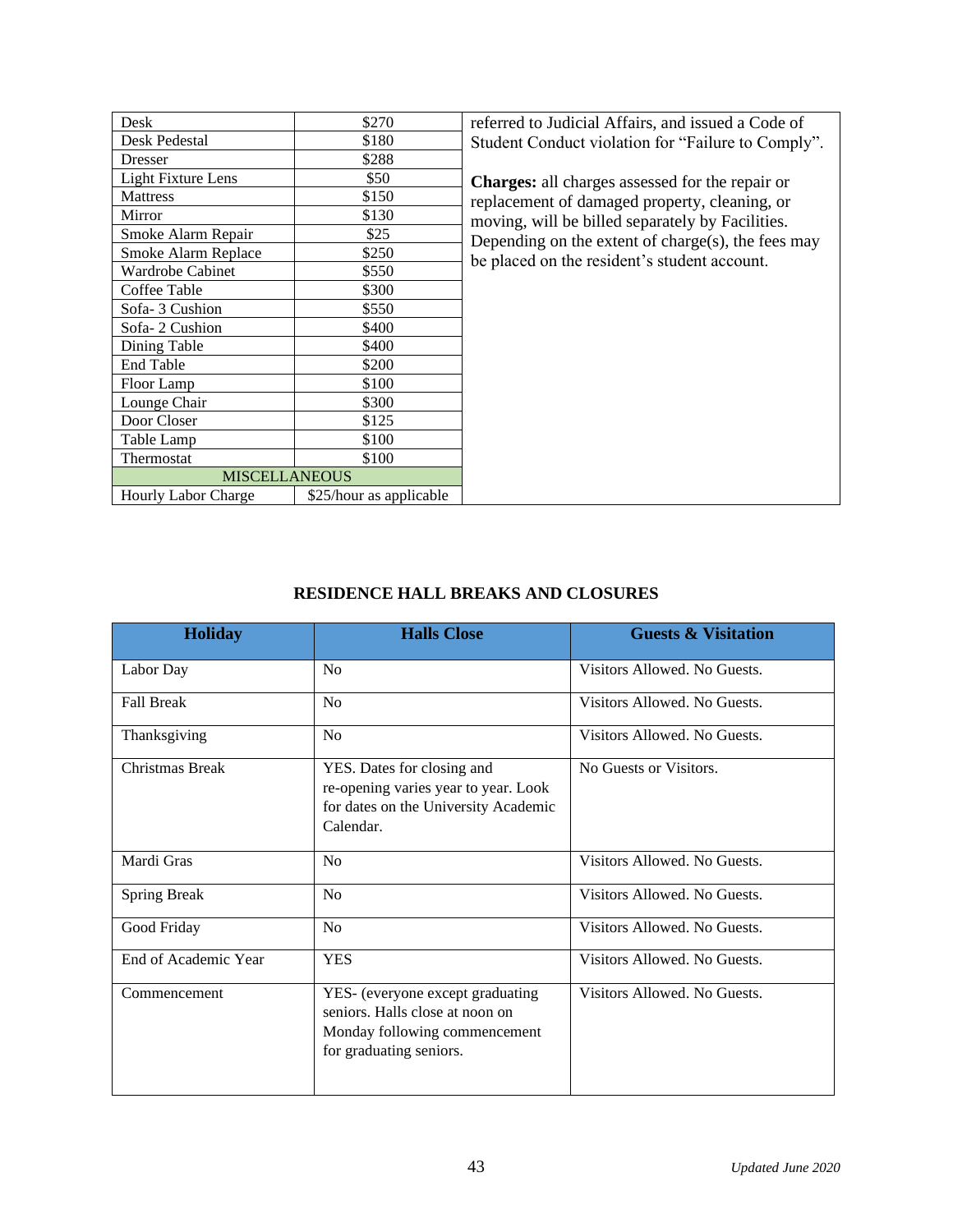| <b>Administrative Position</b>                   | Administrator         |
|--------------------------------------------------|-----------------------|
| Dean of Students                                 | Dr. Danette Saylor    |
| Administrative Assistant to the Dean of Students | Ms. Chelsea Dureseaux |
| <b>Students</b>                                  |                       |
| Area Coordinator/Judicial Officer                | Ms. La'Toya Lewis     |
| <b>Residential Life Coordinator</b>              | Ms. Qiana Boyd        |

#### **RESIDENTIAL LIFE ADMINISTRATIVE STAFF**

#### **RESIDENTIAL FACILITY OFFICE DIRECTORY**

| <b>Hall Name</b>                      | Desk Number      |
|---------------------------------------|------------------|
| <b>Camphor Hall</b>                   | $(504)$ 816-5579 |
| <b>Gentilly Gardens</b>               | $(504)$ 816-5579 |
| Hartzell Hall                         | $(504)$ 816-5579 |
| Straight Hall                         | $(504)$ 816-5305 |
| Williams Hall                         | $(504)$ 816-5305 |
| Office of Residential Life            | $(504)$ 816-4734 |
| <b>Office of the Dean of Students</b> | $(504)$ 816-4685 |